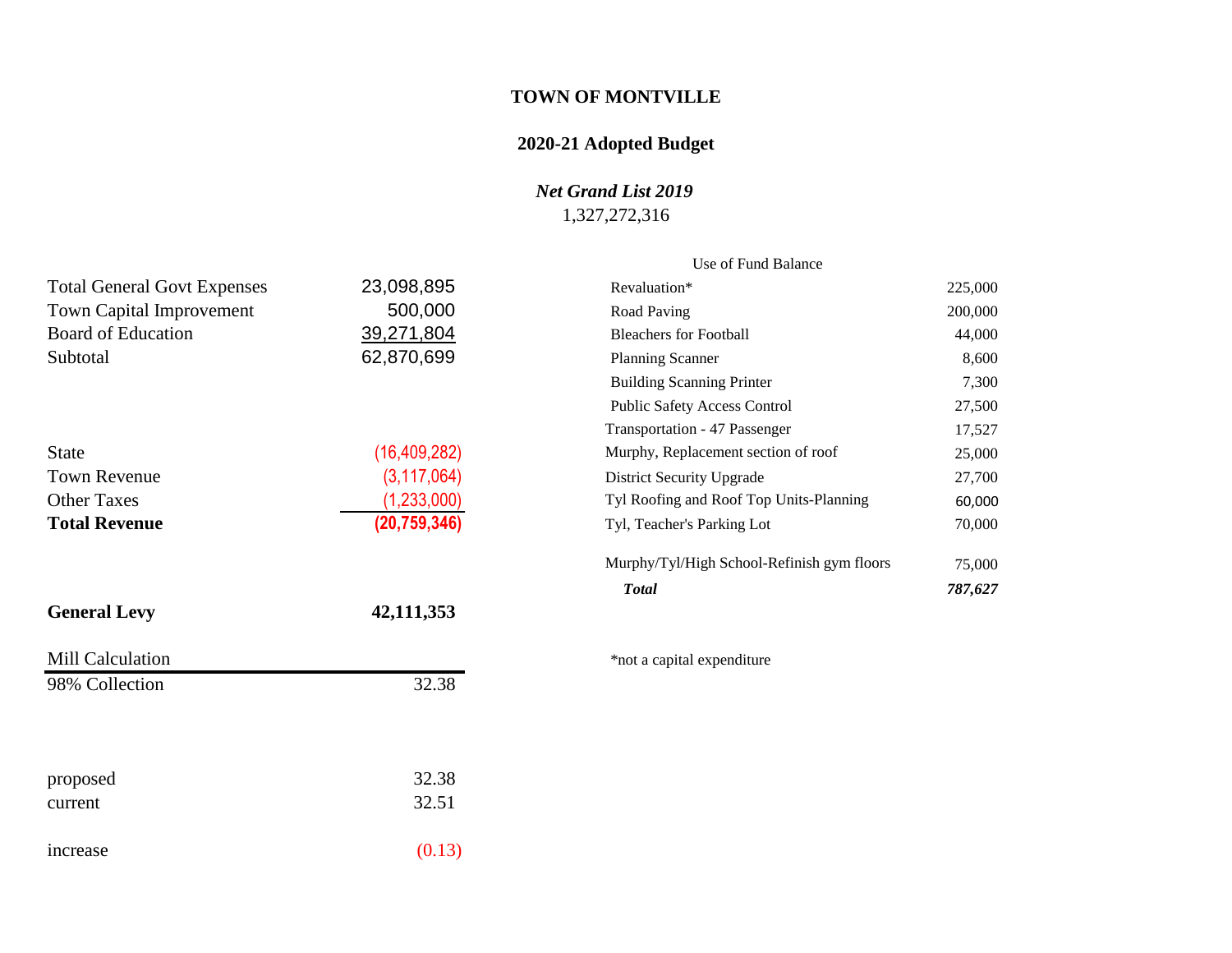# **Fiscal Year 2020/2021**

## **EXPENDITURES**



# **REVENUES**

| <b>Property Taxes/surplus use</b> | 43, 344, 353 | 68.94%   |                                   |
|-----------------------------------|--------------|----------|-----------------------------------|
| <b>Federal &amp; State</b>        | 16,409,282   | 26.10%   | <b>Property Taxes/surplus use</b> |
| <b>Investments/Assessments</b>    | 497,364      | $0.79\%$ |                                   |
| <b>Permits &amp; Charges</b>      | 1,246,200    | 1.98%    | ■ Federal & State                 |
| <b>Miscellaneous</b>              | 1,373,500    | 2.18%    | Investments/Assessments           |
| <b>TOTAL</b>                      | 62,870,699   | 100.00%  | Permits & Charges                 |
|                                   |              |          | <b>Miscellaneous</b>              |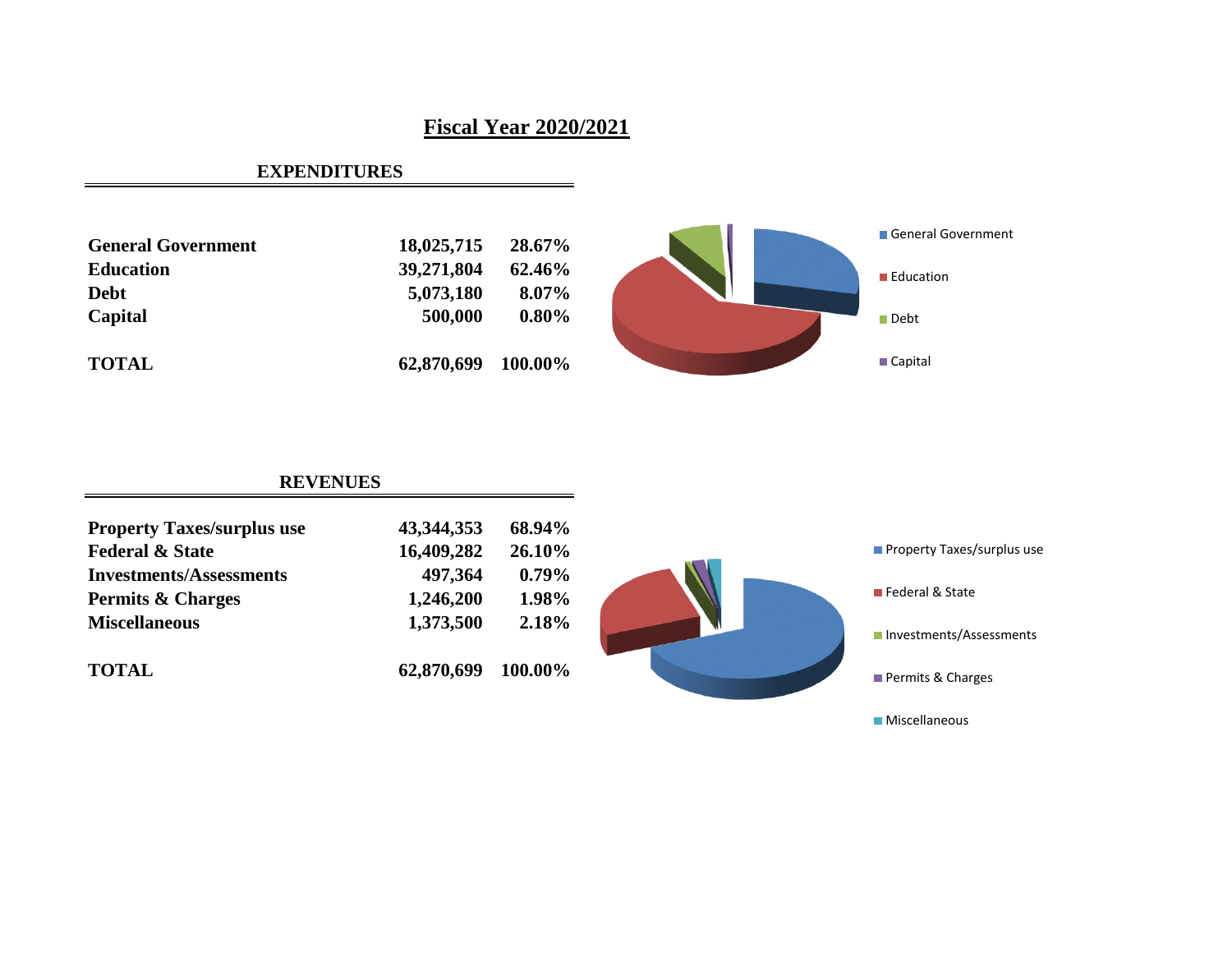|       |       | Object  | Description                      | 2019 Actual<br>Expended | 2020 Adopted<br><b>Current Year</b> | 2020 Year-to-Date<br>Expended | 2021 Dept<br>Request | 2021 Mayor<br>Recommendation | 2021<br><b>Adopted Budget</b> |
|-------|-------|---------|----------------------------------|-------------------------|-------------------------------------|-------------------------------|----------------------|------------------------------|-------------------------------|
| 10100 |       | Revenue |                                  |                         |                                     |                               |                      |                              |                               |
| 010   | 10100 | 41000   | <b>Current Years Taxes</b>       | -39,798,304             | $-41, 152, 473$                     | -40,840,060                   | -47,403,667          | -42,953,094                  | $-42, 111, 353$               |
| 010   | 10100 | 41003   | Motor Vehicle Supplement         | $-511,553$              | $-425,000$                          | -408,601                      | $-425,000$           | -425,000                     | $-425,000$                    |
| 010   | 10100 | 41025   | Prior Year Taxes                 | $-719,887$              | $-725,000$                          | $-661,183$                    | $-500,000$           | $-500,000$                   | $-500,000$                    |
| 010   | 10100 | 41035   | Interest                         | -453,384                | -495,000                            | -383,065                      | $-300,000$           | $-300,000$                   | $-300,000$                    |
| 010   | 10100 | 41040   | Lien Fees                        | $-7,649$                | $-8,000$                            | $-5,835$                      | $-8,000$             | $-8,000$                     | $-8,000$                      |
| 010   | 10100 | 41045   | ATT. FEES FOR TAXES D            | $-375$                  | 0                                   | $-8,673$                      | 0                    | 0                            | 0                             |
| 010   | 10100 | 42000   | Conveyance Tax                   | $-199,409$              | $-185,000$                          | $-176,723$                    | $-195,000$           | $-195,000$                   | $-195,000$                    |
| 010   | 10100 | 42005   | <b>Town Clerk Fees</b>           | $-122,132$              | $-115,000$                          | $-115,271$                    | $-120,000$           | $-120,000$                   | $-120,000$                    |
| 010   | 10100 | 42010   | Dog Licenses                     | $-4,763$                | $-5,000$                            | $-336$                        | $-5,000$             | $-5,000$                     | $-5,000$                      |
| 010   | 10100 | 42012   | Dog Services for Salem           | $-12,190$               | $-11,820$                           | $-6,051$                      | $-13,000$            | $-13,000$                    | $-13,000$                     |
| 010   | 10100 | 42015   | Dog Warden                       | $-1,405$                | $-2,000$                            | $-665$                        | $-1,500$             | $-1,500$                     | $-1,500$                      |
| 010   | 10100 | 42020   | <b>Building Department</b>       | $-266,428$              | $-435,000$                          | -406,973                      | $-260,000$           | $-260,000$                   | -260,000                      |
| 010   | 10100 | 42025   | <b>Miscellaneous Permits</b>     | $-19,666$               | $-15,000$                           | $-11,283$                     | $-15,000$            | $-15,000$                    | $-15,000$                     |
| 010   | 10100 | 42026   | <b>Fire Marshal Permits</b>      | $-100,645$              | $-160,000$                          | $-108,118$                    | $-60,000$            | $-60,000$                    | $-60,000$                     |
| 010   | 10100 | 42035   | <b>Transfer Station Permits</b>  | $-107,036$              | -145,000                            | $-115,806$                    | $-145,000$           | $-145,000$                   | $-145,000$                    |
| 010   | 10100 | 42037   | <b>Transfer Station Reclamat</b> | $-50,203$               | $-38,000$                           | $-31,927$                     | $-38,000$            | $-38,000$                    | $-38,000$                     |
| 010   | 10100 | 42040   | Trans Sta Disposal Fees          | $-9,537$                | $-5,000$                            | $-9,091$                      | $-7,000$             | $-7,000$                     | $-7,000$                      |
| 010   | 10100 | 43000   | Investment Interest              | $-383,636$              | $-325,000$                          | $-270,313$                    | $-250,000$           | $-250,000$                   | $-250,000$                    |
| 010   | 10100 | 43010   | <b>Sewer Assessments</b>         | $-11,716$               | $-6,000$                            | $-3,575$                      | $-6,000$             | $-6,000$                     | $-6,000$                      |
| 010   | 10100 | 43035   | Transfer in WPCA Fin Sen         | $-10,000$               | $-5,000$                            | $-5,000$                      | $-10,000$            | $-10,000$                    | $-10,000$                     |
| 010   | 10100 | 44000   | P/Z & ZBA                        | $-9,593$                | $-13,275$                           | $-7,752$                      | $-14,000$            | $-14,000$                    | $-14,000$                     |
| 010   | 10100 | 44005   | Parks & Recreation               | $-132,779$              | $-130,000$                          | $-22,893$                     | $-132,600$           | $-132,600$                   | $-132,600$                    |

5/21/2020 1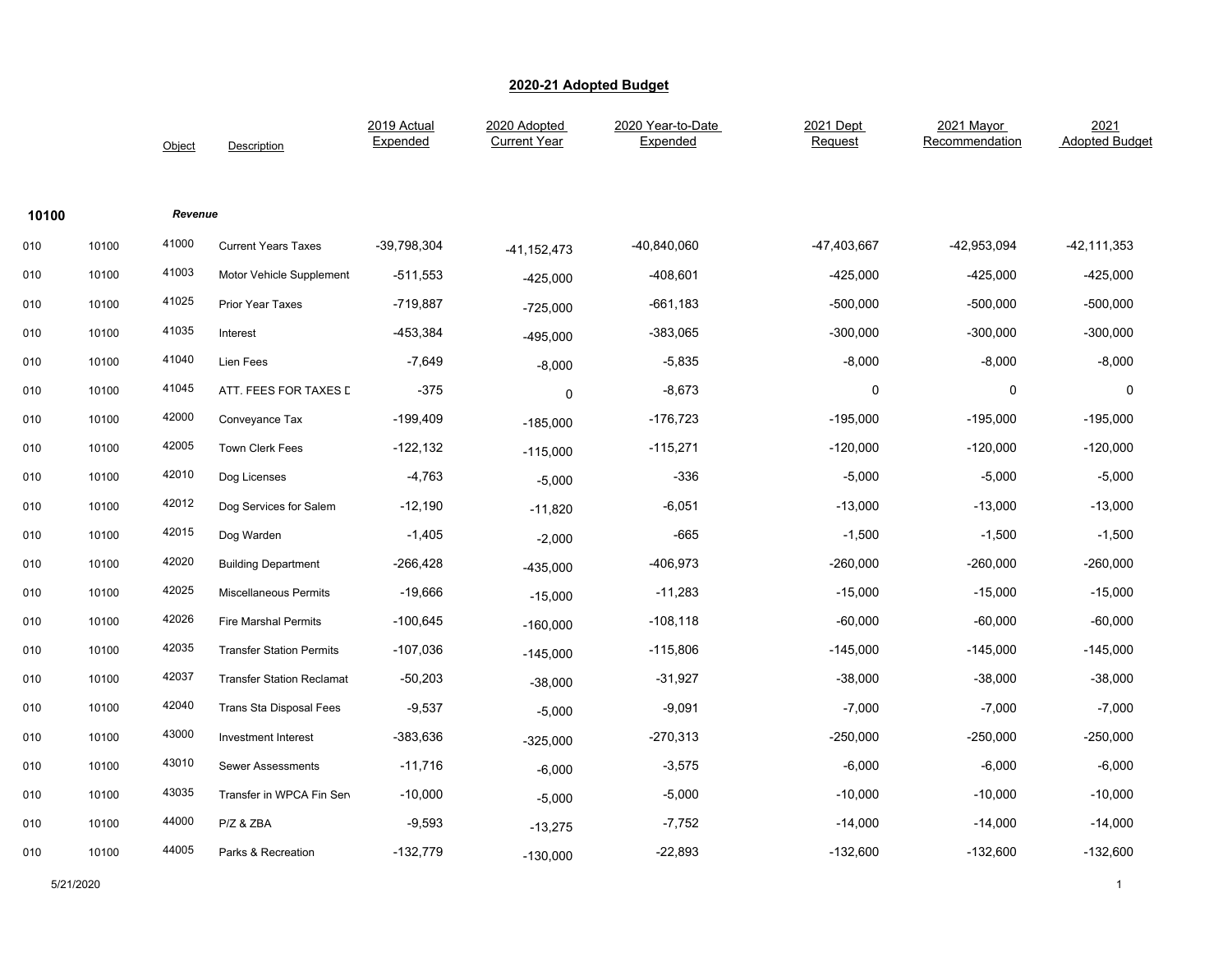|     |       | Object | Description                     | 2019 Actual<br>Expended | 2020 Adopted<br><b>Current Year</b> | 2020 Year-to-Date<br>Expended | 2021 Dept<br>Request | 2021 Mayor<br>Recommendation | 2021<br><b>Adopted Budget</b> |
|-----|-------|--------|---------------------------------|-------------------------|-------------------------------------|-------------------------------|----------------------|------------------------------|-------------------------------|
| 010 | 10100 | 44006  | Camp Oakdale/Other Rent         | $-3,415$                | $-4,500$                            | $-1,476$                      | $-3,500$             | $-3,500$                     | $-3,500$                      |
| 010 | 10100 | 44007  | Fair Oaks Facility Rental       | $-1,600$                | $-1,500$                            | $-800$                        | $-1,500$             | $-1,500$                     | $-1,500$                      |
| 010 | 10100 | 44010  | <b>Housing Authority</b>        | $-27,920$               | $-29,000$                           | 0                             | $-29,000$            | $-29,000$                    | $-29,000$                     |
| 010 | 10100 | 44020  | Youth Services Program          | $-57,984$               | $-50,764$                           | $-48,897$                     | $-50,764$            | $-50,764$                    | $-50,764$                     |
| 010 | 10100 | 45000  | <b>ECS Grant</b>                | $-12,577,047$           | $-12,690,954$                       | $-12,697,073$                 | $-12,779,336$        | $-12,779,336$                | $-12,779,336$                 |
| 010 | 10100 | 45005  | Transportation                  | $-71,500$               | $-80,000$                           | 0                             | $\mathbf 0$          | $\mathbf 0$                  | $\mathbf 0$                   |
| 010 | 10100 | 45015  | <b>Special Education</b>        | $-430,579$              | $-316,000$                          | $-459,372$                    | $-400,000$           | $-400,000$                   | $-400,000$                    |
| 010 | 10100 | 45020  | <b>Adult Education</b>          | $-34,296$               | $-35,922$                           | $-24,568$                     | $-36,906$            | $-36,906$                    | $-36,906$                     |
| 010 | 10100 | 46005  | Lieu of Taxes/State Prop        | $-1,082,647$            | $-1,079,480$                        | $-1,082,647$                  | $-1,079,480$         | $-1,079,480$                 | $-1,079,480$                  |
| 010 | 10100 | 46010  | Emerg Manage Assist Prog        | $-9,857$                | $-9,877$                            | $\pmb{0}$                     | $-9,857$             | $-9,857$                     | $-9,857$                      |
| 010 | 10100 | 46015  | <b>Disability Grant</b>         | $-3,115$                | $-3,000$                            | $-3,090$                      | $-3,000$             | $-3,000$                     | $-3,000$                      |
| 010 | 10100 | 46030  | <b>Additional Veteran Grant</b> | $-10,935$               | $-9,500$                            | $-10,492$                     | $-10,000$            | $-10,000$                    | $-10,000$                     |
| 010 | 10100 | 46035  | Telephone Access Line           | $-42,455$               | $-45,000$                           | -45,655                       | $-45,000$            | $-45,000$                    | $-45,000$                     |
| 010 | 10100 | 46040  | <b>Other Grants</b>             | $-17,565$               | $-40,000$                           | -41,464                       | $-40,000$            | $-40,000$                    | $-40,000$                     |
| 010 | 10100 | 46041  | MUNICIPAL STABIILIZATI          | $-20,897$               | $-20,897$                           | $-20,897$                     | $-20,897$            | $-20,897$                    | $-20,897$                     |
| 010 | 10100 | 46042  | <b>CT Fines Reimbursement</b>   | $-14,161$               | $-10,000$                           | $-10,558$                     | $-10,000$            | $-10,000$                    | $-10,000$                     |
| 010 | 10100 | 46045  | Pequot Funds                    | $-946, 162$             | $-946, 162$                         | -964,108                      | $-1,446,162$         | $-1,446,162$                 | $-1,446,162$                  |
| 010 | 10100 | 47005  | <b>GRANTS FOR MUNICIPA</b>      | $-528,644$              | $-528,644$                          | $\mathbf 0$                   | $-528,644$           | $-528,644$                   | $-528,644$                    |
| 010 | 10100 | 48005  | <b>Tuition Regular</b>          | $-33,549$               | 0                                   | $-13,717$                     | 0                    | $\mathbf 0$                  | 0                             |
| 010 | 10100 | 48010  | <b>Tuition Special Ed</b>       | $-49,544$               | $-25,000$                           | $-52,086$                     | $\pmb{0}$            | $\pmb{0}$                    | 0                             |
| 010 | 10100 | 48013  | School Misc Revenue             | $-225$                  | $-1,500$                            | $-1,347$                      | $-1,500$             | $-1,500$                     | $-1,500$                      |
| 010 | 10100 | 48020  | Public Works Dept.              | $\pmb{0}$               | $-100$                              | $-358$                        | $-200$               | -200                         | $-200$                        |
| 010 | 10100 | 48023  | <b>Commercial Tipping Fees</b>  | $-383,280$              | $-375,000$                          | -270,433                      | $-375,000$           | $-375,000$                   | $-375,000$                    |
| 010 | 10100 | 48025  | Copy Money                      | $-1,069$                | $-1,000$                            | $-1,193$                      | $-1,000$             | $-1,000$                     | $-1,000$                      |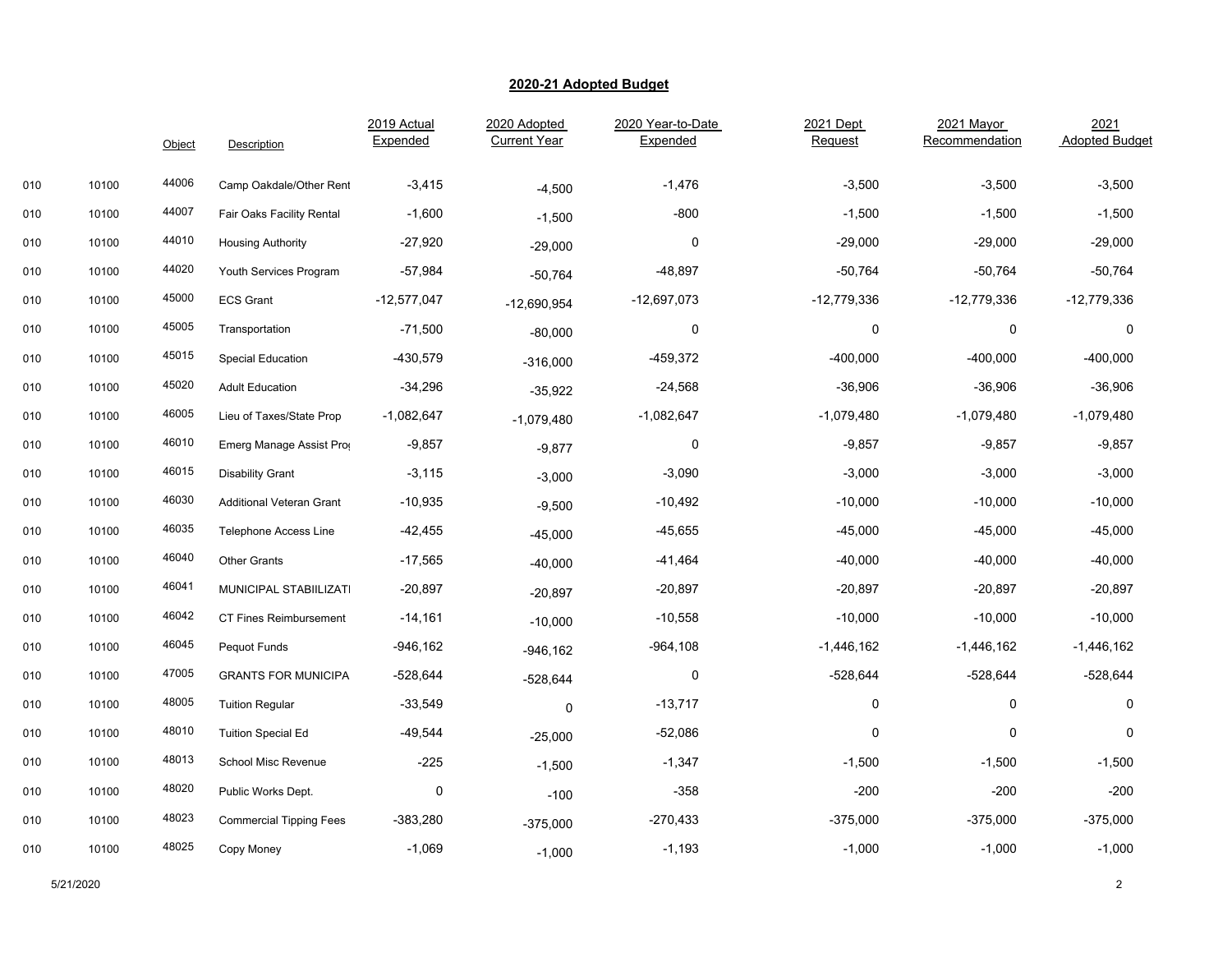|     |       | Object | Description                     | 2019 Actual<br>Expended | 2020 Adopted<br><b>Current Year</b> | 2020 Year-to-Date<br>Expended | 2021 Dept<br>Request | 2021 Mayor<br>Recommendation | 2021<br><b>Adopted Budget</b> |
|-----|-------|--------|---------------------------------|-------------------------|-------------------------------------|-------------------------------|----------------------|------------------------------|-------------------------------|
| 010 | 10100 | 48035  | <b>Community Booklet</b>        | $-8,900$                | $-9,000$                            | $-6,160$                      | $-9,000$             | $-9,000$                     | $-9,000$                      |
| 010 | 10100 | 49005  | Police Reimb. Priv Duty         | -474,630                | $-185,000$                          | $-590,793$                    | $-185,000$           | $-185,000$                   | $-185,000$                    |
| 010 | 10100 | 49010  | St Bernards Health Clinic       | $-26,596$               | $-26,000$                           | $-26,507$                     | $-26,500$            | $-26,500$                    | $-26,500$                     |
| 010 | 10100 | 49015  | Insurance Reimbursement         | $-31,721$               | $-65,000$                           | $-82,149$                     | $-65,000$            | $-65,000$                    | $-65,000$                     |
| 010 | 10100 | 49020  | Millstone Reimbursement         | $-7,699$                | $-15,000$                           | $-31,604$                     | $-15,000$            | $-15,000$                    | $-15,000$                     |
| 010 | 10100 | 49025  | Verizon                         | $-6,965$                | $-6,000$                            | $-7,156$                      | $-6,000$             | $-6,000$                     | $-6,000$                      |
| 010 | 10100 | 49035  | Fire Marshal Private Dty        | $-2,685$                | $-15,000$                           | 0                             | $-5,000$             | $-5,000$                     | $-5,000$                      |
| 010 | 10100 | 49049  | <b>Engineering Review Reimt</b> | 0                       | $-1,000$                            | 0                             | $-1,000$             | $-1,000$                     | $-1,000$                      |
| 010 | 10100 | 49050  | Miscellaneous                   | $-94,602$               | $-70,000$                           | $-59,609$                     | $-70,000$            | $-70,000$                    | $-70,000$                     |
| 010 | 10100 | 49060  | Sale of Town Property           | $-108,950$              | $-15,000$                           | 0                             | $-500,000$           | $-500,000$                   | $-500,000$                    |
| 010 | 10100 | 49080  | <b>Mohegan Contributions</b>    | $-500,000$              | $-500,000$                          | $-500,000$                    | $-500,000$           | $-500,000$                   | $-500,000$                    |
| 010 | 10100 | 49100  | Transfer in (out)               | 1,406,839               | 0                                   | 54,875                        | 0                    | $\mathbf 0$                  | 0                             |
|     |       |        | Revenue                         | $-59, 136, 645$         | $-61,612,368$                       | $-60,598,529$                 | $-68, 163, 013$      | $-63,712,440$                | $-62,870,699$                 |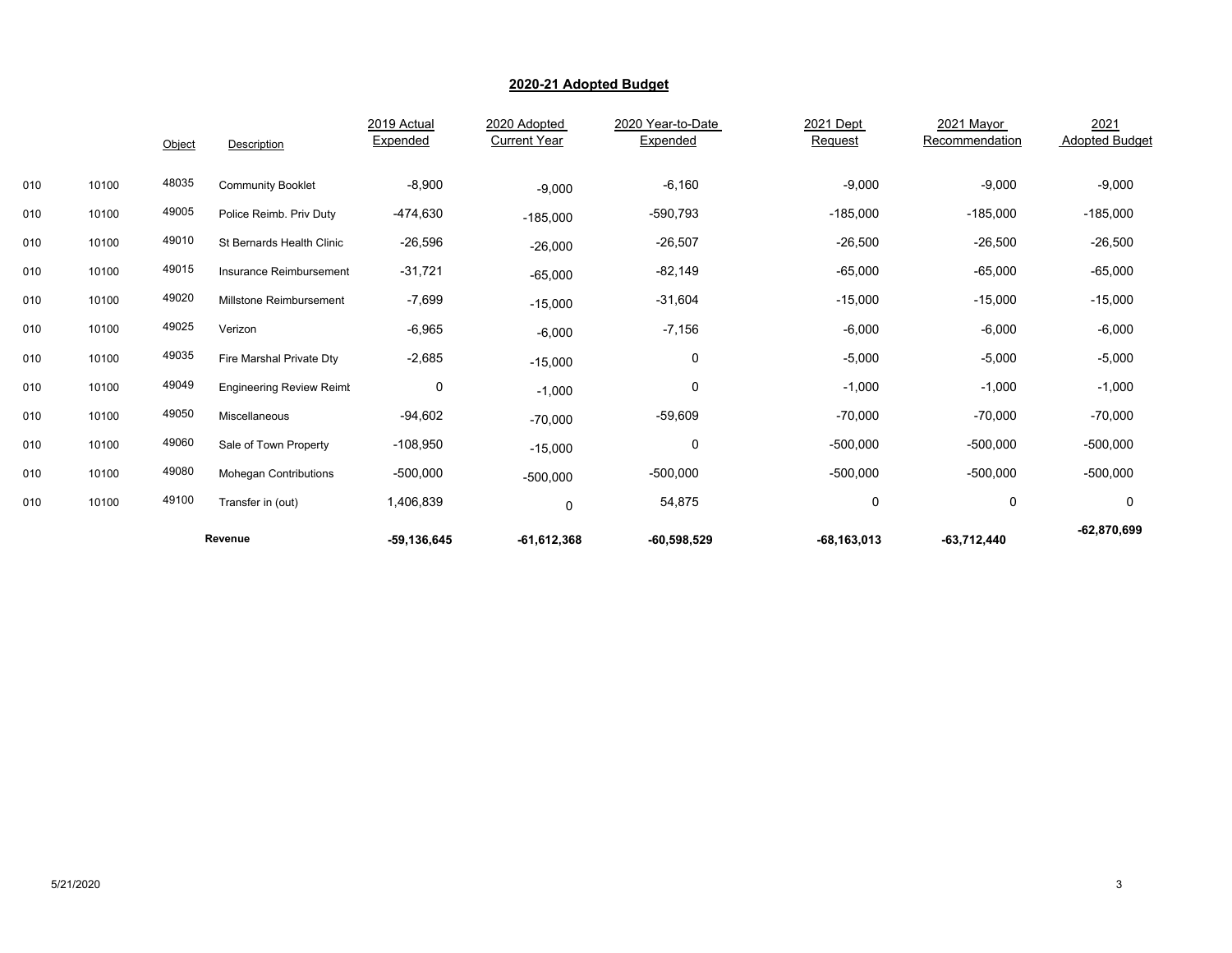|       |       | Object | Description                    | 2019 Actual<br>Expended | 2020 Adopted<br><b>Current Year</b> | 2020 Year-to-Date<br>Expended | 2021 Dept<br>Request | 2021 Mayor<br>Recommendation | 2021<br><b>Adopted Budget</b> |
|-------|-------|--------|--------------------------------|-------------------------|-------------------------------------|-------------------------------|----------------------|------------------------------|-------------------------------|
| 10310 |       | Mayor  |                                |                         |                                     |                               |                      |                              |                               |
| 010   | 10310 | 51001  | <b>Mayor Salary</b>            | 80,000                  | 80,000                              | 67,692                        | 80,000               | 80,000                       | 80,000                        |
| 010   | 10310 | 51050  | <b>Admin Secretary</b>         | 58,789                  | 60,600                              | 50,988                        | 60,600               | 64,600                       | 62,600                        |
| 010   | 10310 | 52075  | Veterans Funerals              | $\pmb{0}$               | 100                                 | 0                             | 100                  | 100                          | 100                           |
| 010   | 10310 | 52079  | <b>Condemnation Relocation</b> | $\pmb{0}$               | 500                                 | $\pmb{0}$                     | 500                  | 500                          | 500                           |
| 010   | 10310 | 52129  | <b>Outside Contractors</b>     | 3,588                   | 2,500                               | 2,017                         | 2,500                | 2,500                        | 2,500                         |
| 010   | 10310 | 52136  | Fees (Membership)              | 49,958                  | 50,625                              | 49,904                        | 51,000               | 51,000                       | 51,000                        |
| 010   | 10310 | 52150  | <b>Memorial Day Parade</b>     | 3,662                   | 4,000                               | 0                             | 4,000                | 4,000                        | 4,000                         |
| 010   | 10310 | 53004  | Training & Conferences         | 299                     | 500                                 | 0                             | 500                  | 500                          | 500                           |
| 010   | 10310 | 53008  | Advertising                    | 0                       | 650                                 | 0                             | 650                  | 650                          | 650                           |
| 010   | 10310 | 53014  | Printing                       | 347                     | 500                                 | 354                           | 500                  | 500                          | 500                           |
| 010   | 10310 | 53019  | <b>Misc Supplies</b>           | 0                       | 500                                 | 240                           | 500                  | 500                          | 500                           |
| 010   | 10310 | 53033  | Occasions                      | 26                      | 350                                 | 230                           | 350                  | 350                          | 350                           |
| 010   | 10310 | 53049  | <b>Town Publications</b>       | 1,850                   | 1,850                               | 0                             | 1,850                | 1,850                        | 1,850                         |
| 010   | 10310 | 53060  | Cellular Phone                 | 780                     | 800                                 | 715                           | 800                  | 800                          | 800                           |
|       |       |        | Mayor                          | 199,299                 | 203,475                             | 172,139                       | 203,850              | 207,850                      | 205,850                       |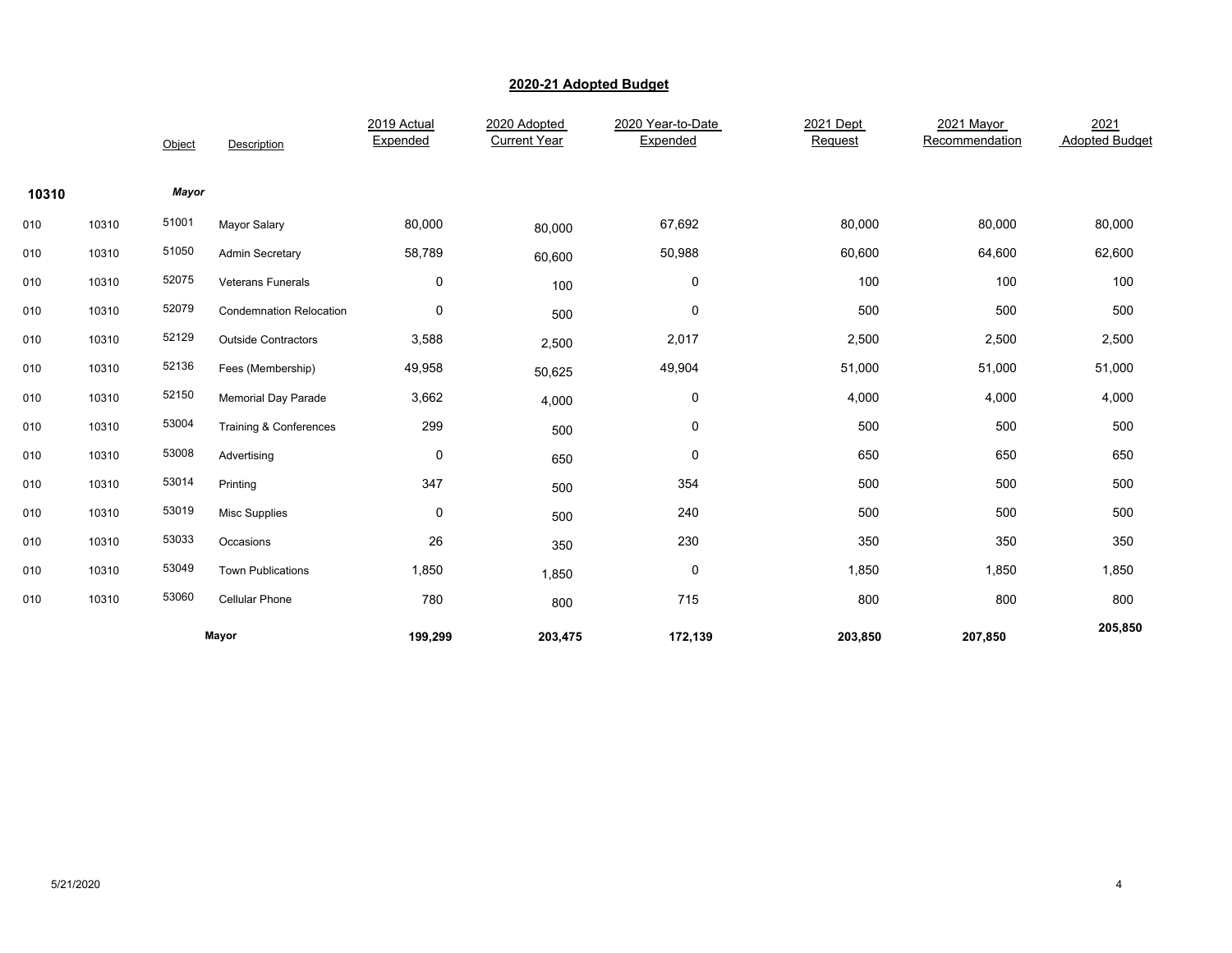|       |       | Object | Description                       | 2019 Actual<br>Expended | 2020 Adopted<br><b>Current Year</b> | 2020 Year-to-Date<br>Expended | 2021 Dept<br>Request | 2021 Mayor<br>Recommendation | 2021<br><b>Adopted Budget</b> |
|-------|-------|--------|-----------------------------------|-------------------------|-------------------------------------|-------------------------------|----------------------|------------------------------|-------------------------------|
| 10330 |       |        | <b>Town Council</b>               |                         |                                     |                               |                      |                              |                               |
| 010   | 10330 | 51013  | <b>Town Council Salary</b>        | 14,500                  | 14,500                              | 14,500                        | 14,500               | 14,500                       | 14,500                        |
| 010   | 10330 | 51075  | PT Clerical                       | 3,409                   | 3,500                               | 1,809                         | 3,500                | 3,500                        | 3,500                         |
| 010   | 10330 | 53002  | <b>Consulting Services</b>        | 875                     | 1,000                               | 1,329                         | 1,000                | 1,000                        | 1,000                         |
| 010   | 10330 | 53004  | <b>Training &amp; Conferences</b> | 0                       | 250                                 | 0                             | 250                  | 250                          | 250                           |
| 010   | 10330 | 53008  | Advertising                       | 4,784                   | 6,000                               | 2,210                         | 6,000                | 6,000                        | 6,000                         |
| 010   | 10330 | 53014  | <b>Community Booklet</b>          | 12,835                  | 13,500                              | 4,479                         | 13,500               | 13,500                       | 13,500                        |
| 010   | 10330 | 53019  | Misc Supplies                     | 664                     | 600                                 | 182                           | 600                  | 600                          | 600                           |
| 010   | 10330 | 53033  | Occasions                         | 392                     | 500                                 | 50                            | 500                  | 500                          | 500                           |
|       |       |        | <b>Town Council</b>               | 37,459                  | 39,850                              | 24,560                        | 39,850               | 39,850                       | 39,850                        |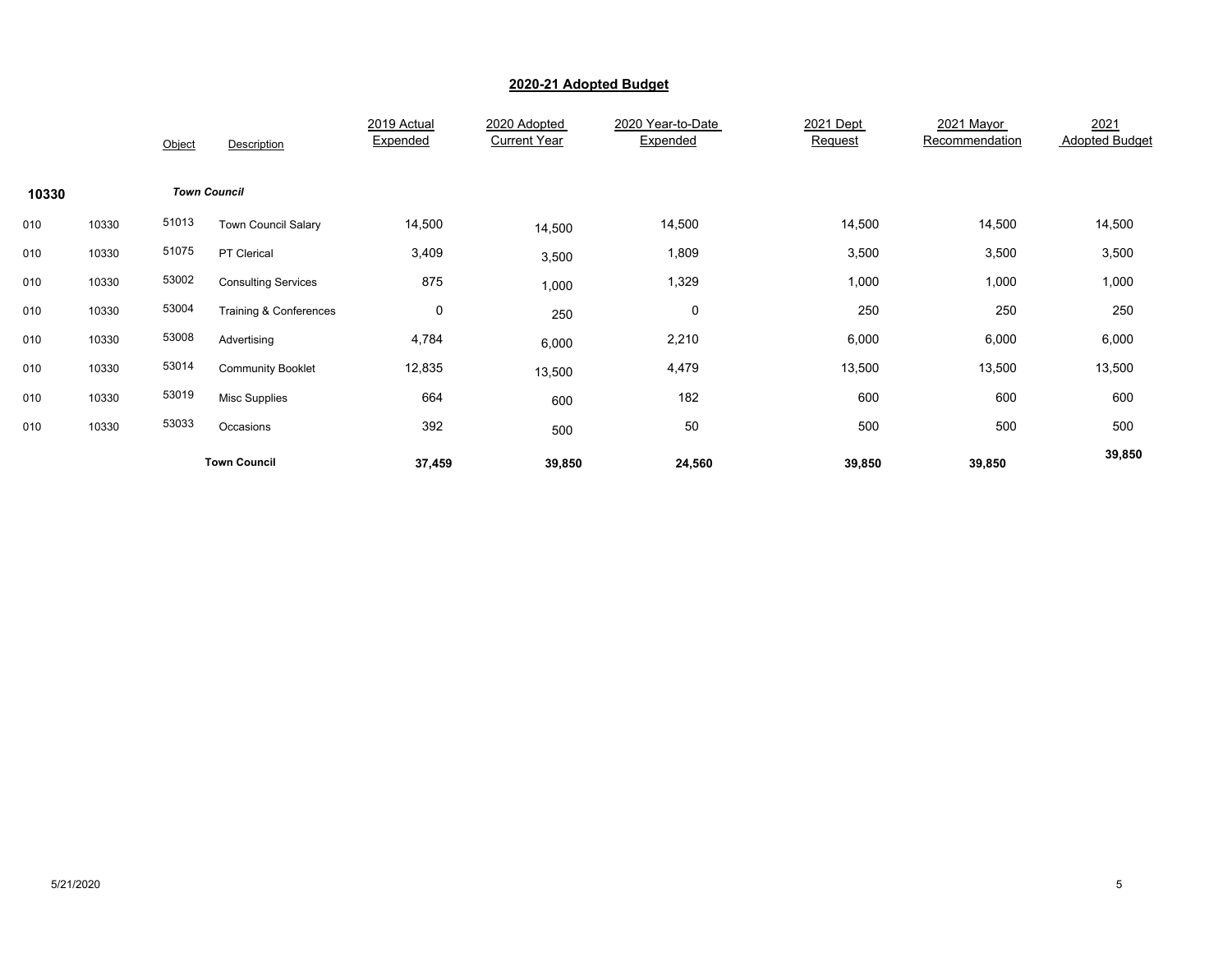|       |       | Object | Description                   | 2019 Actual<br>Expended | 2020 Adopted<br><b>Current Year</b> | 2020 Year-to-Date<br>Expended | 2021 Dept<br>Request | 2021 Mavor<br>Recommendation | 2021<br><b>Adopted Budget</b> |
|-------|-------|--------|-------------------------------|-------------------------|-------------------------------------|-------------------------------|----------------------|------------------------------|-------------------------------|
| 10340 |       |        | <b>Legal Services</b>         |                         |                                     |                               |                      |                              |                               |
| 010   | 10340 | 52041  | Legal - General               | 36,454                  | 45,000                              | 16,705                        | 45,000               | 45,000                       | 45,000                        |
| 010   | 10340 | 52044  | <b>Tax/Assessment Matters</b> | 28,306                  | 65,000                              | 34,069                        | 65,000               | 65,000                       | 65,000                        |
| 010   | 10340 | 52045  | <b>Land Use Matters</b>       | 5,332                   | 20,000                              | 3,253                         | 20,000               | 20,000                       | 20,000                        |
| 010   | 10340 | 52046  | Labor/Employment Matters      | 41,831                  | 55,000                              | 107,769                       | 55,000               | 55,000                       | 55,000                        |
|       |       |        | <b>Legal Services</b>         | 111.923                 | 185,000                             | 161,796                       | 185,000              | 185,000                      | 185,000                       |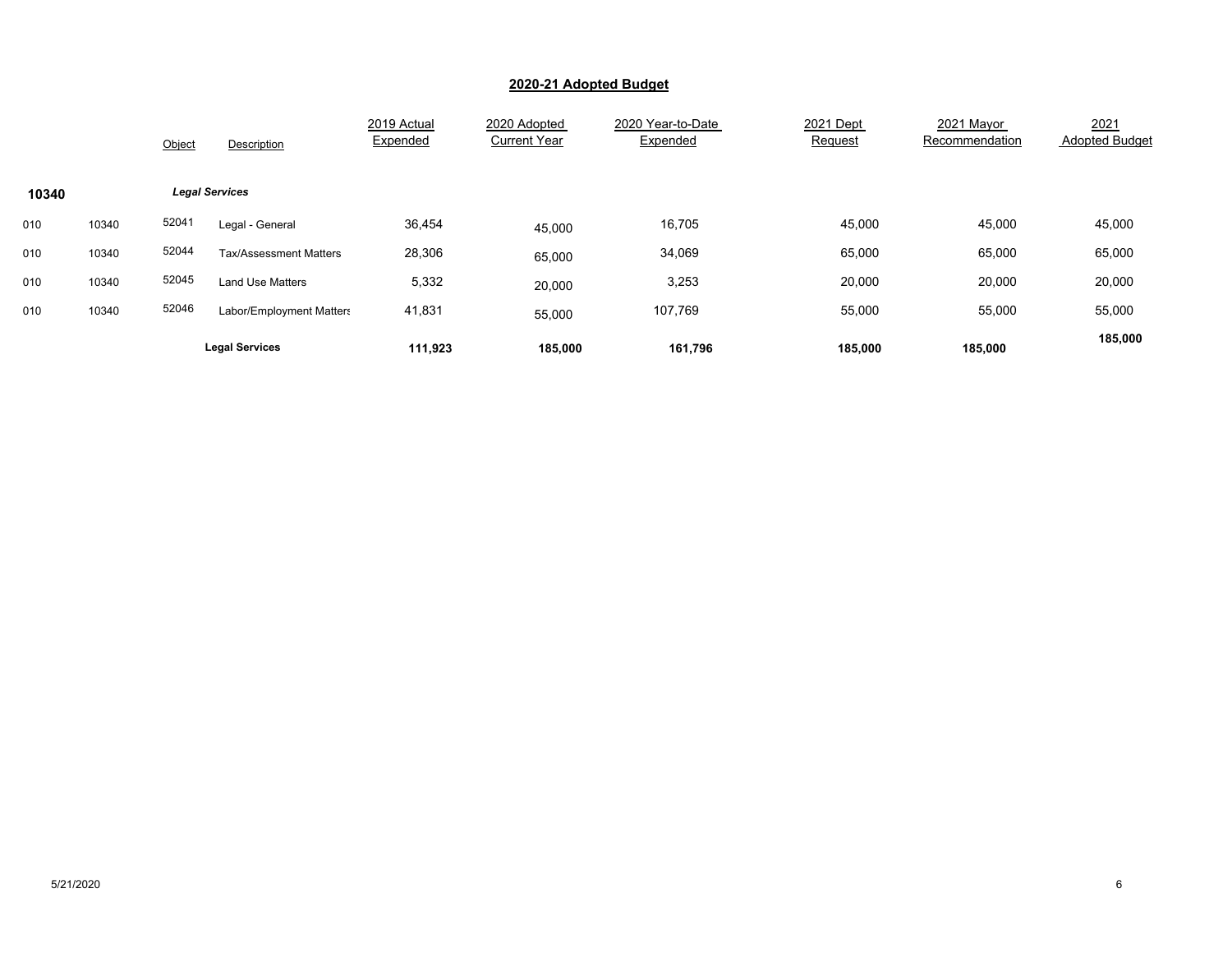|       |       | Object  | Description             | 2019 Actual<br>Expended | 2020 Adopted<br><b>Current Year</b> | 2020 Year-to-Date<br>Expended | 2021 Dept<br>Request | 2021 Mayor<br>Recommendation | 2021<br><b>Adopted Budget</b> |
|-------|-------|---------|-------------------------|-------------------------|-------------------------------------|-------------------------------|----------------------|------------------------------|-------------------------------|
| 10350 |       | Probate |                         |                         |                                     |                               |                      |                              |                               |
| 010   | 10350 | 52137   | <b>Probate District</b> | 15,524                  | 15,578                              | 15,578                        | 16,775               | 16,775                       | 16,775                        |
|       |       |         | Probate                 | 15,524                  | 15,578                              | 15,578                        | 16,775               | 16,775                       | 16,775                        |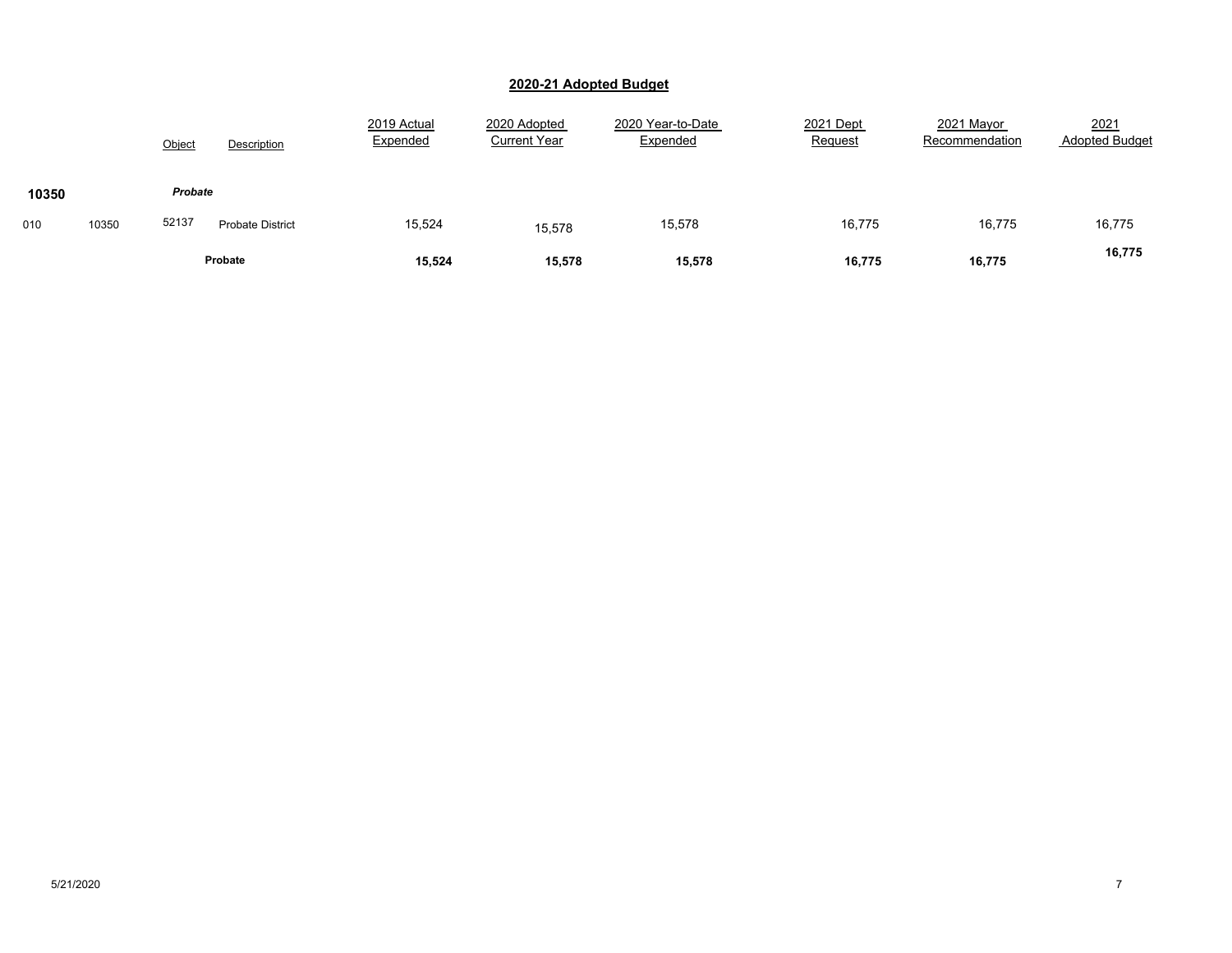|       |       | Object | Description                     | 2019 Actual<br>Expended | 2020 Adopted<br><b>Current Year</b> | 2020 Year-to-Date<br>Expended | 2021 Dept<br>Request | 2021 Mayor<br>Recommendation | 2021<br><b>Adopted Budget</b> |
|-------|-------|--------|---------------------------------|-------------------------|-------------------------------------|-------------------------------|----------------------|------------------------------|-------------------------------|
| 10360 |       |        | <b>Non-Profit Organizations</b> |                         |                                     |                               |                      |                              |                               |
| 010   | 10360 | 52071  | <b>TVCCA</b>                    | 4,000                   | 4,000                               | 4,000                         | 4,000                | 4,000                        | 4,000                         |
| 010   | 10360 | 52072  | Raymond Comm Library            | 60,000                  | 60,000                              | 60,000                        | 70,000               | 60,000                       | 60,000                        |
| 010   | 10360 | 52077  | East.CT Conserv.Dist.           | 0                       | $\pmb{0}$                           | 0                             | 1,500                | 0                            | $\Omega$                      |
| 010   | 10360 | 52081  | Safe Futures                    | 2,000                   | 2,000                               | 2,000                         | 2,500                | 2,000                        | 2,000                         |
| 010   | 10360 | 52084  | United Com. & Family Sen        | 1,000                   | 1,000                               | 1,000                         | 117,149              | 1,000                        | 1,000                         |
| 010   | 10360 | 52094  | Montville Little League         | 3,000                   | 3,000                               | 0                             | 5,000                | 3,000                        | 3,000                         |
| 010   | 10360 | 52100  | Sexual Assault Crisis Ctr       | 300                     | 300                                 | 300                           | 0                    | 300                          | 300                           |
| 010   | 10360 | 52161  | 4-H Contribution                | 0                       | 1,000                               | 1,000                         | 0                    | 1,000                        | 1,000                         |
| 010   | 10360 | 52177  | NL Homeless Hospitality C       | 3,000                   | 3,000                               | 3,000                         | 3,000                | 3,000                        | 3,000                         |
|       |       |        | <b>Non-Profit Organizations</b> | 73,300                  | 74,300                              | 71,300                        | 203,149              | 74,300                       | 74,300                        |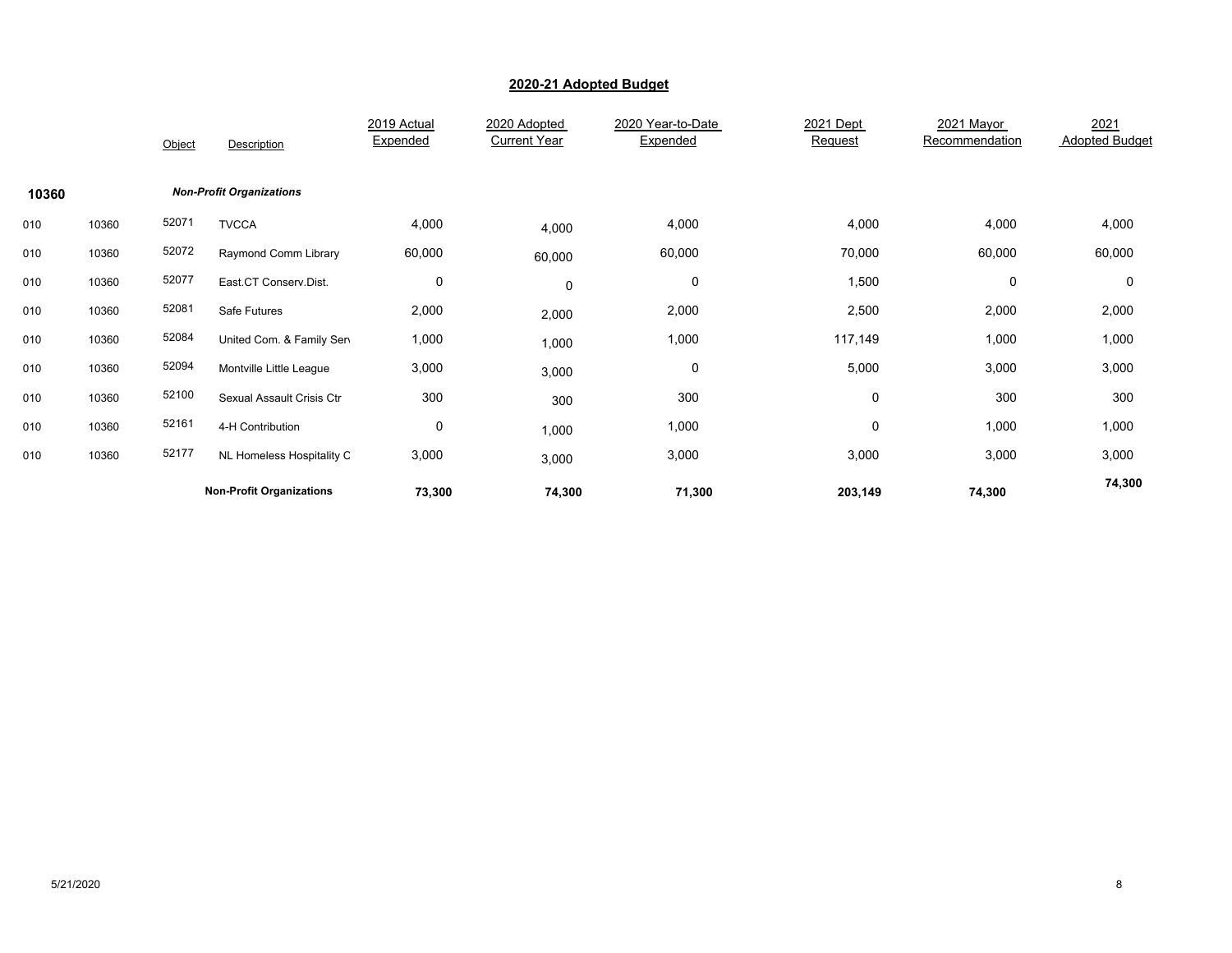|       |       | Object | Description                      | 2019 Actual<br>Expended | 2020 Adopted<br><b>Current Year</b> | 2020 Year-to-Date<br>Expended | 2021 Dept<br>Request | 2021 Mayor<br>Recommendation | 2021<br><b>Adopted Budget</b> |
|-------|-------|--------|----------------------------------|-------------------------|-------------------------------------|-------------------------------|----------------------|------------------------------|-------------------------------|
| 10370 |       |        | <b>Town Hall/Central Service</b> |                         |                                     |                               |                      |                              |                               |
| 010   | 10370 | 52000  | Electricity                      | 59,724                  | 65,000                              | 53,644                        | 65,000               | 61,000                       | 61,000                        |
| 010   | 10370 | 52003  | Telephone/Internet               | 32,673                  | 40,000                              | 26,343                        | 40,000               | 35,000                       | 35,000                        |
| 010   | 10370 | 52005  | Fuel Oil                         | 19,882                  | 20,000                              | 19,898                        | 16,000               | 16,000                       | 16,000                        |
| 010   | 10370 | 52011  | <b>Building Services</b>         | 3,245                   | 3,000                               | 2,518                         | 3,000                | 3,000                        | 3,000                         |
| 010   | 10370 | 52128  | Water & Sewer Charges            | 3,627                   | 3,750                               | 2,569                         | 3,750                | 3,750                        | 3,750                         |
| 010   | 10370 | 52157  | Lease of Equipment               | 56,271                  | 55,000                              | 42,946                        | 56,500               | 56,500                       | 56,500                        |
| 010   | 10370 | 53000  | <b>Office Supplies</b>           | 18,109                  | 20,000                              | 11,911                        | 20,000               | 20,000                       | 20,000                        |
| 010   | 10370 | 53020  | Postage                          | 26,592                  | 32,000                              | 19,617                        | 32,000               | 27,000                       | 27,000                        |
| 010   | 10370 | 53041  | Safety Equipment                 | 0                       | 1,000                               | 0                             | 1,000                | 1,000                        | 1,000                         |
| 010   | 10370 | 54000  | Equipment/Furnishings            | 6,369                   | 1,500                               | 473                           | 1,500                | 1,500                        | 1,500                         |
|       |       |        | <b>Town Hall/Central Service</b> | 226,492                 | 241,250                             | 179,921                       | 238,750              | 224,750                      | 224,750                       |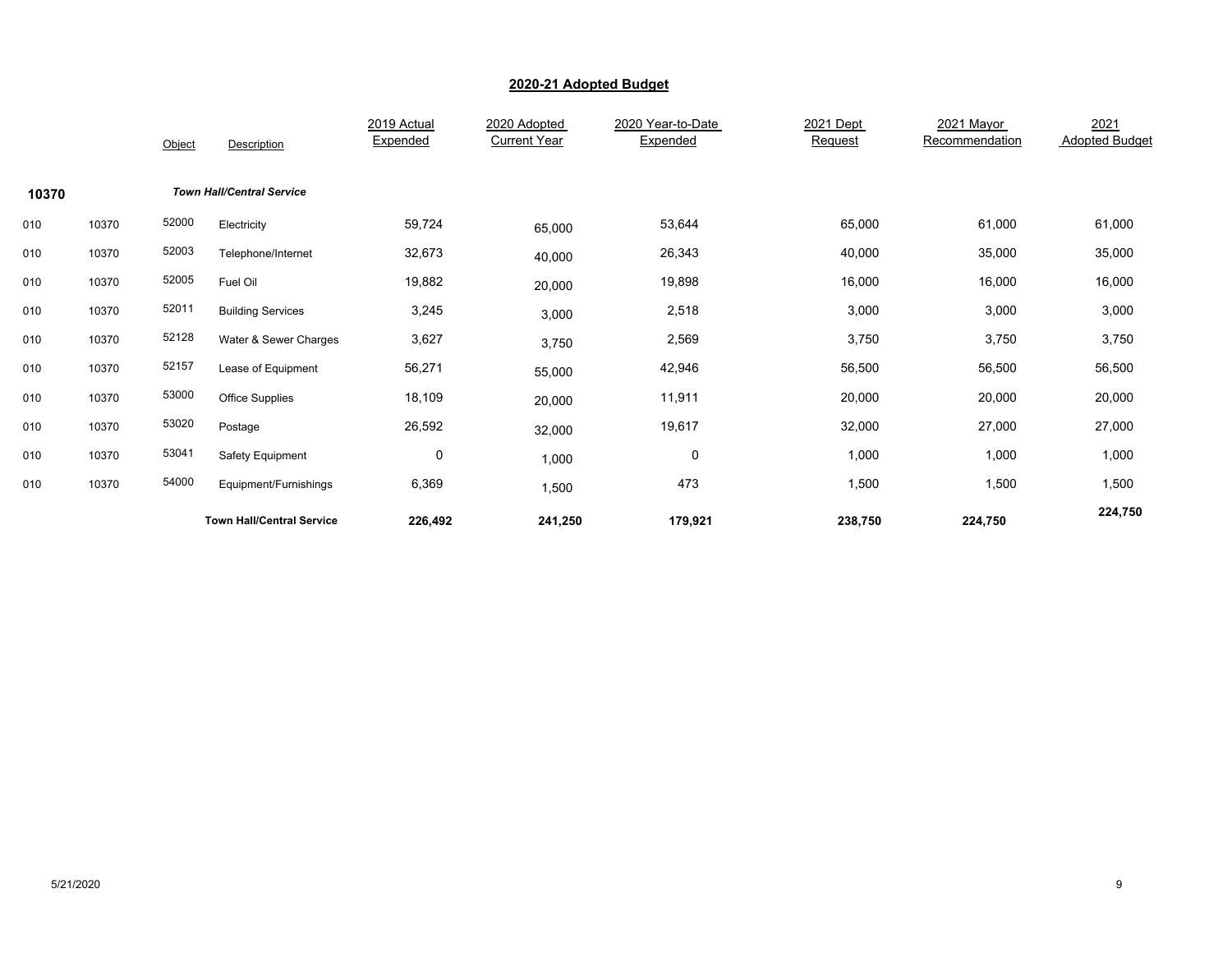|       |       | Object         | Description                     | 2019 Actual<br>Expended | 2020 Adopted<br><b>Current Year</b> | 2020 Year-to-Date<br>Expended | 2021 Dept<br>Request | 2021 Mayor<br>Recommendation | 2021<br><b>Adopted Budget</b> |
|-------|-------|----------------|---------------------------------|-------------------------|-------------------------------------|-------------------------------|----------------------|------------------------------|-------------------------------|
| 10410 |       | <b>Finance</b> |                                 |                         |                                     |                               |                      |                              |                               |
| 010   | 10410 | 51002          | <b>Finance Director Salary</b>  | 101,567                 | 104,500                             | 88,090                        | 108,000              | 108,309                      | 106,500                       |
| 010   | 10410 | 51052          | <b>Tax Collection Salaries</b>  | 125,948                 | 127,000                             | 106,982                       | 132,000              | 127,000                      | 127,000                       |
| 010   | 10410 | 51053          | <b>Assessor Dept.Salaries</b>   | 185,376                 | 192,000                             | 161,235                       | 201,000              | 192,000                      | 192,000                       |
| 010   | 10410 | 51054          | Accountants                     | 180,178                 | 187,000                             | 150,059                       | 193,500              | 187,000                      | 187,000                       |
| 010   | 10410 | 51100          | Overtime                        | 4,205                   | 5,000                               | 8,687                         | 6,000                | 6,000                        | 6,000                         |
| 010   | 10410 | 52009          | Revaluation                     | $\pmb{0}$               | 0                                   | 0                             | 225,000              | $\pmb{0}$                    | 0                             |
| 010   | 10410 | 52010          | <b>Personal Property Audits</b> | $\pmb{0}$               | $\mathbf 0$                         | 0                             | 9,000                | 0                            | 0                             |
| 010   | 10410 | 52026          | Tax Refunds                     | 49,972                  | 50,000                              | 65,909                        | 50,000               | 50,000                       | 50,000                        |
| 010   | 10410 | 52136          | Fees (Membership)               | 545                     | 1,000                               | 495                           | 1,000                | 1,000                        | 1,000                         |
| 010   | 10410 | 52192          | Quality Data/Payroll Servi      | 17,888                  | 20,000                              | 12,406                        | 20,000               | 20,000                       | 20,000                        |
| 010   | 10410 | 53002          | <b>Consulting Services</b>      | 500                     | 500                                 | 675                           | 500                  | 500                          | 500                           |
| 010   | 10410 | 53004          | Training & Conferences          | 4,456                   | 4,000                               | 983                           | 4,000                | 4,000                        | 4,000                         |
| 010   | 10410 | 53008          | Advertising                     | 3,738                   | 4,000                               | 1,392                         | 4,000                | 4,000                        | 4,000                         |
| 010   | 10410 | 53014          | Printing                        | 889                     | 1,500                               | 650                           | 1,500                | 1,500                        | 1,500                         |
| 010   | 10410 | 53019          | <b>Misc Supplies</b>            | 1,097                   | 1,500                               | 1,046                         | 1,500                | 1,500                        | 1,500                         |
|       |       |                | <b>Finance</b>                  | 676,359                 | 698,000                             | 598,608                       | 957,000              | 702,809                      | 701,000                       |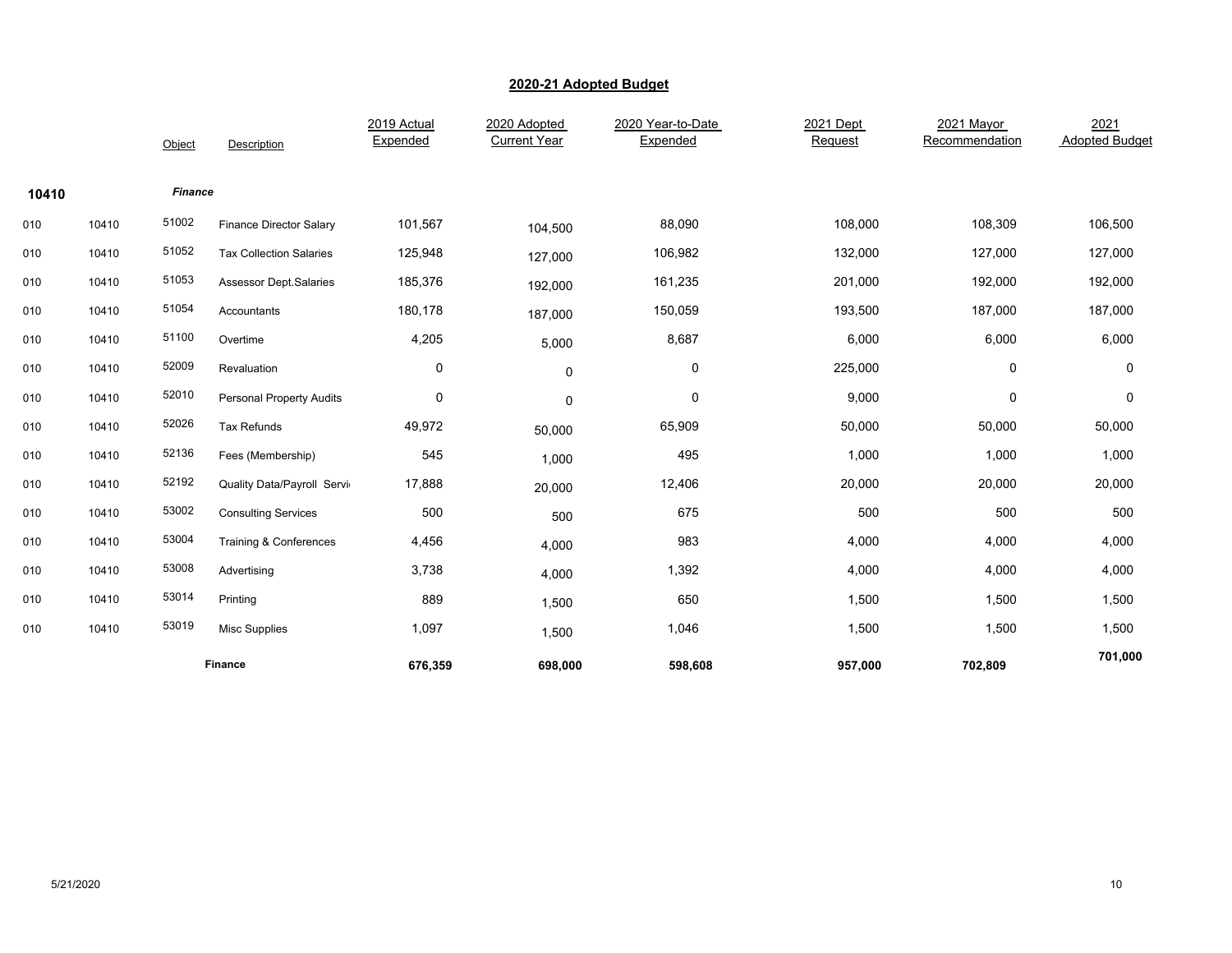|       |       | Object | Description                            | 2019 Actual<br>Expended | 2020 Adopted<br><b>Current Year</b> | 2020 Year-to-Date<br>Expended | 2021 Dept<br>Request | 2021 Mayor<br>Recommendation | 2021<br><b>Adopted Budget</b> |
|-------|-------|--------|----------------------------------------|-------------------------|-------------------------------------|-------------------------------|----------------------|------------------------------|-------------------------------|
| 10420 |       |        | <b>Insurance &amp; Fringe Benefits</b> |                         |                                     |                               |                      |                              |                               |
| 010   | 10420 | 52015  | <b>Teachers' Retirement Cont</b>       | $\mathbf 0$             | 22,834                              | 0                             | 0                    | 0                            | $\mathbf 0$                   |
| 010   | 10420 | 52017  | <b>Holiday Bonus Payments</b>          | 26,060                  | 28,000                              | 28,230                        | 30,000               | 30,000                       | 30,000                        |
| 010   | 10420 | 52018  | Unemployment Compensa                  | 503                     | 3,000                               | 481                           | 3,000                | 3,000                        | 3,000                         |
| 010   | 10420 | 52019  | <b>Social Security Taxes</b>           | 559,716                 | 585,000                             | 505,043                       | 640,000              | 640,000                      | 640,000                       |
| 010   | 10420 | 52020  | Medical Insurance                      | 1,583,918               | 1,984,000                           | 1,614,587                     | 2,114,700            | 2,114,700                    | 2,064,700                     |
| 010   | 10420 | 52021  | Worker's Compensation                  | 532,190                 | 590,000                             | 517,638                       | 637,200              | 637,200                      | 637,200                       |
| 010   | 10420 | 52023  | Life & L.T.D. Insurance                | 26,539                  | 28,000                              | 27,859                        | 33,300               | 33,300                       | 33,300                        |
| 010   | 10420 | 52024  | Insurance Consultant                   | 23,432                  | 24,000                              | 23,400                        | 24,000               | 24,000                       | 24,000                        |
| 010   | 10420 | 52025  | Pension                                | 952,970                 | 1,132,000                           | 1,012,752                     | 1,400,000            | 1,400,000                    | 1,400,000                     |
| 010   | 10420 | 52027  | Vacation Payout                        | 7,652                   | 15,000                              | 22,834                        | 15,000               | 15,000                       | 15,000                        |
| 010   | 10420 | 52028  | Retirement Payout                      | 48,609                  | 20,000                              | 34,066                        | 20,000               | 20,000                       | 20,000                        |
| 010   | 10420 | 53004  | <b>Continued Education</b>             | $\pmb{0}$               | 7,000                               | $\pmb{0}$                     | 7,000                | 7,000                        | 7,000                         |
| 010   | 10420 | 53050  | Physicals                              | 4,741                   | 4,000                               | 4,352                         | 4,000                | 4,000                        | 4,000                         |
|       |       |        | <b>Insurance &amp; Fringe Benefits</b> | 3,766,330               | 4,442,834                           | 3,791,242                     | 4,928,200            | 4,928,200                    | 4,878,200                     |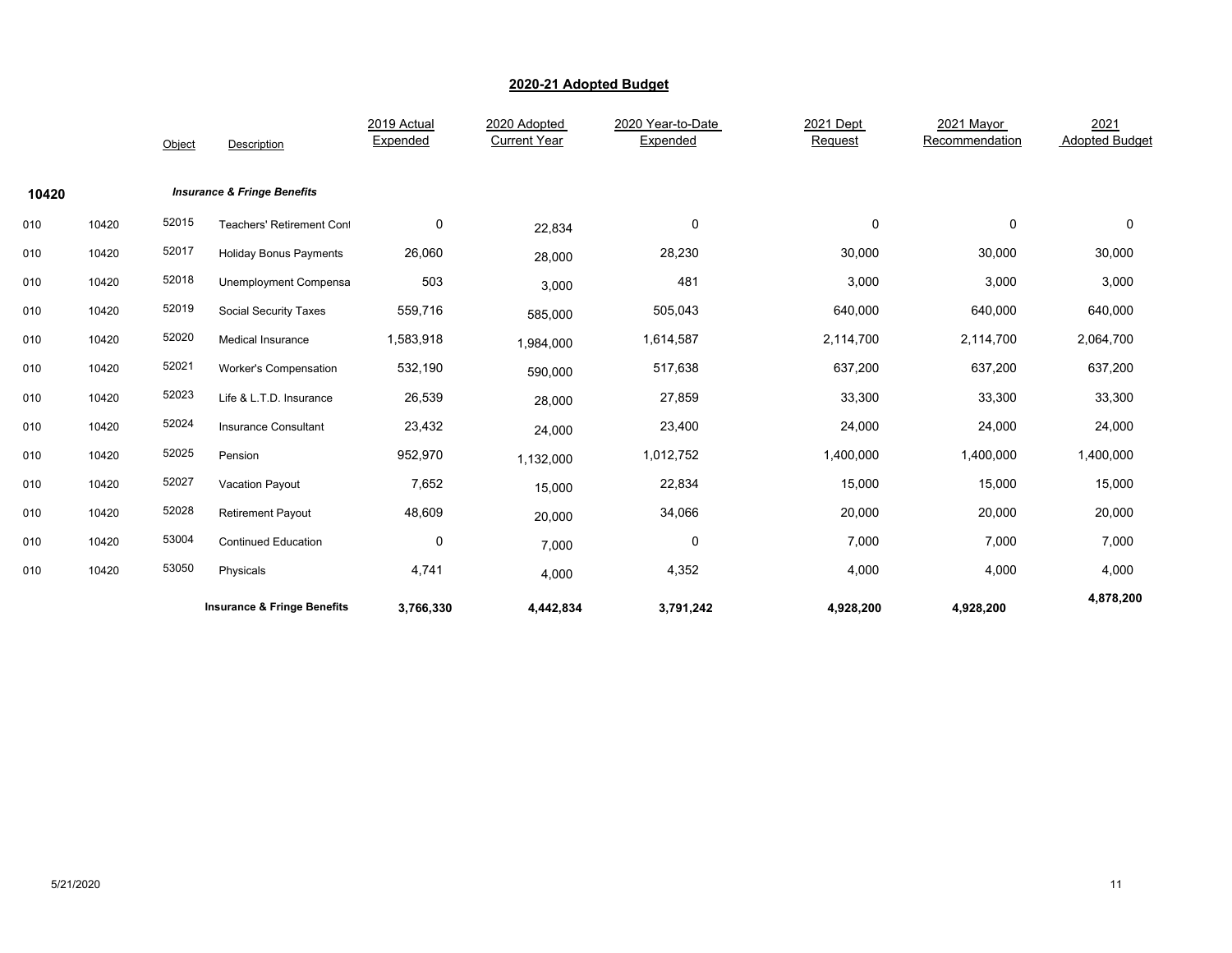|       |       | Object | Description                | 2019 Actual<br>Expended | 2020 Adopted<br><b>Current Year</b> | 2020 Year-to-Date<br>Expended | 2021 Dept<br>Request | 2021 Mayor<br>Recommendation | 2021<br><b>Adopted Budget</b> |
|-------|-------|--------|----------------------------|-------------------------|-------------------------------------|-------------------------------|----------------------|------------------------------|-------------------------------|
| 10425 |       |        | <b>Municipal Insurance</b> |                         |                                     |                               |                      |                              |                               |
| 010   | 10425 | 52024  | Other Insurance            | 228,110                 | 213,000                             | 222,497                       | 237,600              | 237,600                      | 237,600                       |
| 010   | 10425 | 52143  | Insurance Reimbursement    | 25,938                  | 30,000                              | 59,876                        | 30,000               | 30,000                       | 30,000                        |
|       |       |        | <b>Municipal Insurance</b> | 254,048                 | 243.000                             | 282.373                       | 267,600              | 267,600                      | 267,600                       |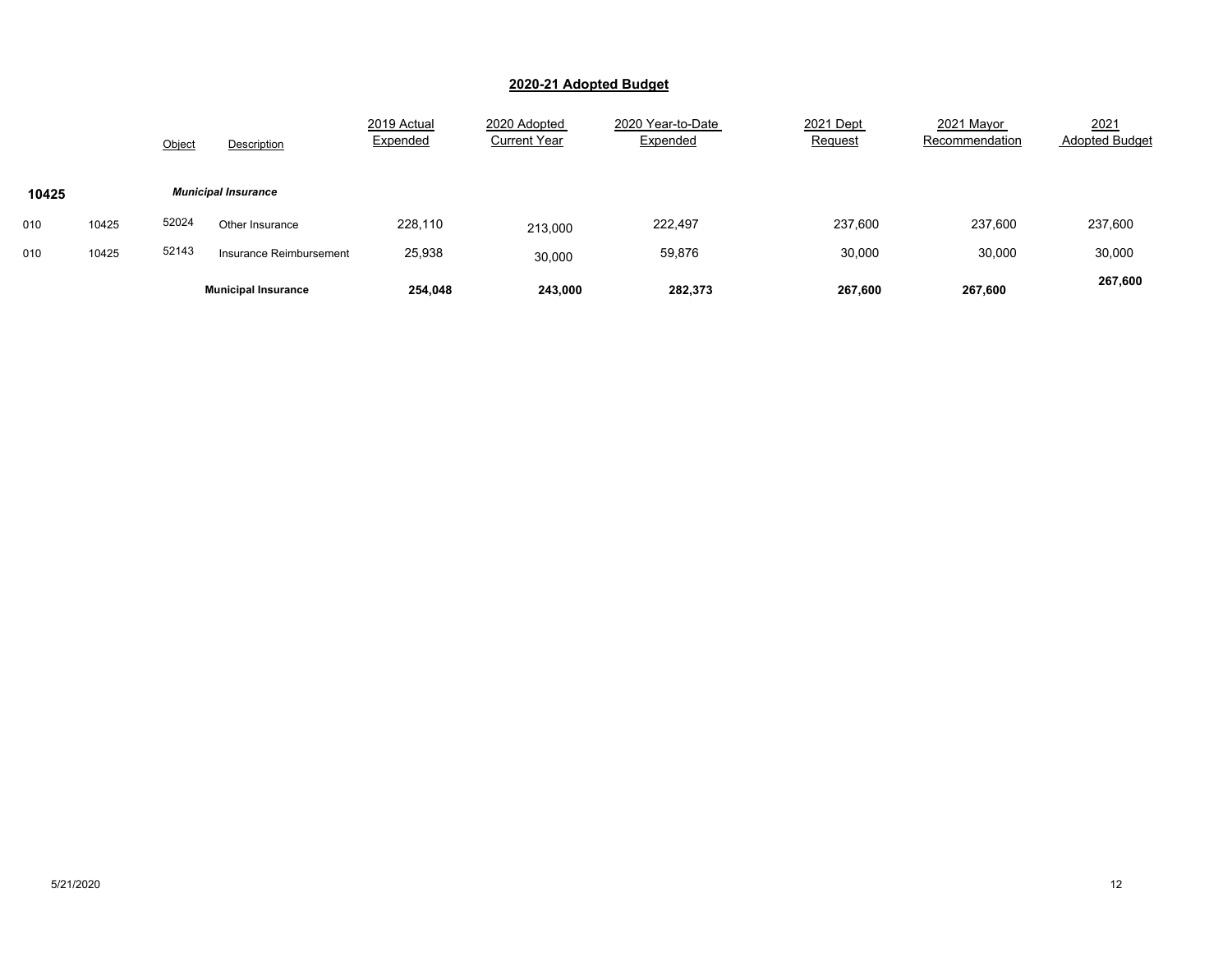|       |       | Object | Description                       | 2019 Actual<br>Expended | 2020 Adopted<br><b>Current Year</b> | 2020 Year-to-Date<br>Expended | 2021 Dept<br><b>Request</b> | 2021 Mayor<br>Recommendation | 2021<br><b>Adopted Budget</b> |
|-------|-------|--------|-----------------------------------|-------------------------|-------------------------------------|-------------------------------|-----------------------------|------------------------------|-------------------------------|
| 10430 |       |        | <b>Board of Assessment Appeal</b> |                         |                                     |                               |                             |                              |                               |
| 010   | 10430 | 51075  | PT Clerical                       | 0                       | 250                                 | 37                            | 200                         | 200                          | 200                           |
| 010   | 10430 | 53019  | <b>Misc Supplies</b>              | 0                       | 100                                 | 0                             | 50                          | 50                           | 50                            |
|       |       |        | <b>Board of Assessment Appea</b>  | 0                       | 350                                 | 37                            | 250                         | 250                          | 250                           |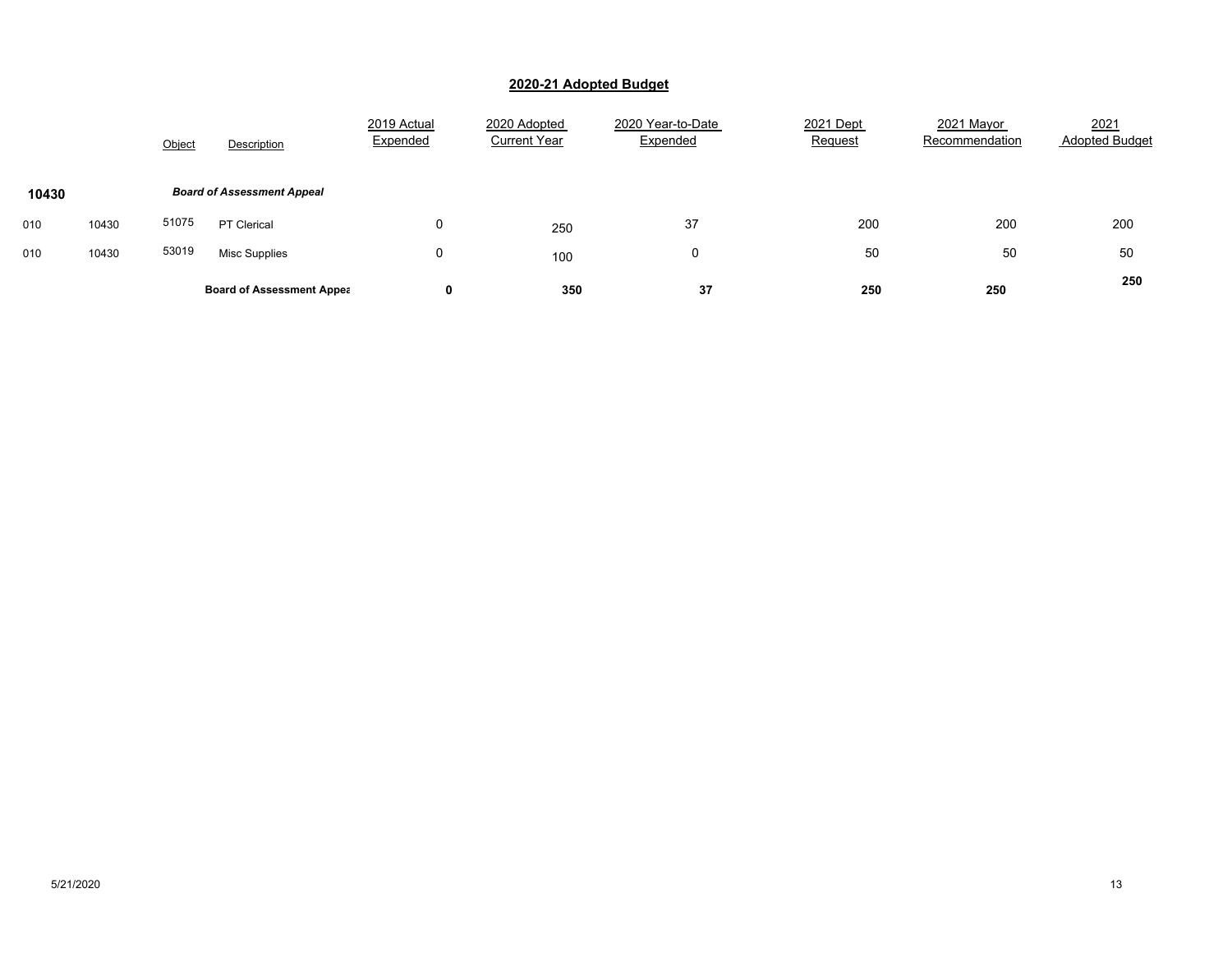|       |       | Object | Description                   | 2019 Actual<br>Expended | 2020 Adopted<br><b>Current Year</b> | 2020 Year-to-Date<br>Expended | 2021 Dept<br>Request | 2021 Mayor<br>Recommendation | 2021<br><b>Adopted Budget</b> |
|-------|-------|--------|-------------------------------|-------------------------|-------------------------------------|-------------------------------|----------------------|------------------------------|-------------------------------|
| 10440 |       |        | <b>Information Technology</b> |                         |                                     |                               |                      |                              |                               |
| 010   | 10440 | 51023  | Director of Information Sys   | 84,622                  | 87,000                              | 73,394                        | 87,000               | 87,000                       | 87,000                        |
| 010   | 10440 | 51078  | Asst IT                       | 51,777                  | 53,000                              | 44,651                        | 53,000               | 53,000                       | 53,000                        |
| 010   | 10440 | 52036  | Support/Access Fees           | 107,594                 | 118,000                             | 109,509                       | 138,500              | 138,500                      | 138,500                       |
| 010   | 10440 | 52054  | Hardware                      | 66,701                  | 56,000                              | 30,558                        | 59,000               | 59,000                       | 59,000                        |
| 010   | 10440 | 52055  | Maint Agreements              | 27,781                  | 32,000                              | 24,006                        | 30,000               | 30,000                       | 30,000                        |
| 010   | 10440 | 52056  | Int/Cable Services            | 12,024                  | 17,000                              | 11,805                        | 18,000               | 18,000                       | 18,000                        |
| 010   | 10440 | 52057  | Software/Licensing            | 21,040                  | 21,000                              | 15,722                        | 22,500               | 22,500                       | 22,500                        |
| 010   | 10440 | 52058  | <b>Hosting Fees</b>           | 1,033                   | 1,300                               | 564                           | 1,200                | 1,200                        | 1,200                         |
| 010   | 10440 | 53004  | Training & Conferences        | 1,990                   | 3,000                               | 1,790                         | 6,200                | 6,200                        | 6,200                         |
| 010   | 10440 | 53060  | <b>Cellular Phone</b>         | 981                     | 1,100                               | 523                           | 1,100                | 1,100                        | 1,100                         |
|       |       |        | <b>Information Technology</b> | 375,543                 | 389,400                             | 312,522                       | 416,500              | 416,500                      | 416,500                       |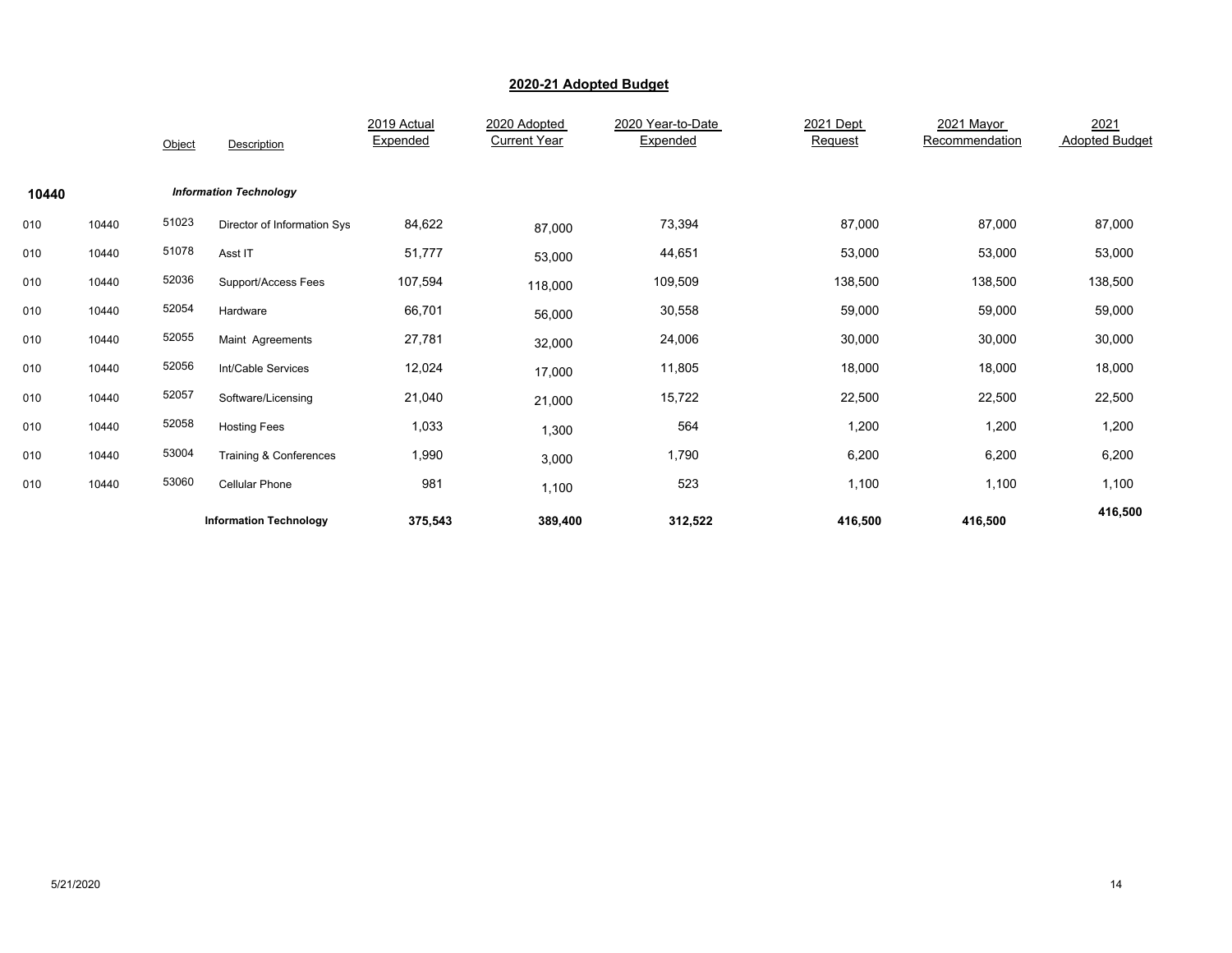|       |       | Object | Description             | 2019 Actual<br>Expended | 2020 Adopted<br><b>Current Year</b> | 2020 Year-to-Date<br>Expended | 2021 Dept<br>Request | 2021 Mayor<br>Recommendation | 2021<br><b>Adopted Budget</b> |
|-------|-------|--------|-------------------------|-------------------------|-------------------------------------|-------------------------------|----------------------|------------------------------|-------------------------------|
| 10450 |       |        | <b>Debt - Principal</b> |                         |                                     |                               |                      |                              |                               |
| 010   | 10450 | 52109  | Lease Purchase Agreemer | 68,156                  | 68,157                              | 68,156                        | 68,157               | 68,157                       | 68,157                        |
| 010   | 10450 | 52110  | 2019 Road Bonding       | $\mathbf 0$             | 250,000                             | 250,000                       | 250,000              | 250,000                      | 250,000                       |
| 010   | 10450 | 52111  | 2017 Lease Purchase     | 112,000                 | 112,000                             | 112,000                       | 81,801               | 81,801                       | 81,801                        |
| 010   | 10450 | 52113  | 2019 Bus Lease          | 152,980                 | 150,536                             | 150,535                       | 135,666              | 135,666                      | 135,666                       |
| 010   | 10450 | 52118  | 2013 Restructuring      | 55,000                  | 905,000                             | 905,000                       | 1,035,000            | 1,035,000                    | 1,035,000                     |
| 010   | 10450 | 52152  | 2015 Refunding Bond     | 88,000                  | 1,079,000                           | 1,079,000                     | 1,064,000            | 1,064,000                    | 1,064,000                     |
| 010   | 10450 | 52182  | 2012 GO Bond            | 660,000                 | 660,000                             | 660,000                       | 660,000              | 660,000                      | 660,000                       |
| 010   | 10450 | 53208  | SERIES A & B BONDS      | 2,621,300               | 1,095,000                           | 1,095,000                     | 1,095,000            | 1,095,000                    | 1,095,000                     |
|       |       |        | Debt - Principal        | 3,757,436               | 4,319,693                           | 4,319,691                     | 4,389,624            | 4,389,624                    | 4,389,624                     |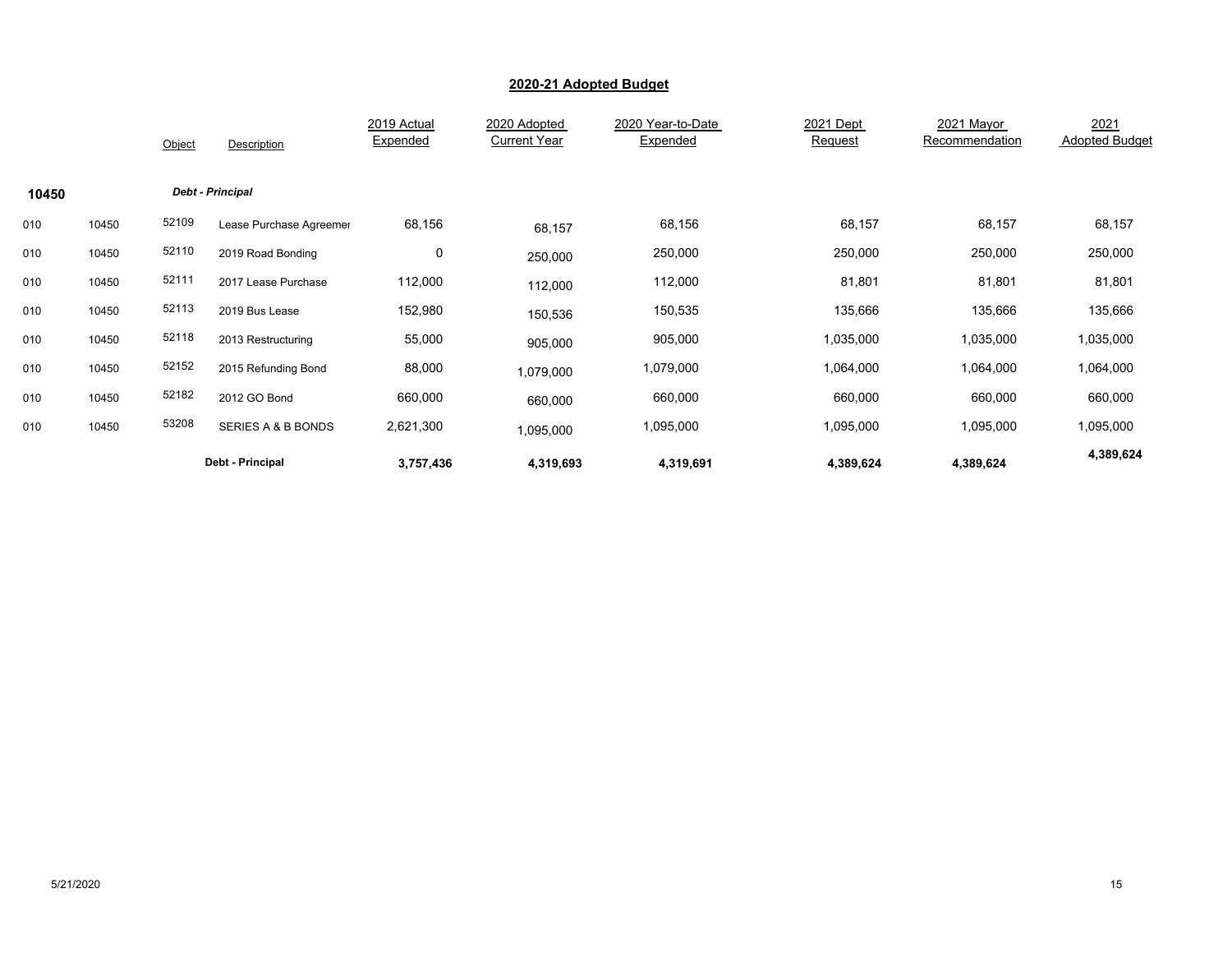|       |       | Object | Description           | 2019 Actual<br>Expended | 2020 Adopted<br><b>Current Year</b> | 2020 Year-to-Date<br>Expended | 2021 Dept<br>Request | 2021 Mayor<br>Recommendation | 2021<br><b>Adopted Budget</b> |
|-------|-------|--------|-----------------------|-------------------------|-------------------------------------|-------------------------------|----------------------|------------------------------|-------------------------------|
| 10460 |       |        | Debt - Interest       |                         |                                     |                               |                      |                              |                               |
| 010   | 10460 | 52110  | 2019 Road Bonding     | $\mathbf 0$             | 0                                   | 0                             | 92,500               | 92,500                       | 92,500                        |
| 010   | 10460 | 52111  | 2017 Lease Purchase   | 15,773                  | 13,399                              | 7,293                         | 10,444               | 10,444                       | 10,444                        |
| 010   | 10460 | 52113  | 2019 School Bus Lease | 0                       | 2,445                               | 2,445                         | 17,314               | 17,314                       | 17,314                        |
| 010   | 10460 | 52118  | 2013 Restructuring    | 258,478                 | 249,050                             | 249,050                       | 228,356              | 228,356                      | 228,356                       |
| 010   | 10460 | 52152  | 2015 Refunding Bond   | 111,086                 | 29,718                              | 29,718                        | 78,001               | 78,001                       | 78,001                        |
| 010   | 10460 | 52182  | 2012 GO Bond          | 252,300                 | 225,900                             | 225,900                       | 199,500              | 199,500                      | 199,500                       |
| 010   | 10460 | 53208  | SERIES A & B BONDS    | 178,065                 | 104,607                             | 104,606                       | 57,441               | 57,441                       | 57,441                        |
|       |       |        | Debt - Interest       | 815,702                 | 625,119                             | 619,012                       | 683,556              | 683,556                      | 683,556                       |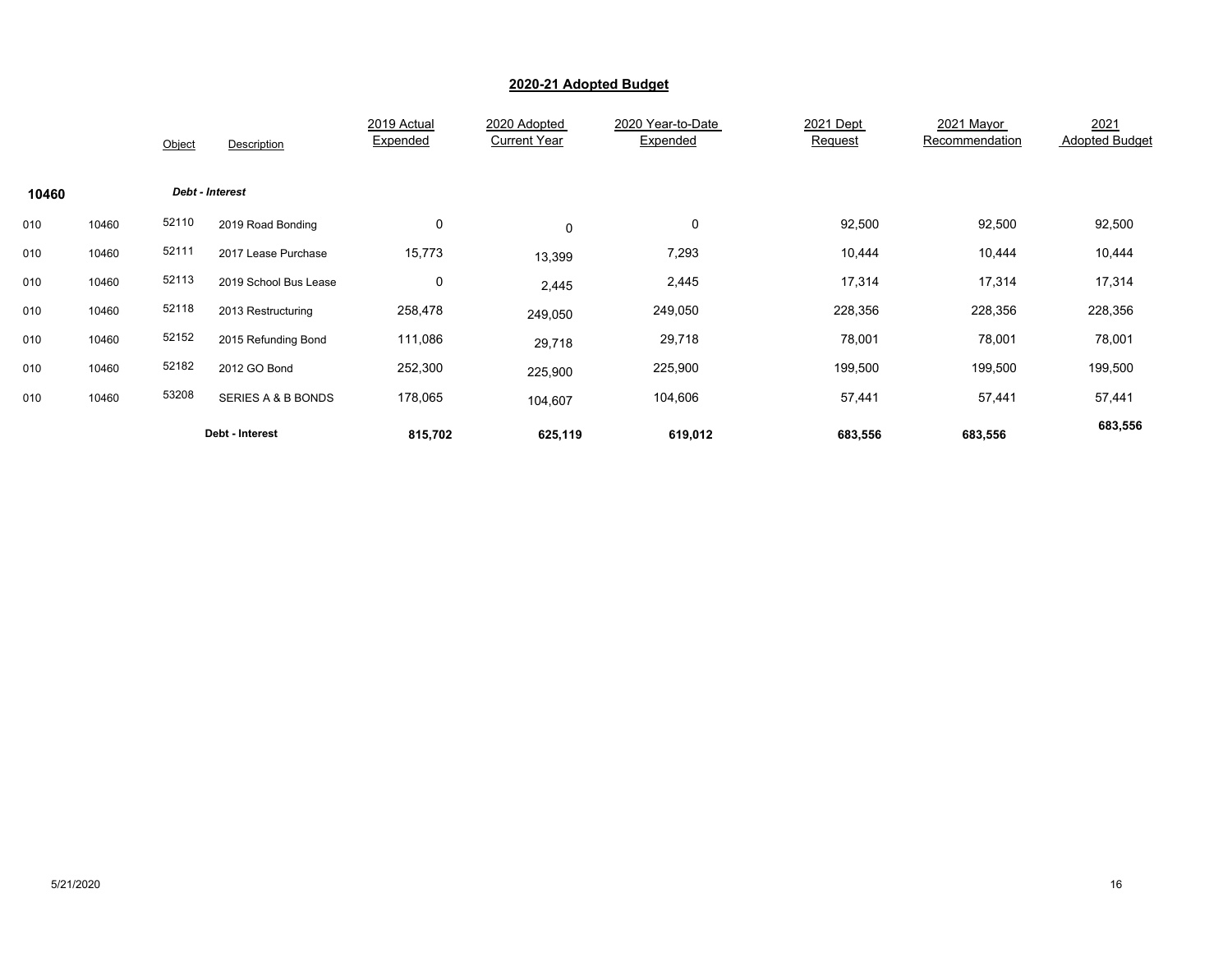|       |       | Object         | Description                | 2019 Actual<br>Expended | 2020 Adopted<br><b>Current Year</b> | 2020 Year-to-Date<br>Expended | 2021 Dept<br>Request | 2021 Mayor<br>Recommendation | 2021<br><b>Adopted Budget</b> |
|-------|-------|----------------|----------------------------|-------------------------|-------------------------------------|-------------------------------|----------------------|------------------------------|-------------------------------|
| 10470 |       | <b>Auditor</b> |                            |                         |                                     |                               |                      |                              |                               |
| 010   | 10470 | 52040          | Auditor & Accounting       | 18,225                  | 18,875                              | 18,600                        | 25,000               | 25,000                       | 25,000                        |
| 010   | 10470 | 53002          | <b>Consulting Services</b> | 0                       | 500                                 | 775                           | 500                  | 500                          | 500                           |
|       |       |                | <b>Auditor</b>             | 18,225                  | 19,375                              | 19,375                        | 25,500               | 25,500                       | 25,500                        |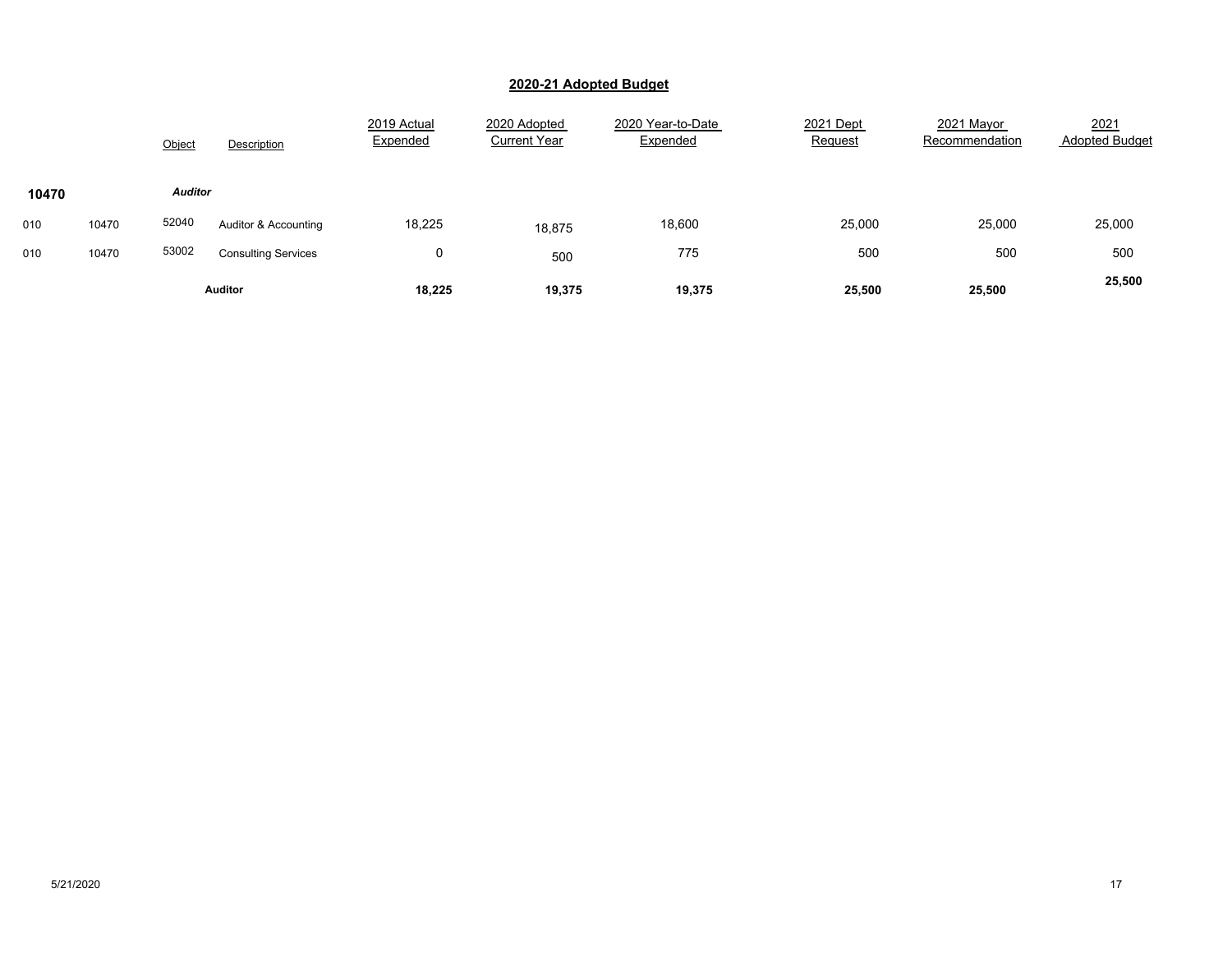|       |       | Object | Description               | 2019 Actual<br>Expended | 2020 Adopted<br><b>Current Year</b> | 2020 Year-to-Date<br>Expended | 2021 Dept<br>Request | 2021 Mayor<br>Recommendation | 2021<br><b>Adopted Budget</b> |
|-------|-------|--------|---------------------------|-------------------------|-------------------------------------|-------------------------------|----------------------|------------------------------|-------------------------------|
| 10480 |       | Other  |                           |                         |                                     |                               |                      |                              |                               |
| 010   | 10480 | 52047  | Litigation/Settlements    | 0                       | 20,000                              | 107,435                       | 20,000               | 20,000                       | 20,000                        |
| 010   | 10480 | 52164  | Contingency               | 30,300                  | 150,000                             | 10,000                        | 150,000              | 365,000                      | 150,000                       |
| 010   | 10480 | 52176  | Fire Fighters Relief Fund | 34,300                  | 50,000                              | 37,100                        | 50,000               | 50,000                       | 50,000                        |
|       |       |        | Other                     | 64,600                  | 220,000                             | 154,535                       | 220,000              | 435,000                      | 220,000                       |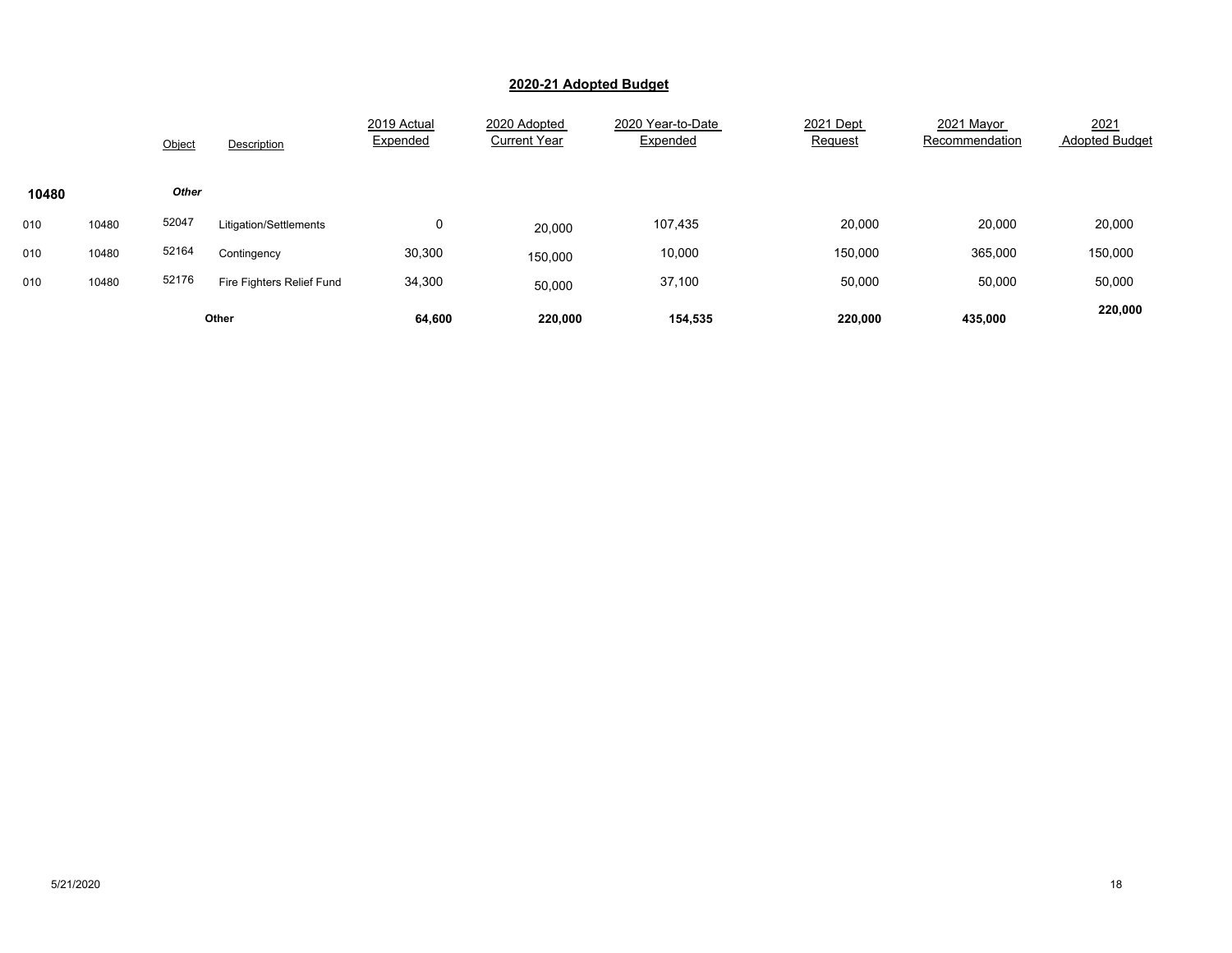|       |       | Object            | Description                 | 2019 Actual<br>Expended | 2020 Adopted<br><b>Current Year</b> | 2020 Year-to-Date<br>Expended | 2021 Dept<br>Request | 2021 Mayor<br>Recommendation | 2021<br><b>Adopted Budget</b> |
|-------|-------|-------------------|-----------------------------|-------------------------|-------------------------------------|-------------------------------|----------------------|------------------------------|-------------------------------|
| 10560 |       | <b>Town Clerk</b> |                             |                         |                                     |                               |                      |                              |                               |
| 010   | 10560 | 51055             | <b>Town Clerk</b>           | 135,979                 | 140,000                             | 118,303                       | 143,500              | 140,000                      | 140,000                       |
| 010   | 10560 | 51100             | Overtime                    | 0                       | 900                                 | 0                             | 900                  | 900                          | 900                           |
| 010   | 10560 | 52136             | Fees (Membership)           | 225                     | 275                                 | 225                           | 275                  | 275                          | 275                           |
| 010   | 10560 | 53001             | <b>Computer Supplies</b>    | $\mathbf 0$             | 500                                 | 0                             | 500                  | 500                          | 500                           |
| 010   | 10560 | 53002             | <b>Consulting Services</b>  | $\pmb{0}$               | 100                                 | 0                             | 100                  | 100                          | 100                           |
| 010   | 10560 | 53004             | Training & Conferences      | 1,825                   | 1,300                               | 1,375                         | 1,300                | 1,300                        | 1,300                         |
| 010   | 10560 | 53008             | Advertising                 | 0                       | 250                                 | 0                             | 250                  | 250                          | 250                           |
| 010   | 10560 | 53014             | Printing                    | 0                       | 300                                 | 0                             | 300                  | 300                          | 300                           |
| 010   | 10560 | 53019             | <b>Misc Supplies</b>        | $\mathbf 0$             | 200                                 | 32                            | 200                  | 200                          | 200                           |
| 010   | 10560 | 53021             | Equipment Maint & Repair    | $\mathbf 0$             | 100                                 | 0                             | 100                  | 100                          | 100                           |
| 010   | 10560 | 53022             | Computer Indexing           | 5,294                   | 7,000                               | 4,121                         | 7,000                | 7,000                        | 7,000                         |
| 010   | 10560 | 53023             | <b>Land Records Expense</b> | 2,536                   | 6,000                               | 1,835                         | 6,000                | 6,000                        | 6,000                         |
| 010   | 10560 | 53029             | Maintenance & Upkeep        | $\mathbf 0$             | 250                                 | 0                             | 250                  | 250                          | 250                           |
|       |       |                   | <b>Town Clerk</b>           | 145,859                 | 157,175                             | 125,890                       | 160,675              | 157,175                      | 157,175                       |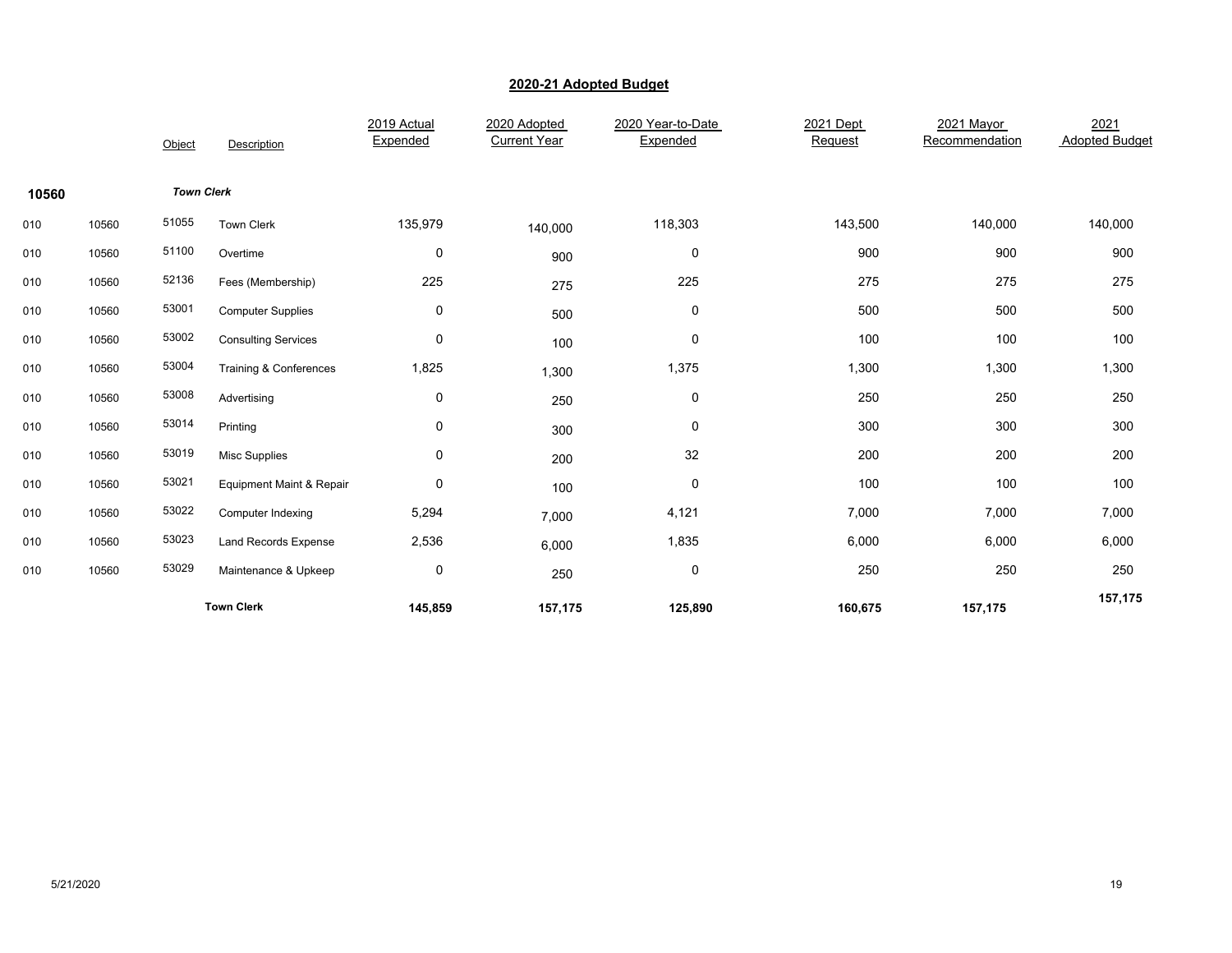|       |       | Object            | Description             | 2019 Actual<br>Expended | 2020 Adopted<br><b>Current Year</b> | 2020 Year-to-Date<br>Expended | 2021 Dept<br>Request | 2021 Mayor<br>Recommendation | 2021<br><b>Adopted Budget</b> |
|-------|-------|-------------------|-------------------------|-------------------------|-------------------------------------|-------------------------------|----------------------|------------------------------|-------------------------------|
| 10570 |       | <b>Registrars</b> |                         |                         |                                     |                               |                      |                              |                               |
| 010   | 10570 | 51014             | <b>Registrar Salary</b> | 39,119                  | 39,536                              | 33,061                        | 39,536               | 39,536                       | 39,536                        |
| 010   | 10570 | 52136             | Fees (Membership)       | 130                     | 130                                 | 140                           | 150                  | 150                          | 150                           |
| 010   | 10570 | 52169             | <b>Annual Canvas</b>    | $\mathbf 0$             | 100                                 | 0                             | 100                  | 100                          | 100                           |
| 010   | 10570 | 53004             | Training & Conferences  | 382                     | 2,500                               | 616                           | 2,500                | 2,500                        | 2,500                         |
| 010   | 10570 | 53014             | Printing                | $\mathbf 0$             | 200                                 | 130                           | 200                  | 200                          | 200                           |
|       |       |                   | Registrars              | 39,631                  | 42,466                              | 33,947                        | 42,486               | 42,486                       | 42,486                        |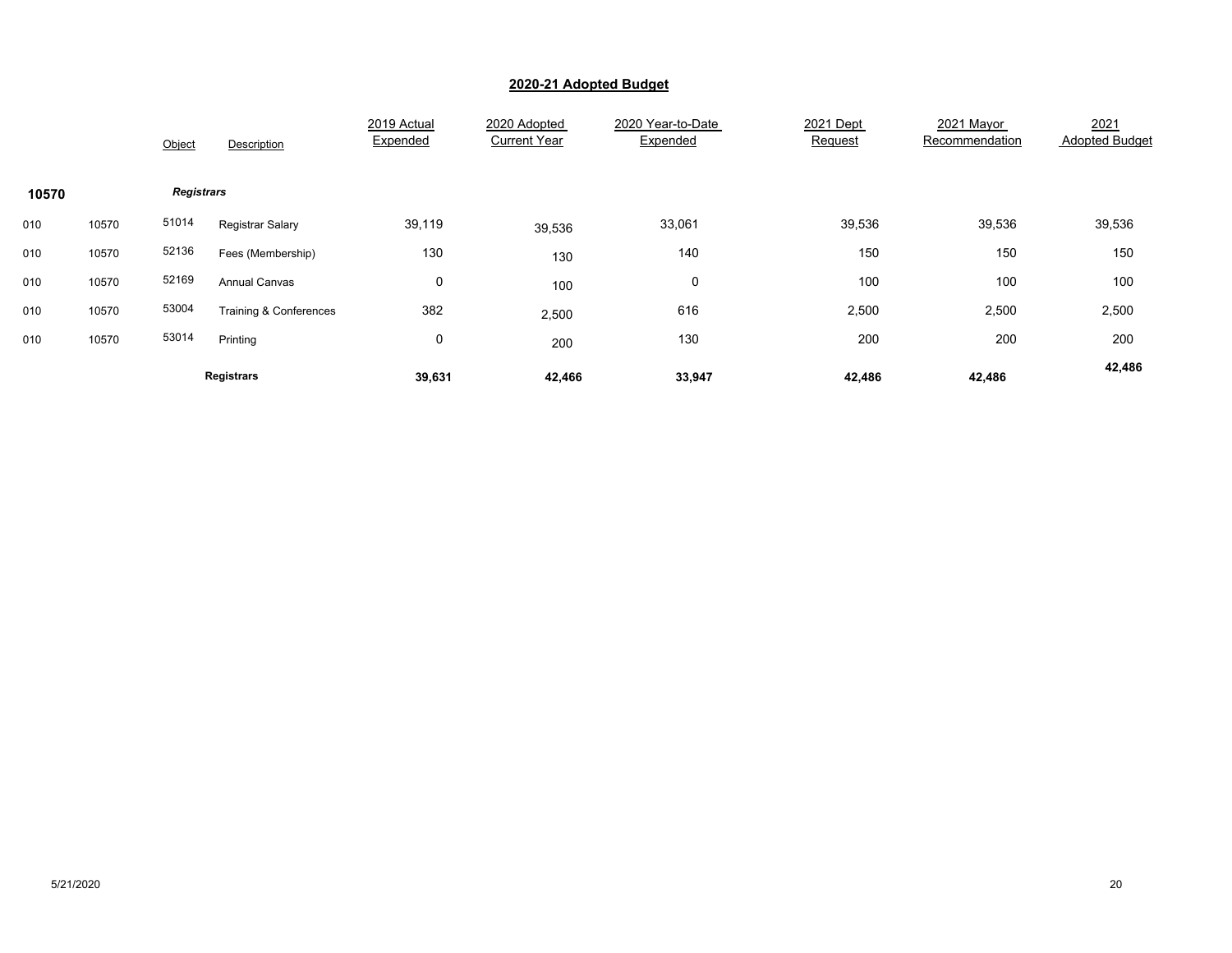|       |       | Object | Description              | 2019 Actual<br>Expended | 2020 Adopted<br><b>Current Year</b> | 2020 Year-to-Date<br>Expended | 2021 Dept<br>Request | 2021 Mayor<br>Recommendation | 2021<br><b>Adopted Budget</b> |
|-------|-------|--------|--------------------------|-------------------------|-------------------------------------|-------------------------------|----------------------|------------------------------|-------------------------------|
| 10580 |       |        | Elections/Referendum     |                         |                                     |                               |                      |                              |                               |
| 010   | 10580 | 52037  | Poll Workers             | 21,688                  | 17,000                              | 10,625                        | 17,000               | 17,000                       | 17,000                        |
| 010   | 10580 | 53014  | Printing                 | 5,595                   | 6,000                               | 2,626                         | 6,000                | 6,000                        | 6,000                         |
| 010   | 10580 | 53021  | Equipment Maint & Repair | 2,800                   | 3,000                               | 2,889                         | 3,000                | 3,000                        | 3,000                         |
| 010   | 10580 | 53052  | <b>Office Equipment</b>  | 517                     | 3,000                               | 161                           | 3,000                | 3,000                        | 3,000                         |
| 010   | 10580 | 53087  | Food/Meals               | 1,136                   | 1,000                               | 552                           | 1,000                | 1,000                        | 1,000                         |
| 010   | 10580 | 53207  | Programming              | 3,946                   | 4,700                               | 1,521                         | 4,700                | 4,700                        | 4,700                         |
|       |       |        | Elections/Referendum     | 35,681                  | 34,700                              | 18,375                        | 34,700               | 34,700                       | 34,700                        |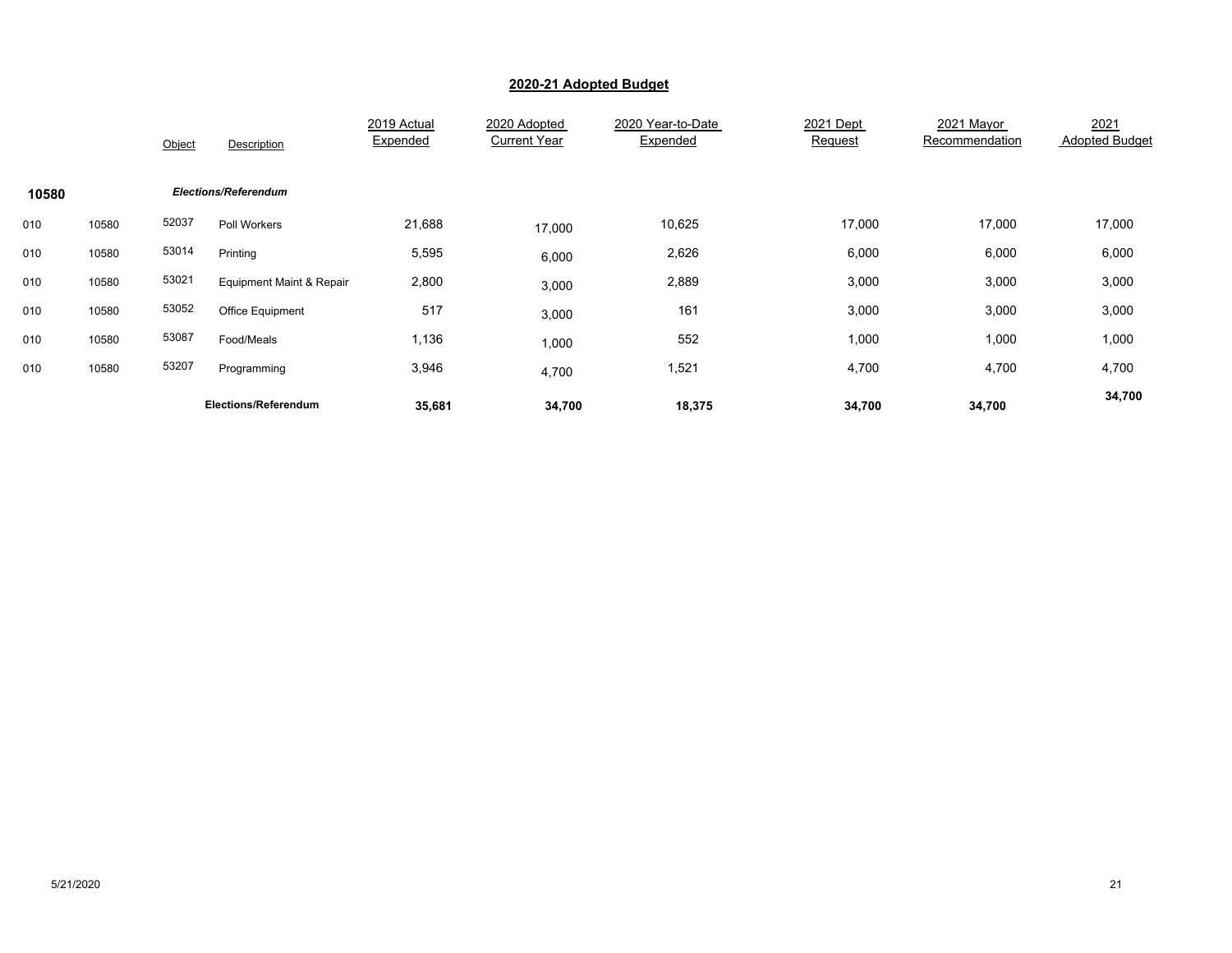|       |       | Object          | Description                | 2019 Actual<br>Expended | 2020 Adopted<br><b>Current Year</b> | 2020 Year-to-Date<br>Expended | 2021 Dept<br>Request | 2021 Mayor<br>Recommendation | 2021<br><b>Adopted Budget</b> |
|-------|-------|-----------------|----------------------------|-------------------------|-------------------------------------|-------------------------------|----------------------|------------------------------|-------------------------------|
| 10610 |       | <b>Land Use</b> |                            |                         |                                     |                               |                      |                              |                               |
| 010   | 10610 | 51003           | Town Planner Salary        | 92,276                  | 95,200                              | 79,092                        | 94,765               | 95,200                       | 95,200                        |
| 010   | 10610 | 51016           | Secretary Salary           | 45,209                  | 46,934                              | 40,037                        | 46,934               | 46,934                       | 46,934                        |
| 010   | 10610 | 51017           | ZEO/WEO                    | 49,231                  | 54,500                              | 23,153                        | 54,080               | 54,500                       | 54,500                        |
| 010   | 10610 | 51075           | PT Clerical                | 0                       | 5,400                               | 2,594                         | 5,400                | 5,400                        | 5,400                         |
| 010   | 10610 | 51100           | Overtime                   | 3,742                   | 2,900                               | 1,938                         | 3,000                | 3,000                        | 3,000                         |
| 010   | 10610 | 51136           | <b>Assistant Planner</b>   | 66,830                  | 68,494                              | 57,957                        | 68,494               | 68,494                       | 68,494                        |
| 010   | 10610 | 52136           | Fees (Membership)          | 165                     | 600                                 | 100                           | 600                  | 600                          | 600                           |
| 010   | 10610 | 53002           | <b>Consulting Services</b> | 2,768                   | 4,000                               | 993                           | 4,000                | 4,000                        | 4,000                         |
| 010   | 10610 | 53004           | Training & Conferences     | 1,683                   | 1,000                               | 50                            | 1,500                | 1,500                        | 1,500                         |
| 010   | 10610 | 53008           | Advertising                | 4,844                   | 8,500                               | 2,478                         | 8,500                | 8,500                        | 8,500                         |
| 010   | 10610 | 53019           | <b>Misc Supplies</b>       | 92                      | 250                                 | 225                           | 250                  | 250                          | 250                           |
| 010   | 10610 | 53024           | <b>Reference Materials</b> | $\mathbf 0$             | 250                                 | $\pmb{0}$                     | 250                  | 250                          | 250                           |
| 010   | 10610 | 54000           | Equipment                  | 1,111                   | 800                                 | 607                           | 800                  | 800                          | 800                           |
|       |       |                 | <b>Land Use</b>            | 267,951                 | 288,828                             | 209,224                       | 288,573              | 289,428                      | 289,428                       |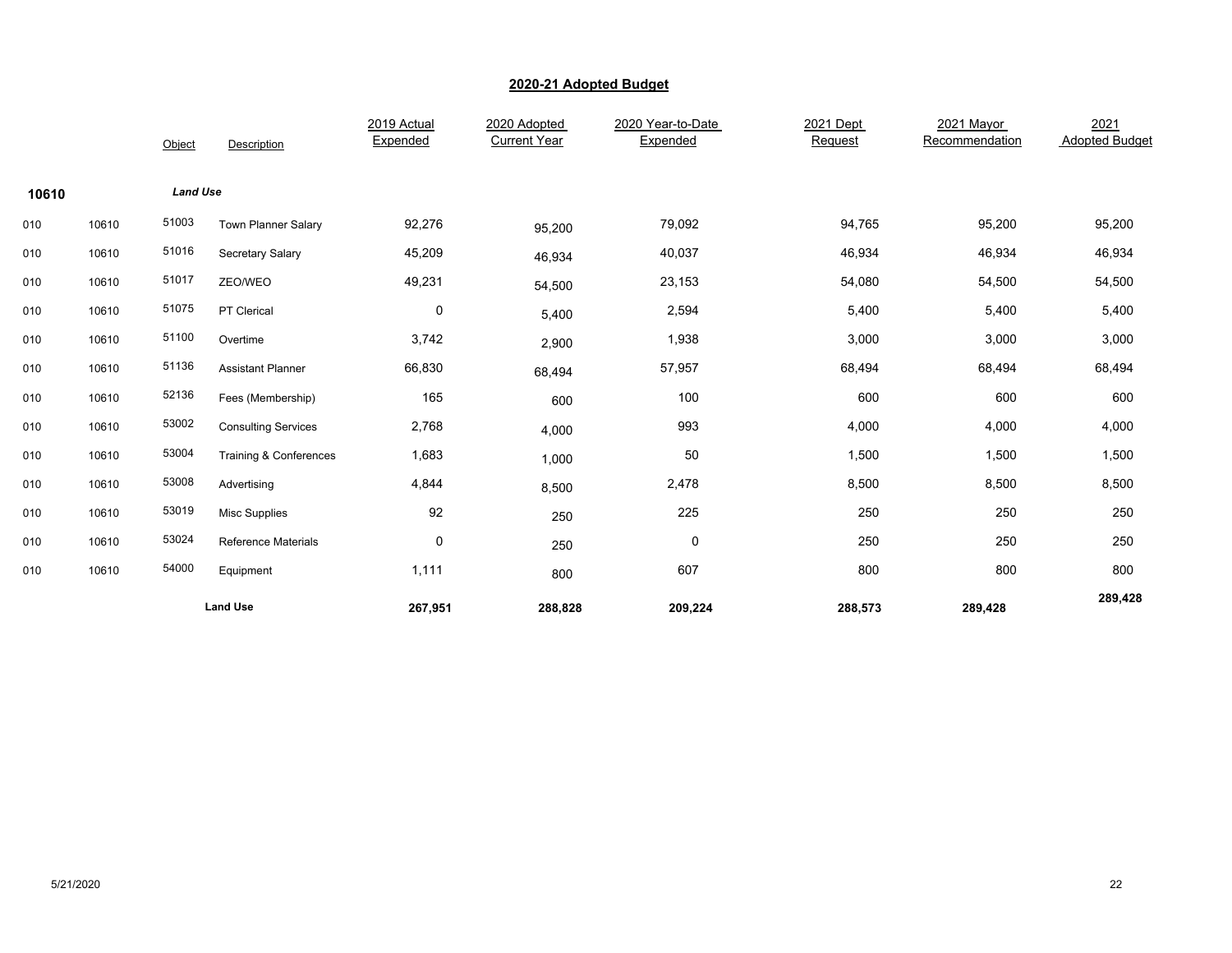|       |       | Object | Description                     | 2019 Actual<br>Expended | 2020 Adopted<br><b>Current Year</b> | 2020 Year-to-Date<br>Expended | 2021 Dept<br>Request | 2021 Mavor<br>Recommendation | 2021<br><b>Adopted Budget</b> |
|-------|-------|--------|---------------------------------|-------------------------|-------------------------------------|-------------------------------|----------------------|------------------------------|-------------------------------|
| 10620 |       |        | <b>Engineering Services</b>     |                         |                                     |                               |                      |                              |                               |
| 010   | 10620 | 52123  | <b>Engineering Land Use</b>     | 27,693                  | 50,000                              | 29,808                        | 50,000               | 50,000                       | 50,000                        |
| 010   | 10620 | 52148  | Engineering-Other               | 37,422                  | 80,000                              | 37,039                        | 75,000               | 75,000                       | 75,000                        |
| 010   | 10620 | 52184  | <b>Engineering Public Works</b> | 77,018                  | 90,000                              | 47,350                        | 90,000               | 90,000                       | 90,000                        |
|       |       |        | <b>Engineering Services</b>     | 142.132                 | 220.000                             | 114.197                       | 215,000              | 215,000                      | 215,000                       |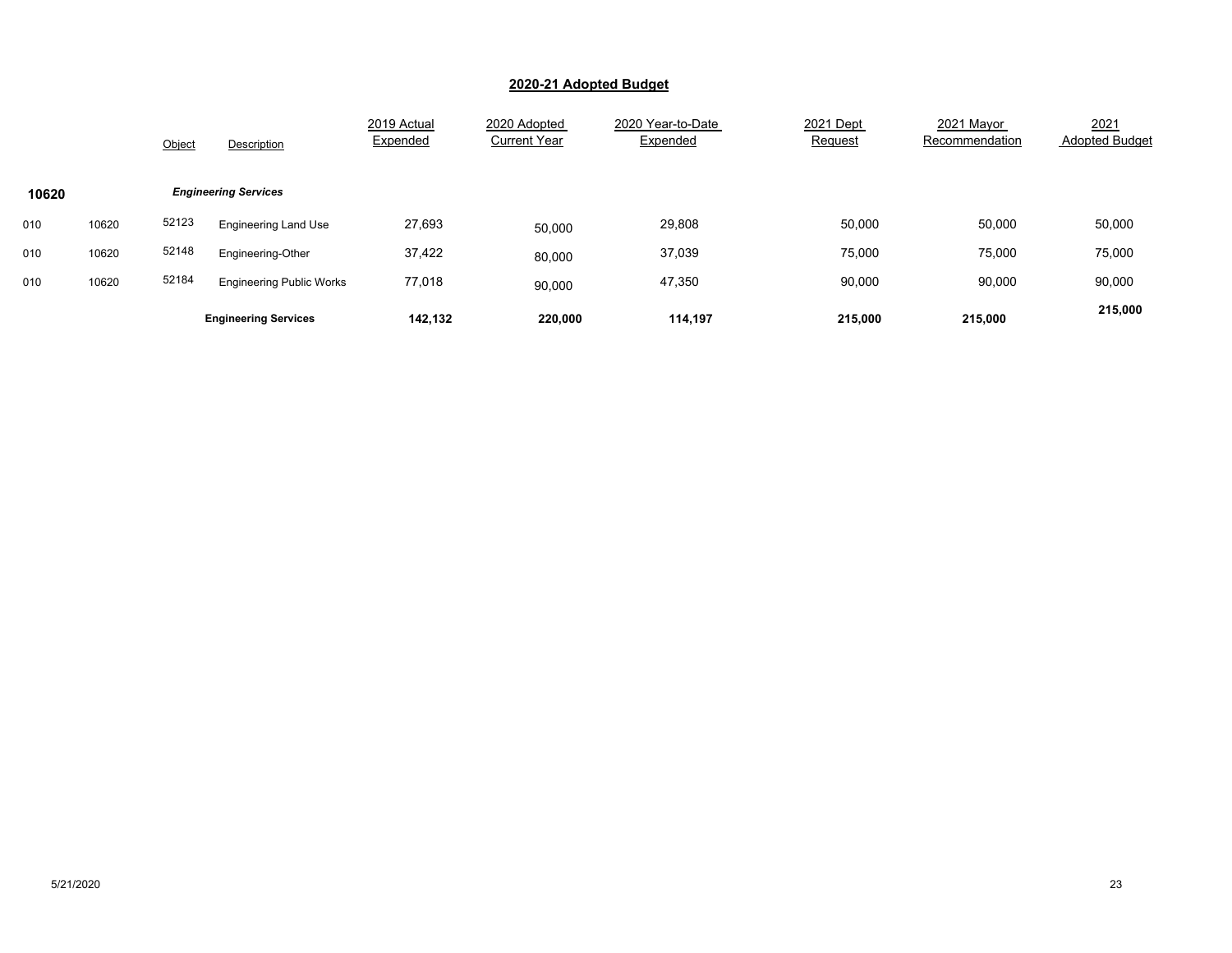|       |       | Object | Description              | 2019 Actual<br>Expended | 2020 Adopted<br><b>Current Year</b> | 2020 Year-to-Date<br>Expended | 2021 Dept<br>Request | 2021 Mayor<br>Recommendation | 2021<br><b>Adopted Budget</b> |
|-------|-------|--------|--------------------------|-------------------------|-------------------------------------|-------------------------------|----------------------|------------------------------|-------------------------------|
| 10630 |       |        | <b>Conservation Comm</b> |                         |                                     |                               |                      |                              |                               |
| 010   | 10630 | 52136  | Fees (Membership)        | 0                       | 65                                  | 0                             | 65                   | 65                           | 65                            |
| 010   | 10630 | 53004  | Training & Conferences   | 0                       | 0                                   | 0                             | 325                  | 325                          | 325                           |
| 010   | 10630 | 53008  | Advertising              | 0                       | 200                                 | 0                             | 85                   | 85                           | 85                            |
| 010   | 10630 | 53014  | Printing                 | 0                       | 300                                 | 0                             | 125                  | 125                          | 125                           |
| 010   | 10630 | 53019  | <b>Misc Supplies</b>     | 0                       | 200                                 | 0                             | 100                  | 100                          | 100                           |
|       |       |        | <b>Conservation Comm</b> | 0                       | 765                                 | 0                             | 700                  | 700                          | 700                           |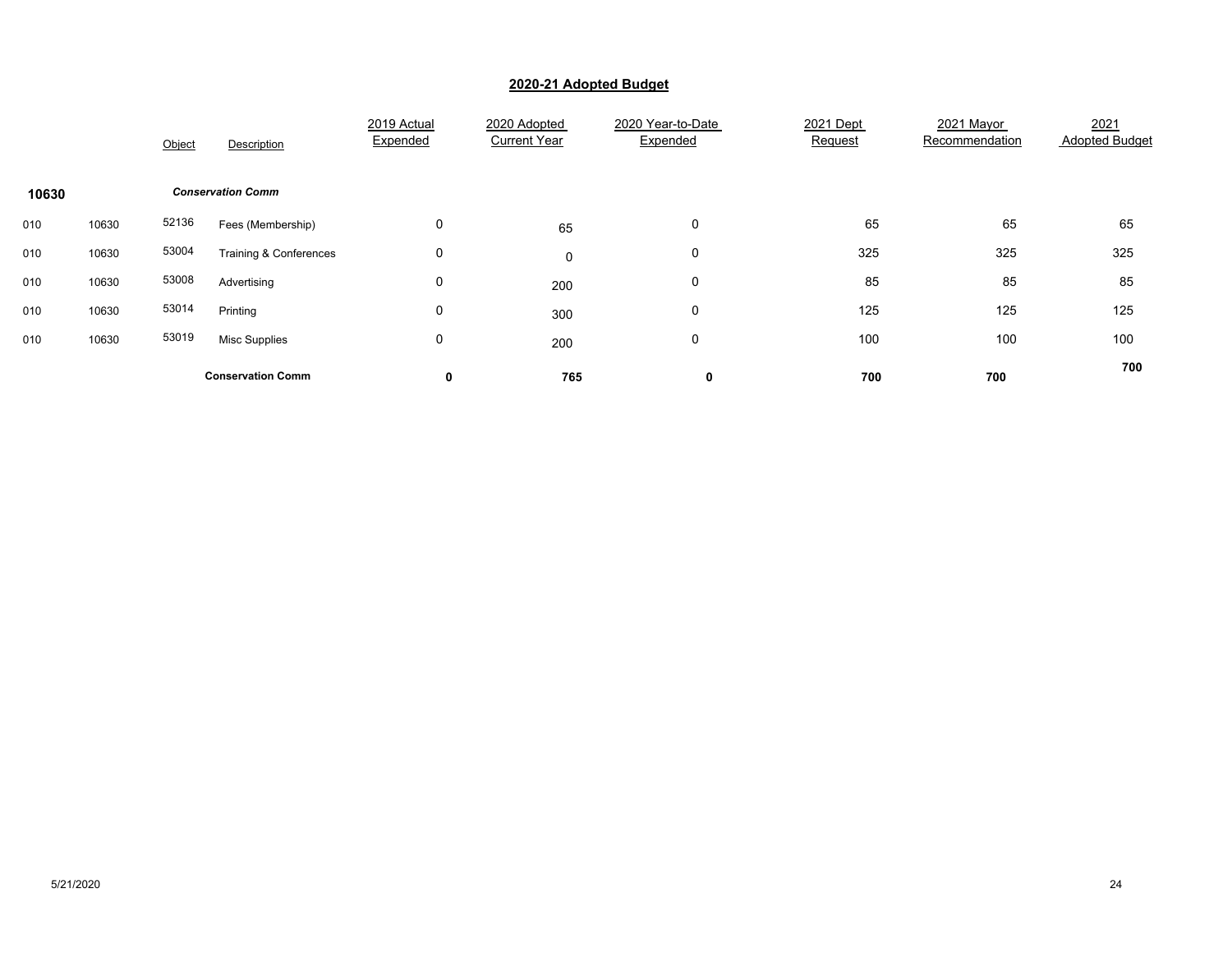|       |       | Object | Description            | 2019 Actual<br>Expended | 2020 Adopted<br><b>Current Year</b> | 2020 Year-to-Date<br>Expended | 2021 Dept<br><b>Request</b> | 2021 Mayor<br>Recommendation | 2021<br><b>Adopted Budget</b> |
|-------|-------|--------|------------------------|-------------------------|-------------------------------------|-------------------------------|-----------------------------|------------------------------|-------------------------------|
| 10640 |       |        | <b>Inland Wetlands</b> |                         |                                     |                               |                             |                              |                               |
| 010   | 10640 | 51016  | Secretary Salary       | 567                     | 800                                 | 371                           | 800                         | 800                          | 800                           |
| 010   | 10640 | 53004  | Training & Conferences | 70                      | 200                                 | 65                            | 200                         | 200                          | 200                           |
|       |       |        | <b>Inland Wetlands</b> | 637                     | 1,000                               | 436                           | 1,000                       | 1,000                        | 1,000                         |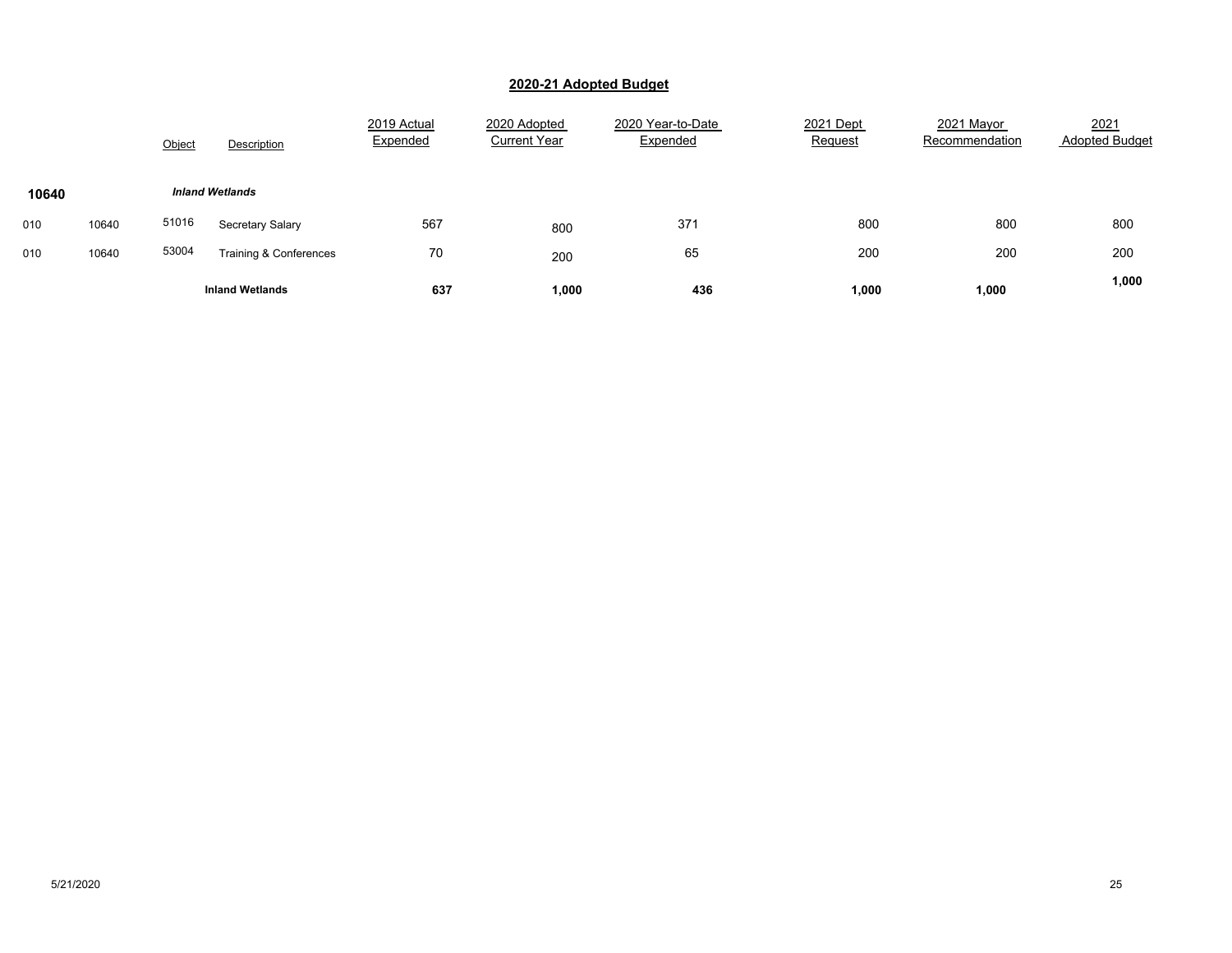|       |       | Object | Description                      | 2019 Actual<br>Expended | 2020 Adopted<br><b>Current Year</b> | 2020 Year-to-Date<br>Expended | 2021 Dept<br>Request | 2021 Mayor<br>Recommendation | 2021<br><b>Adopted Budget</b> |
|-------|-------|--------|----------------------------------|-------------------------|-------------------------------------|-------------------------------|----------------------|------------------------------|-------------------------------|
| 10650 |       |        | <b>Economic Development Comm</b> |                         |                                     |                               |                      |                              |                               |
| 010   | 10650 | 51016  | Secretary Salary                 | 920                     | 800                                 | 531                           | 800                  | 800                          | 800                           |
| 010   | 10650 | 53004  | Training & Conferences           | 0                       | 200                                 | 32                            | 300                  | 200                          | 200                           |
| 010   | 10650 | 53014  | Printing                         | 650                     | 800                                 | 330                           | 800                  | 800                          | 800                           |
| 010   | 10650 | 53019  | <b>Business Resource Forum</b>   | 0                       | 400                                 | 328                           | 400                  | 400                          | 400                           |
| 010   | 10650 | 53024  | <b>Reference Materials</b>       | $\mathbf 0$             | 300                                 | 0                             | 800                  | 300                          | 300                           |
|       |       |        | <b>Economic Development Con</b>  | 1,570                   | 2,500                               | 1,222                         | 3,100                | 2,500                        | 2,500                         |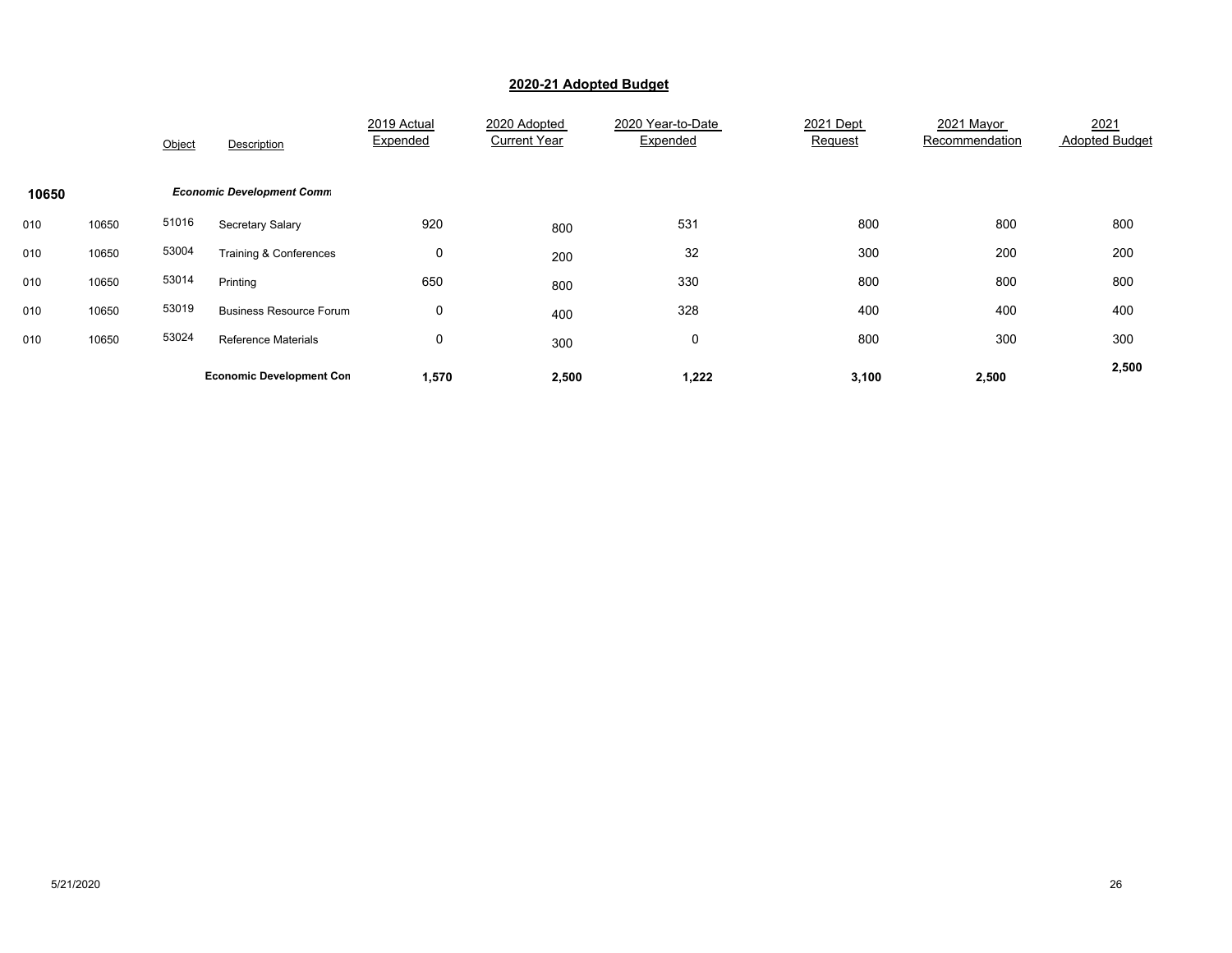|       |       | Object | Description                    | 2019 Actual<br>Expended | 2020 Adopted<br><b>Current Year</b> | 2020 Year-to-Date<br>Expended | 2021 Dept<br>Request | 2021 Mayor<br>Recommendation | 2021<br><b>Adopted Budget</b> |
|-------|-------|--------|--------------------------------|-------------------------|-------------------------------------|-------------------------------|----------------------|------------------------------|-------------------------------|
| 10670 |       |        | <b>Zoning Board of Appeals</b> |                         |                                     |                               |                      |                              |                               |
| 010   | 10670 | 51016  | Secretary Salary               | 183                     | 600                                 | 220                           | 600                  | 600                          | 600                           |
|       |       |        | <b>Zoning Board of Appeals</b> | 183                     | 600                                 | 220                           | 600                  | 600                          | 600                           |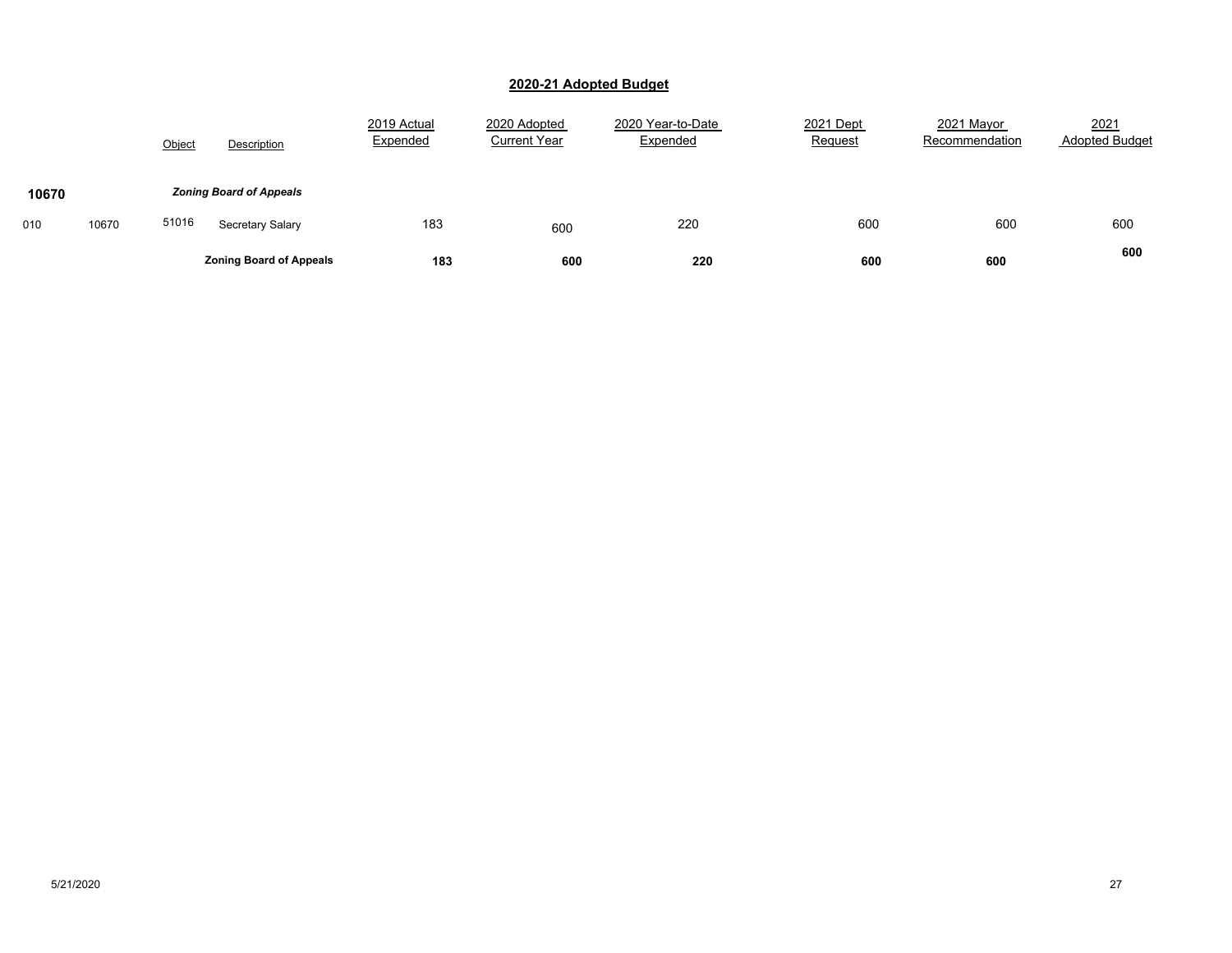|       |       | Object | Description                      | 2019 Actual<br>Expended | 2020 Adopted<br><b>Current Year</b> | 2020 Year-to-Date<br>Expended | 2021 Dept<br>Request | 2021 Mavor<br>Recommendation | 2021<br><b>Adopted Budget</b> |
|-------|-------|--------|----------------------------------|-------------------------|-------------------------------------|-------------------------------|----------------------|------------------------------|-------------------------------|
| 10710 |       | Health |                                  |                         |                                     |                               |                      |                              |                               |
| 010   | 10710 | 52091  | <b>St Bernard Health Service</b> | 61,262                  | 65,000                              | 0                             | 65,000               | 65,000                       | 65,000                        |
| 010   | 10710 | 52125  | <b>Uncas Health Center</b>       | 127,117                 | 126,575                             | 126,575                       | 127,456              | 127,456                      | 127,456                       |
| 010   | 10710 | 53010  | <b>Vital Statistics</b>          | 156                     | 700                                 | 172                           | 700                  | 700                          | 700                           |
|       |       |        | Health                           | 188,535                 | 192,275                             | 126,747                       | 193,156              | 193,156                      | 193,156                       |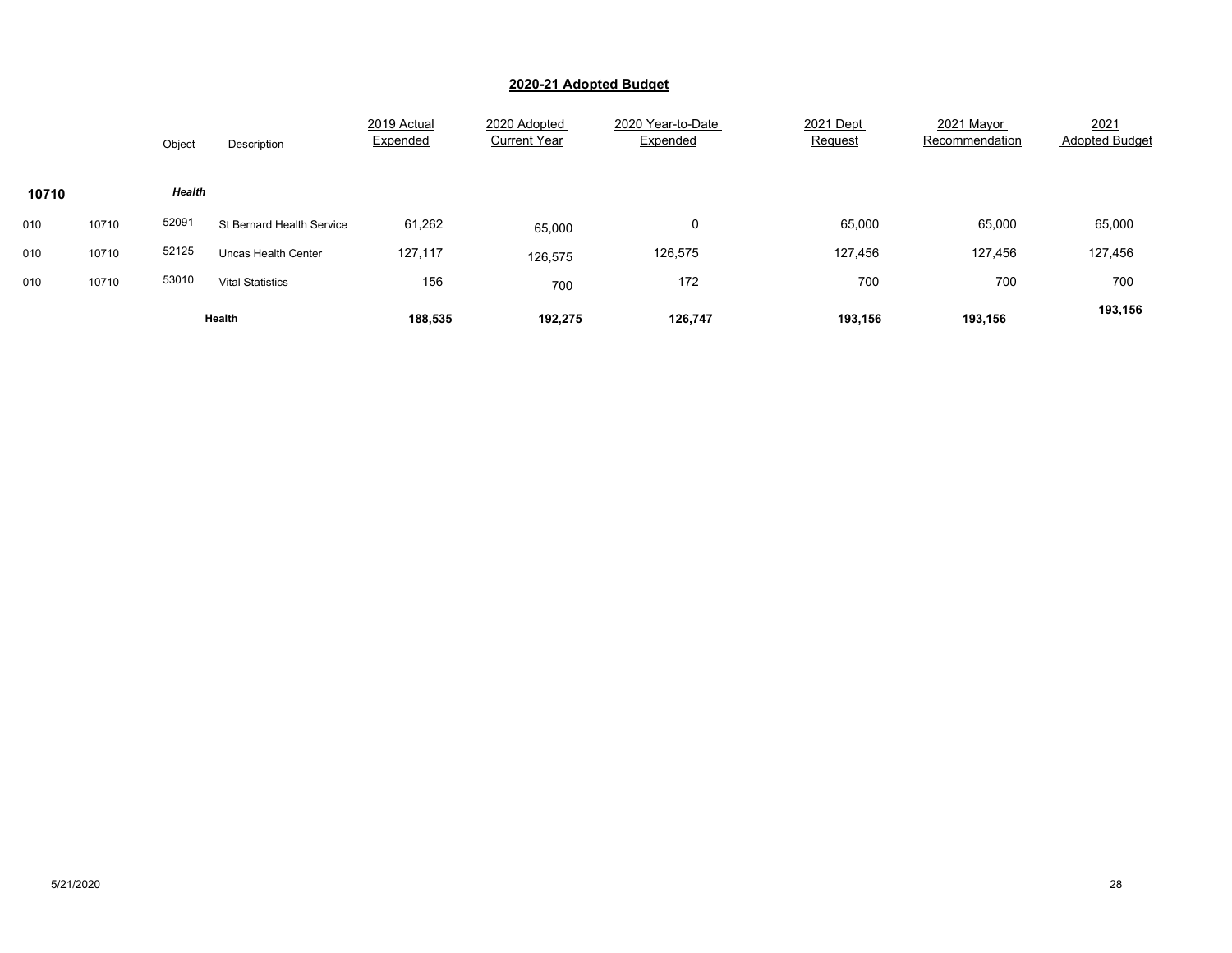|       |       | Object | Description            | 2019 Actual<br>Expended | 2020 Adopted<br><b>Current Year</b> | 2020 Year-to-Date<br>Expended | 2021 Dept<br><u>Request</u> | 2021 Mayor<br>Recommendation | 2021<br><b>Adopted Budget</b> |
|-------|-------|--------|------------------------|-------------------------|-------------------------------------|-------------------------------|-----------------------------|------------------------------|-------------------------------|
| 10720 |       |        | <b>Social Services</b> |                         |                                     |                               |                             |                              |                               |
| 010   | 10720 | 51057  | Soc.Serv. Secr/Clerk   | 35,087                  | 33,825                              | 23,278                        | 34,804                      | 33,825                       | 33,825                        |
| 010   | 10720 | 51075  | PT Clerical            | $\mathbf 0$             | 5,000                               | 5,000                         | 17,280                      | 7,000                        | 7,000                         |
| 010   | 10720 | 51100  | Overtime               | 0                       | 145                                 | 0                             | 0                           | 0                            | 0                             |
| 010   | 10720 | 53004  | Training & Conferences | 0                       | 100                                 | 0                             | 100                         | 100                          | 100                           |
| 010   | 10720 | 53005  | Mileage                | 75                      | 75                                  | 76                            | 75                          | 75                           | 75                            |
| 010   | 10720 | 53019  | <b>Misc Supplies</b>   | 0                       | 100                                 | 60                            | 100                         | 100                          | 100                           |
|       |       |        | <b>Social Services</b> | 35,162                  | 39,245                              | 28,414                        | 52,359                      | 41,100                       | 41,100                        |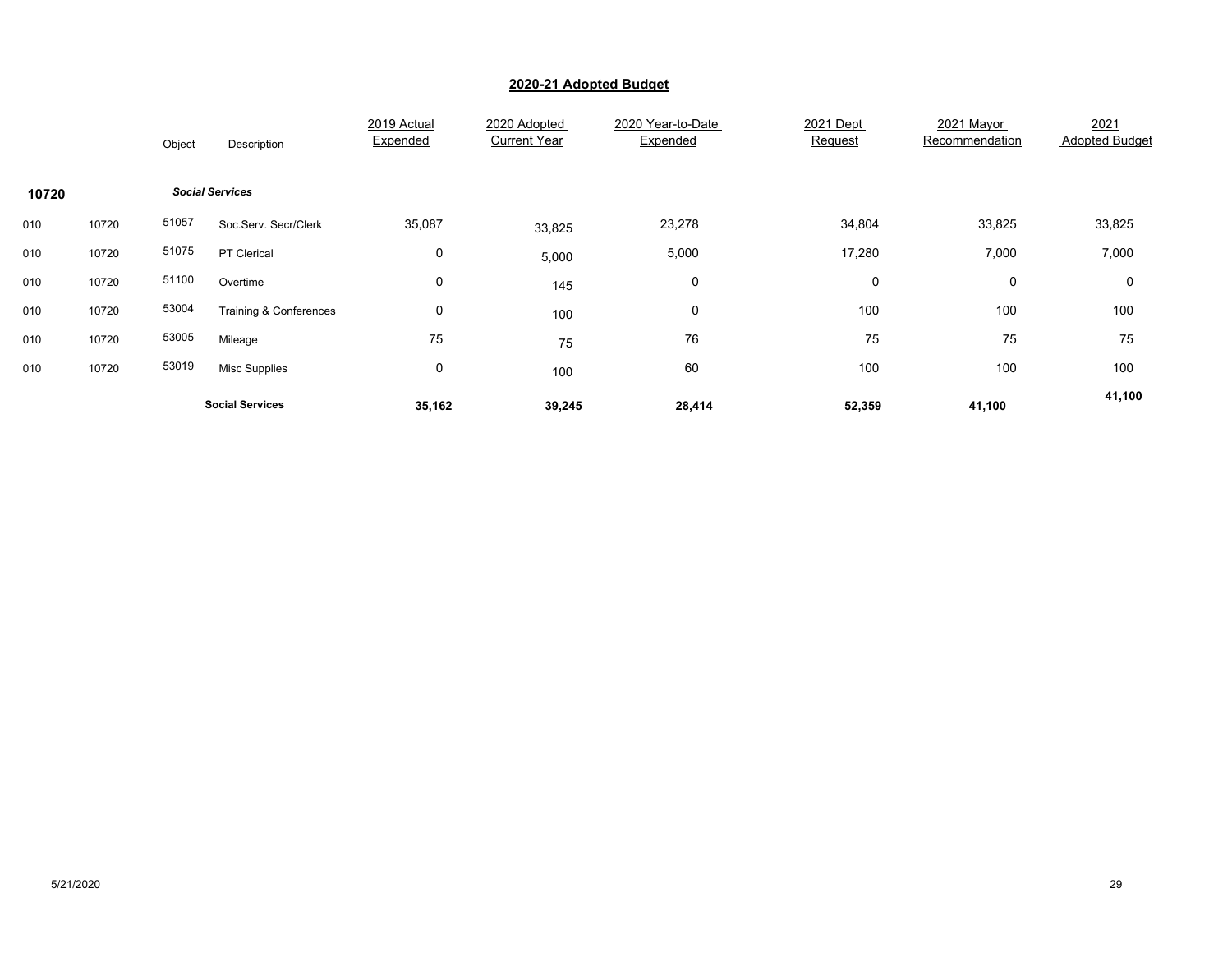|       |       | Object            | Description                 | 2019 Actual<br>Expended | 2020 Adopted<br><b>Current Year</b> | 2020 Year-to-Date<br>Expended | 2021 Dept<br>Request | 2021 Mayor<br>Recommendation | 2021<br><b>Adopted Budget</b> |
|-------|-------|-------------------|-----------------------------|-------------------------|-------------------------------------|-------------------------------|----------------------|------------------------------|-------------------------------|
| 10730 |       | <b>Recreation</b> |                             |                         |                                     |                               |                      |                              |                               |
| 010   | 10730 | 51016             | Secretary Salary            | 47,416                  | 48,900                              | 41,195                        | 48,900               | 48,900                       | 48,900                        |
| 010   | 10730 | 51058             | <b>Recreation Director</b>  | 78,391                  | 80,700                              | 67,989                        | 80,700               | 80,700                       | 80,700                        |
| 010   | 10730 | 51073             | PT Recreation Programs      | 12,721                  | 15,400                              | 7,234                         | 14,600               | 14,600                       | 14,600                        |
| 010   | 10730 | 51074             | PT Camp Oakdale             | 78,999                  | 85,000                              | 68,679                        | 90,000               | 90,000                       | 90,000                        |
| 010   | 10730 | 51100             | Overtime                    | 0                       | 75                                  | 0                             | 75                   | 75                           | 75                            |
| 010   | 10730 | 52007             | Rec Holiday Parade          | 501                     | 800                                 | 860                           | 3,000                | 1,000                        | 1,000                         |
| 010   | 10730 | 52136             | Fees (Membership)           | 274                     | 300                                 | 105                           | 300                  | 300                          | 300                           |
| 010   | 10730 | 53004             | Training & Conferences      | 316                     | 475                                 | 420                           | 475                  | 475                          | 475                           |
| 010   | 10730 | 53008             | Advertising                 | 878                     | 2,000                               | 1,329                         | 4,000                | 2,000                        | 2,000                         |
| 010   | 10730 | 53014             | Printing                    | 218                     | 600                                 | 502                           | 600                  | 600                          | 600                           |
| 010   | 10730 | 53033             | Decorations                 | 4,990                   | 5,000                               | 5,084                         | 5,000                | 5,000                        | 5,000                         |
| 010   | 10730 | 53038             | Programs                    | 12,595                  | 8,200                               | 10,364                        | 8,200                | 8,200                        | 8,200                         |
| 010   | 10730 | 53041             | Safety Equipment            | 369                     | 500                                 | 270                           | 500                  | 500                          | 500                           |
| 010   | 10730 | 53053             | Fair Oaks/Camp Oak Refu     | 1,825                   | 1,500                               | 1,138                         | 1,500                | 1,500                        | 1,500                         |
| 010   | 10730 | 53070             | <b>Summer Camp Programs</b> | 12,724                  | 20,000                              | 10,293                        | 20,000               | 15,000                       | 15,000                        |
| 010   | 10730 | 53085             | Summer Program Transpo      | 5,735                   | 7,000                               | 6,938                         | 7,500                | 7,500                        | 7,500                         |
| 010   | 10730 | 53114             | <b>BASKETBALL REFEREES</b>  | 3,942                   | 4,100                               | 3,806                         | 4,100                | 4,100                        | 4,100                         |
| 010   | 10730 | 54000             | Equipment                   | 2,792                   | 3,000                               | 684                           | 3,000                | 3,000                        | 3,000                         |
|       |       |                   | Recreation                  | 264,686                 | 283,550                             | 226,890                       | 292,450              | 283,450                      | 283,450                       |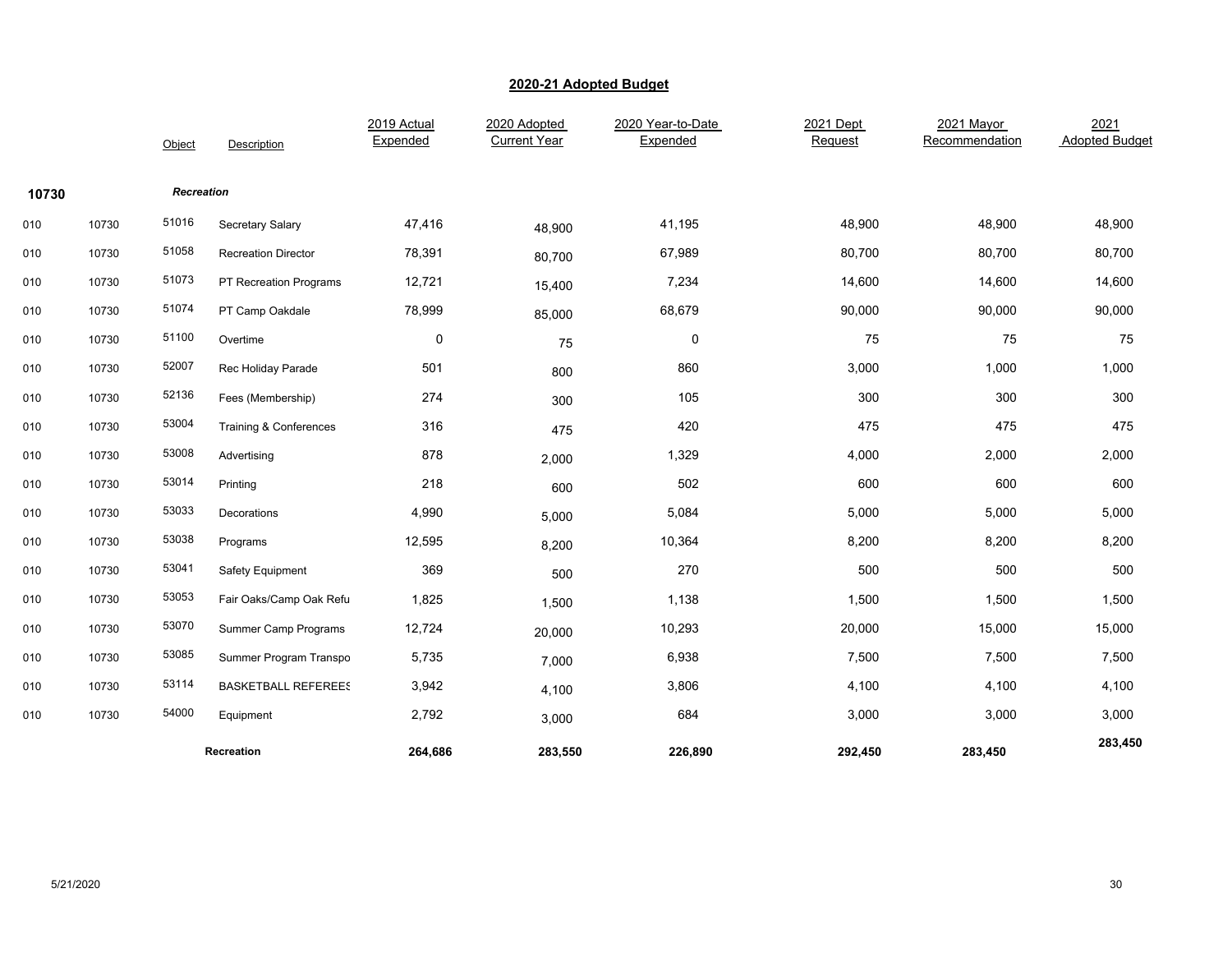|       |       | Object | Description                 | 2019 Actual<br>Expended | 2020 Adopted<br><b>Current Year</b> | 2020 Year-to-Date<br>Expended | 2021 Dept<br>Request | 2021 Mayor<br>Recommendation | 2021<br><b>Adopted Budget</b> |
|-------|-------|--------|-----------------------------|-------------------------|-------------------------------------|-------------------------------|----------------------|------------------------------|-------------------------------|
| 10740 |       |        | <b>Senior Center</b>        |                         |                                     |                               |                      |                              |                               |
| 010   | 10740 | 51015  | Sr. Center Director Salary  | 72,526                  | 77,340                              | 65,441                        | 80,500               | 77,340                       | 77,340                        |
| 010   | 10740 | 51016  | Secretary Salary            | 38,917                  | 40,180                              | 33,757                        | 46,405               | 40,180                       | 40,180                        |
| 010   | 10740 | 51019  | <b>Bus Driver Salary</b>    | 47,445                  | 48,700                              | 41,149                        | 52,229               | 48,700                       | 48,700                        |
| 010   | 10740 | 51024  | Kitchen Site Server         | 8,966                   | 8,500                               | 7,147                         | 9,000                | 9,000                        | 9,000                         |
| 010   | 10740 | 51100  | Overtime                    | 1,138                   | 1,250                               | 1,412                         | 1,250                | 1,250                        | 1,250                         |
| 010   | 10740 | 52000  | Electricity                 | 24,204                  | 25,000                              | 16,408                        | 25,000               | 25,000                       | 25,000                        |
| 010   | 10740 | 52011  | <b>Building Maintenance</b> | 1,167                   | 750                                 | 0                             | 1,000                | 1,000                        | 1,000                         |
| 010   | 10740 | 52013  | Propane                     | 3,495                   | 4,800                               | 3,359                         | 4,800                | 4,800                        | 4,800                         |
| 010   | 10740 | 52128  | Water & Sewer Assessmer     | 1,903                   | 2,000                               | 1,393                         | 2,000                | 2,000                        | 2,000                         |
| 010   | 10740 | 52131  | Massage Therapy             | 5,150                   | 5,000                               | 3,500                         | 5,000                | 5,000                        | 5,000                         |
| 010   | 10740 | 52136  | Fees (Membership)           | 464                     | 400                                 | 468                           | 400                  | 400                          | 400                           |
| 010   | 10740 | 53004  | Training & Conferences      | $\mathbf 0$             | 100                                 | 0                             | 100                  | 100                          | 100                           |
| 010   | 10740 | 53005  | Mileage                     | 648                     | 600                                 | 0                             | 650                  | 650                          | 650                           |
| 010   | 10740 | 53008  | Advertising                 | $\pmb{0}$               | 200                                 | $\pmb{0}$                     | 200                  | 200                          | 200                           |
| 010   | 10740 | 53014  | Printing                    | $\mathbf 0$             | 250                                 | 0                             | 250                  | 250                          | 250                           |
| 010   | 10740 | 53015  | Uniforms                    | 378                     | 500                                 | 0                             | 500                  | 500                          | 500                           |
| 010   | 10740 | 53019  | <b>Misc Supplies</b>        | 1,586                   | 1,200                               | 3,574                         | 1,200                | 1,200                        | 1,200                         |
| 010   | 10740 | 53029  | Maintenance & Upkeep        | 1,529                   | 2,000                               | 2,286                         | 2,000                | 2,000                        | 2,000                         |
| 010   | 10740 | 53038  | Programs                    | 12,013                  | 12,000                              | 12,080                        | 12,000               | 12,000                       | 12,000                        |
|       |       |        | <b>Senior Center</b>        | 221,529                 | 230,770                             | 191,972                       | 244,484              | 231,570                      | 231,570                       |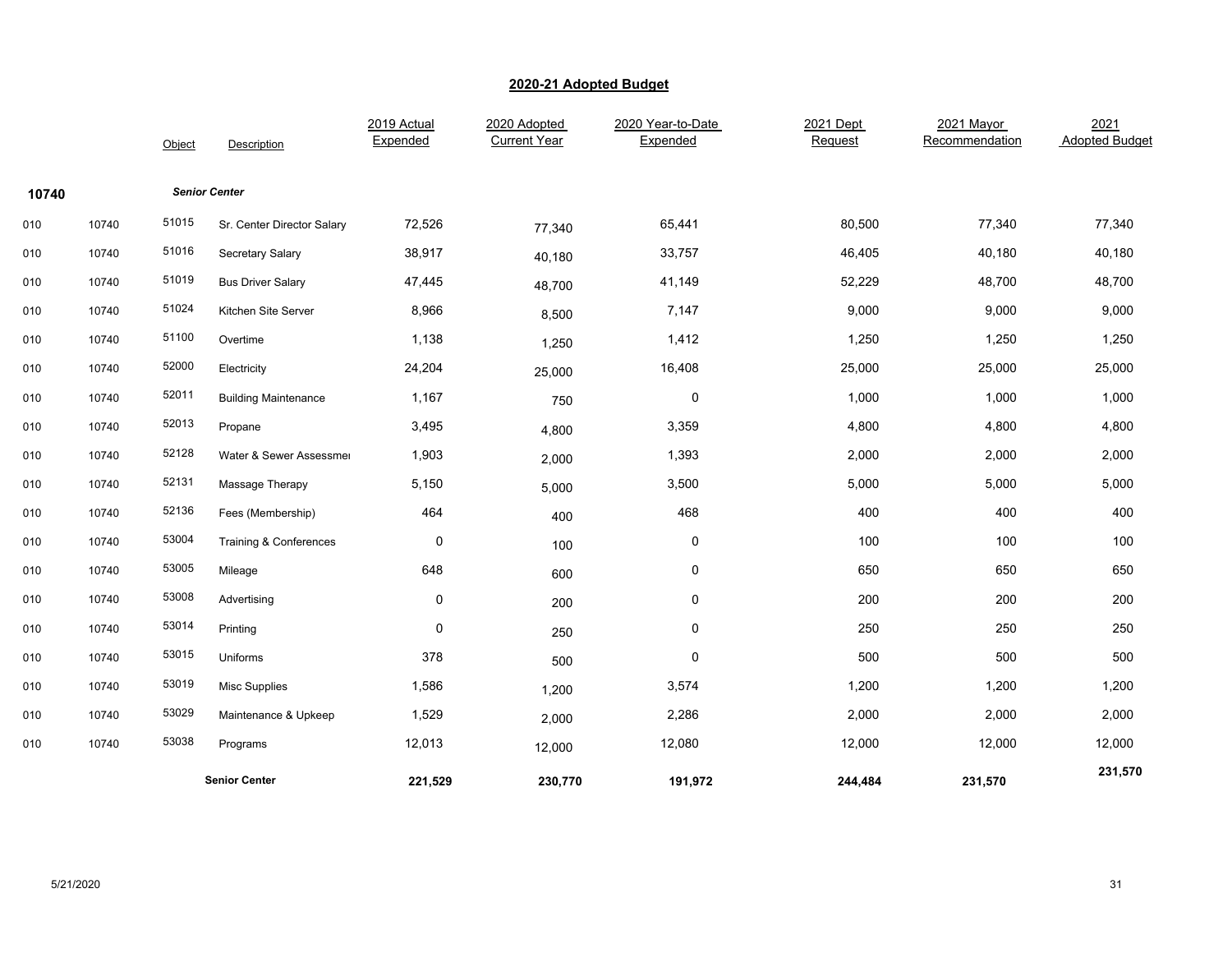|       |       | Object | Description              | 2019 Actual<br>Expended | 2020 Adopted<br><b>Current Year</b> | 2020 Year-to-Date<br>Expended | 2021 Dept<br>Request | 2021 Mayor<br>Recommendation | 2021<br><b>Adopted Budget</b> |
|-------|-------|--------|--------------------------|-------------------------|-------------------------------------|-------------------------------|----------------------|------------------------------|-------------------------------|
| 10750 |       |        | <b>Youth Services</b>    |                         |                                     |                               |                      |                              |                               |
| 010   | 10750 | 51005  | Youth Svcs Coord Salary  | 63,940                  | 65,700                              | 55,456                        | 65,700               | 65,700                       | 65,700                        |
| 010   | 10750 | 51016  | Secretary Salary         | 29,966                  | 31,775                              | 26,336                        | 31,775               | 31,775                       | 31,775                        |
| 010   | 10750 | 51073  | Part time Youth Workers  | 31,320                  | 35,000                              | 25,708                        | 35,000               | 35,000                       | 35,000                        |
| 010   | 10750 | 51077  | Program Developer        | 45,282                  | 46,900                              | 39,266                        | 46,900               | 46,900                       | 46,900                        |
| 010   | 10750 | 51100  | Overtime                 | 1,200                   | 2,500                               | 904                           | 2,500                | 2,500                        | 2,500                         |
| 010   | 10750 | 52136  | Fees (Membership)        | 575                     | 575                                 | 575                           | 575                  | 575                          | 575                           |
| 010   | 10750 | 52146  | <b>DMHAS Expense</b>     | 2,213                   | 4,138                               | 3,144                         | 4,138                | 4,138                        | 4,138                         |
| 010   | 10750 | 52159  | <b>Family Counseling</b> | 8,775                   | 14,000                              | 5,248                         | 14,000               | 14,000                       | 14,000                        |
| 010   | 10750 | 53004  | Training & Conferences   | 415                     | 500                                 | 190                           | 500                  | 500                          | 500                           |
| 010   | 10750 | 53019  | <b>Misc Supplies</b>     | 180                     | 330                                 | 841                           | 330                  | 330                          | 330                           |
| 010   | 10750 | 53038  | Programs                 | 4,326                   | 4,400                               | 3,787                         | 4,400                | 4,400                        | 4,400                         |
|       |       |        | <b>Youth Services</b>    | 188,191                 | 205,818                             | 161,454                       | 205,818              | 205,818                      | 205,818                       |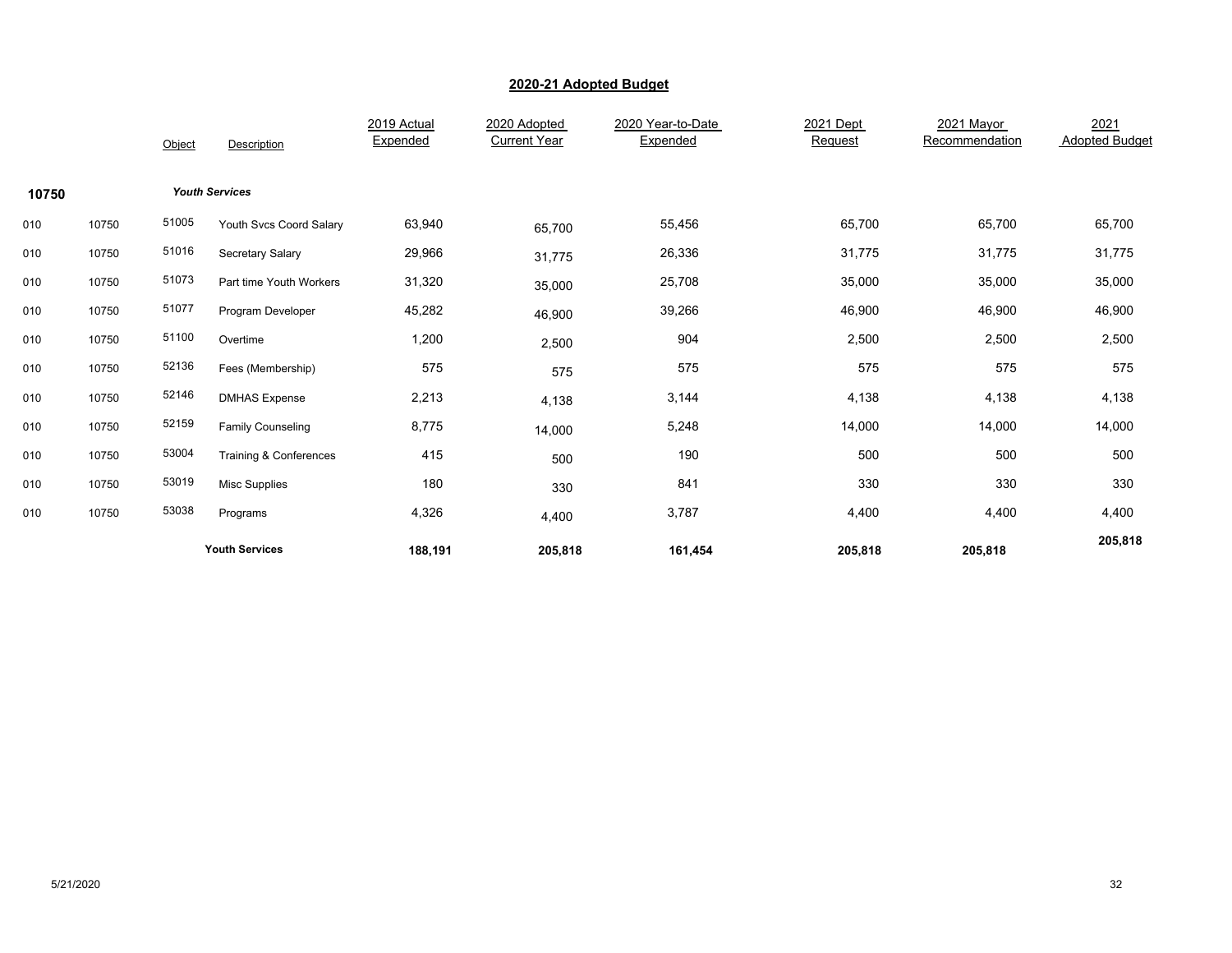|       |       | Object<br>Description              | 2019 Actual<br>Expended | 2020 Adopted<br><b>Current Year</b> | 2020 Year-to-Date<br>Expended | 2021 Dept<br>Request | 2021 Mayor<br>Recommendation | 2021<br><b>Adopted Budget</b> |
|-------|-------|------------------------------------|-------------------------|-------------------------------------|-------------------------------|----------------------|------------------------------|-------------------------------|
| 10760 |       | <b>Parks &amp; Recreation Comm</b> |                         |                                     |                               |                      |                              |                               |
| 010   | 10760 | 51016<br>Secretary Salary          | 1,050                   | 000,                                | 682                           | 1,000                | 1,000                        | 1,000                         |
|       |       | <b>Parks &amp; Recreation Comm</b> | 1,050                   | 1,000                               | 682                           | 1,000                | 1,000                        | 1,000                         |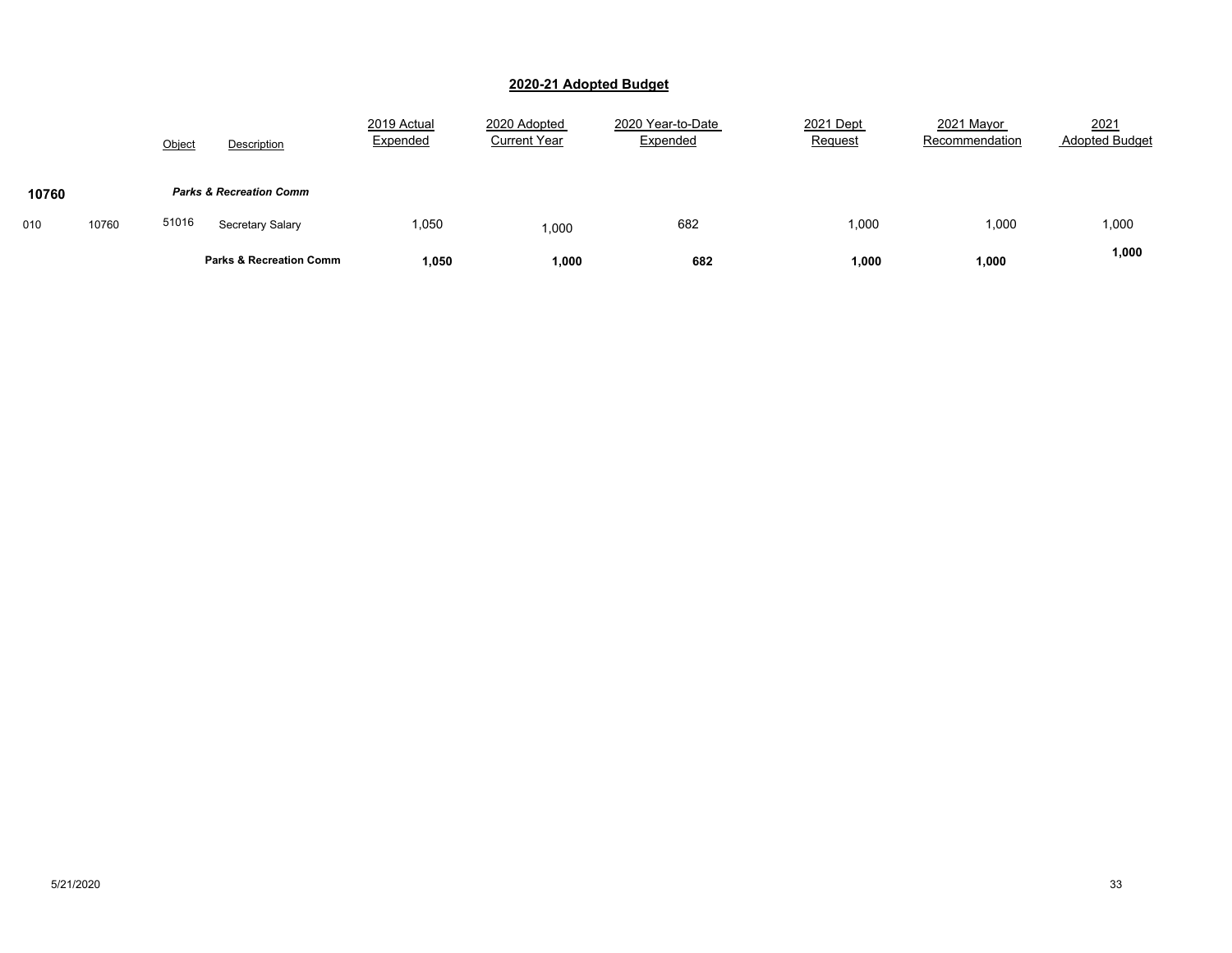|       |       | Object | Description                 | 2019 Actual<br>Expended | 2020 Adopted<br><b>Current Year</b> | 2020 Year-to-Date<br>Expended | 2021 Dept<br>Request | 2021 Mayor<br>Recommendation | 2021<br><b>Adopted Budget</b> |
|-------|-------|--------|-----------------------------|-------------------------|-------------------------------------|-------------------------------|----------------------|------------------------------|-------------------------------|
| 10770 |       |        | <b>Mtv Community Center</b> |                         |                                     |                               |                      |                              |                               |
| 010   | 10770 | 52000  | Electricity                 | 7,247                   | 9,500                               | 9,122                         | 9,500                | 9,500                        | 9,500                         |
| 010   | 10770 | 52005  | Fuel Oil                    | 17,761                  | 20,000                              | 15,110                        | 14,000               | 15,000                       | 15,000                        |
| 010   | 10770 | 52011  | <b>Building Maintenance</b> | 678                     | 1,000                               | 591                           | 1,000                | 1,000                        | 1,000                         |
| 010   | 10770 | 52128  | Water & Sewer Charges       | 1,013                   | 1,400                               | 1,125                         | 1,400                | 1,400                        | 1,400                         |
|       |       |        | <b>Mtv Community Center</b> | 26,700                  | 31,900                              | 25,947                        | 25,900               | 26,900                       | 26,900                        |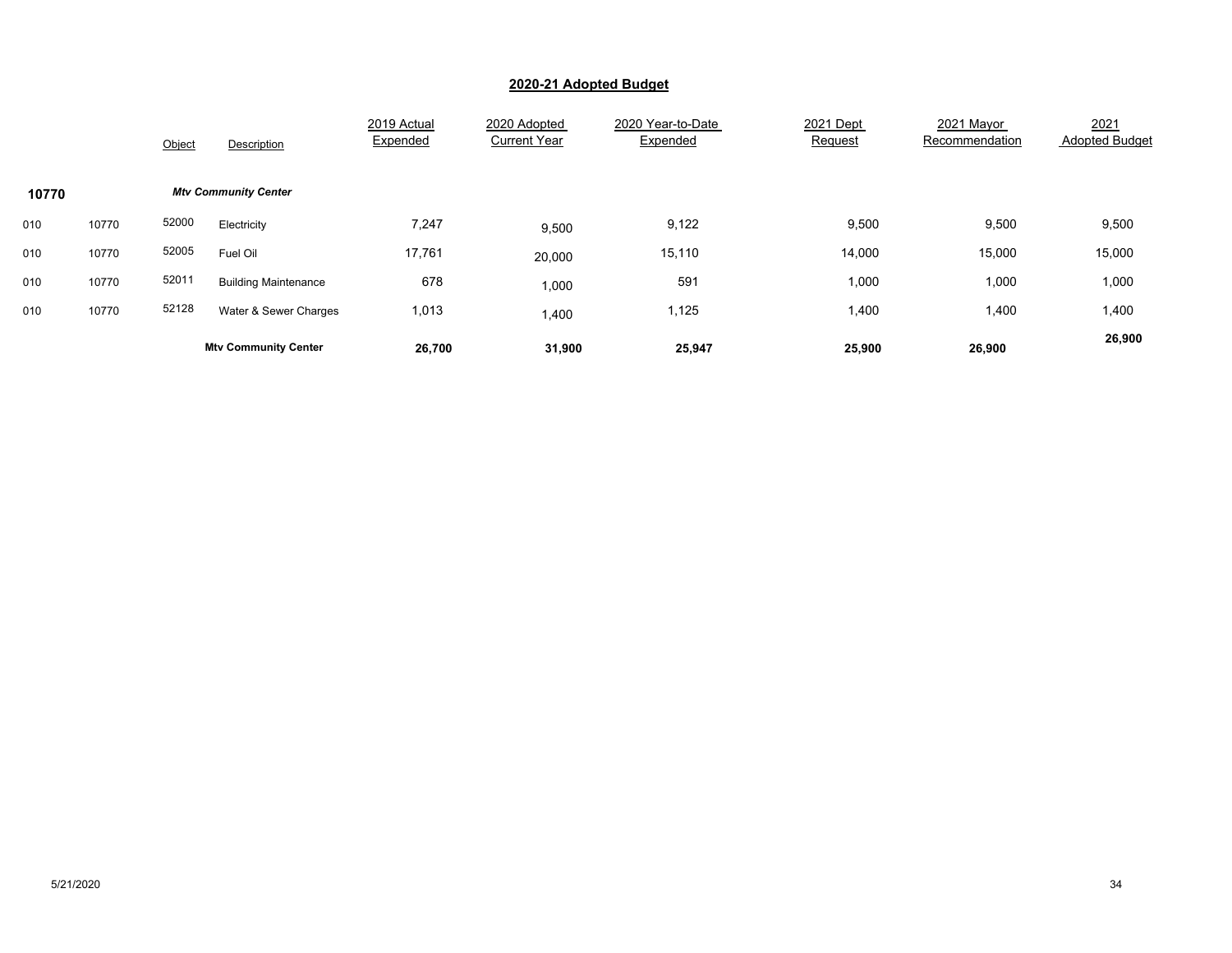|       |       | Object | Description                 | 2019 Actual<br>Expended | 2020 Adopted<br><b>Current Year</b> | 2020 Year-to-Date<br>Expended | 2021 Dept<br>Request | 2021 Mayor<br>Recommendation | 2021<br><b>Adopted Budget</b> |
|-------|-------|--------|-----------------------------|-------------------------|-------------------------------------|-------------------------------|----------------------|------------------------------|-------------------------------|
| 10810 |       |        | <b>Emergency Management</b> |                         |                                     |                               |                      |                              |                               |
| 010   | 10810 | 51006  | Fire Marshal Salary         | 34,338                  | 40,900                              | 34,164                        | 42,000               | 40,900                       | 40,900                        |
| 010   | 10810 | 51016  | Secretary Salary            | 23,516                  | 24,350                              | 20,601                        | 26,000               | 24,350                       | 24,350                        |
| 010   | 10810 | 51134  | Deputy Fire Marshal         | 27,188                  | 33,100                              | 21,888                        | 34,000               | 33,100                       | 33,100                        |
| 010   | 10810 | 52120  | Millstone Drill Expenses    | 14,656                  | 15,000                              | 13,068                        | 15,000               | 15,000                       | 15,000                        |
| 010   | 10810 | 53004  | Training & Conferences      | 1,305                   | 1,000                               | 0                             | 1,000                | 1,000                        | 1,000                         |
| 010   | 10810 | 53015  | Uniforms                    | 500                     | 500                                 | $\pmb{0}$                     | 500                  | 500                          | 500                           |
| 010   | 10810 | 53019  | <b>Misc Supplies</b>        | 180                     | 100                                 | 1,478                         | 200                  | 200                          | 200                           |
| 010   | 10810 | 53021  | Equipment Maint & Repair    | 420                     | 500                                 | 0                             | 500                  | 500                          | 500                           |
| 010   | 10810 | 53024  | <b>Reference Materials</b>  | 239                     | 500                                 | 0                             | 500                  | 500                          | 500                           |
| 010   | 10810 | 53052  | Office Equipment            | 450                     | 500                                 | 0                             | 500                  | 500                          | 500                           |
|       |       |        | <b>Emergency Management</b> | 102,791                 | 116,450                             | 91,199                        | 120,200              | 116,550                      | 116,550                       |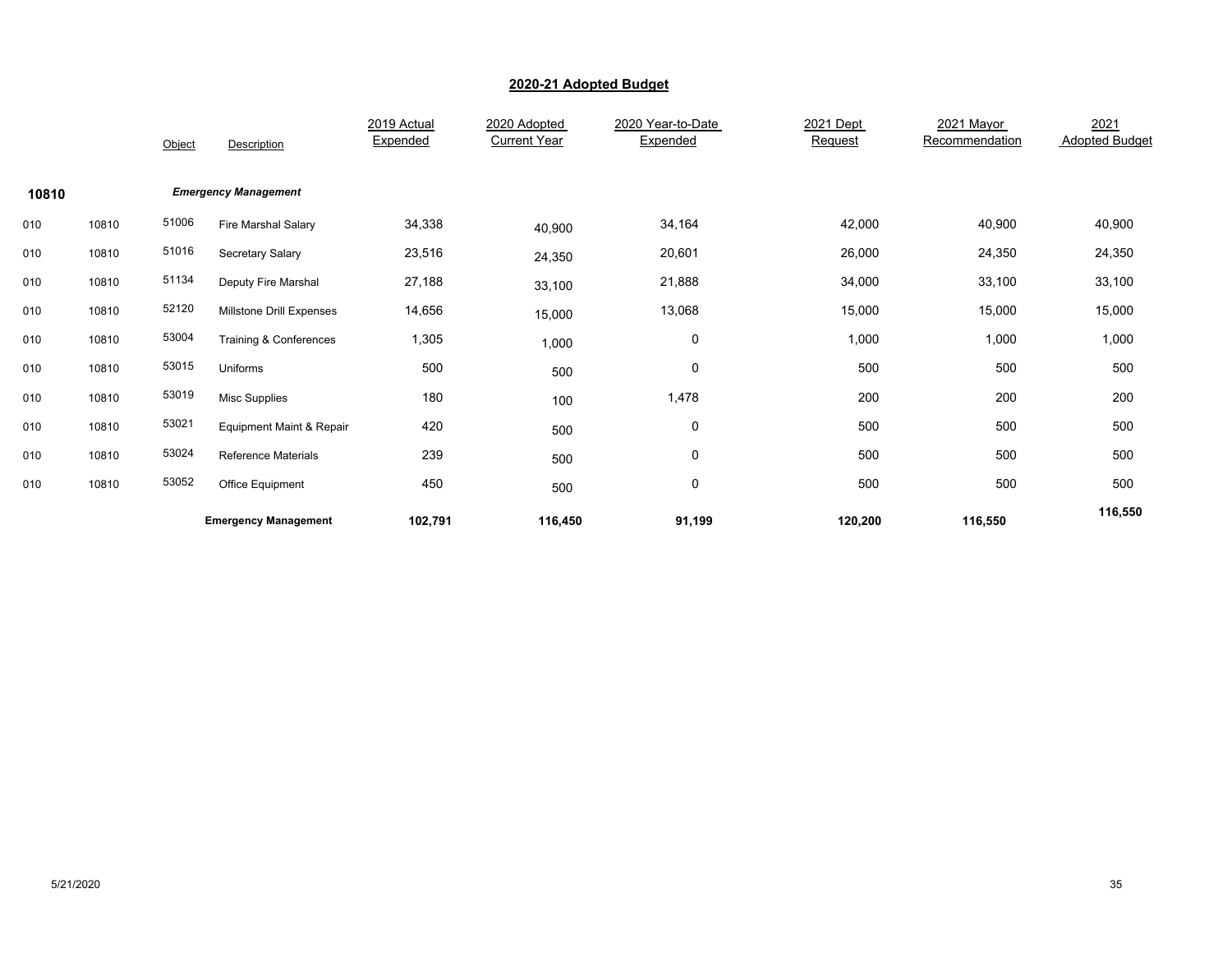|       |       | Object | Description                       | 2019 Actual<br>Expended | 2020 Adopted<br><b>Current Year</b> | 2020 Year-to-Date<br>Expended | 2021 Dept<br>Request | 2021 Mayor<br>Recommendation | 2021<br><b>Adopted Budget</b> |
|-------|-------|--------|-----------------------------------|-------------------------|-------------------------------------|-------------------------------|----------------------|------------------------------|-------------------------------|
| 10820 |       |        | <b>Police Protection</b>          |                         |                                     |                               |                      |                              |                               |
| 010   | 10820 | 51016  | Secretary Salary                  | 47,798                  | 48,695                              | 41,260                        | 48,695               | 48,695                       | 48,695                        |
| 010   | 10820 | 51040  | <b>Police Salaries</b>            | 1,532,015               | 1,800,000                           | 1,512,479                     | 2,007,371            | 1,800,000                    | 1,800,000                     |
| 010   | 10820 | 51075  | PT Clerical                       | 4,005                   | 11,810                              | 1,362                         | 11,810               | 4,000                        | 4,000                         |
| 010   | 10820 | 51100  | Overtime                          | 478,457                 | 350,000                             | 292,381                       | 350,000              | 350,000                      | 300,000                       |
| 010   | 10820 | 51105  | <b>Special Events</b>             | 13,592                  | 18,000                              | 9,190                         | 18,000               | 18,000                       | 18,000                        |
| 010   | 10820 | 51106  | Overtime-Grants                   | 17,889                  | 50,000                              | 22,706                        | 50,000               | 50,000                       | 50,000                        |
| 010   | 10820 | 52132  | <b>Resident Trooper</b>           | 205,423                 | 217,000                             | $\pmb{0}$                     | 230,868              | 230,868                      | 230,868                       |
| 010   | 10820 | 52138  | Resident Trooper Overtime         | 11,387                  | 10,000                              | 3,618                         | 10,000               | 10,000                       | 10,000                        |
| 010   | 10820 | 52183  | K-9 Expense                       | 0                       | $\pmb{0}$                           | 0                             | 500                  | 500                          | 500                           |
| 010   | 10820 | 53003  | Copy Supplies                     | 361                     | $\pmb{0}$                           | 0                             | 0                    | 0                            | 0                             |
| 010   | 10820 | 53004  | <b>Training &amp; Conferences</b> | 27,229                  | 30,000                              | 25,043                        | 35,000               | 35,000                       | 35,000                        |
| 010   | 10820 | 53015  | Uniforms                          | 20,826                  | 20,000                              | 24,248                        | 20,000               | 20,000                       | 20,000                        |
| 010   | 10820 | 53019  | Misc Supplies                     | 1,498                   | 2,000                               | 1,928                         | 2,000                | 2,000                        | 2,000                         |
| 010   | 10820 | 53021  | Equipment Maint & Repair          | 1,279                   | 4,500                               | 2,046                         | 4,500                | 4,500                        | 4,500                         |
| 010   | 10820 | 53024  | Reference Materials               | 3,826                   | 4,000                               | 1,216                         | 4,000                | 4,000                        | 4,000                         |
| 010   | 10820 | 53028  | Law Enforcement Program           | 1,115                   | 1,300                               | 440                           | 1,300                | 1,300                        | 1,300                         |
| 010   | 10820 | 53030  | Radio Repairs                     | 1,616                   | 3,000                               | 90                            | 3,000                | 2,000                        | 2,000                         |
| 010   | 10820 | 53032  | Weapons & Ammunition              | 25,565                  | 15,000                              | 14,884                        | 15,000               | 18,000                       | 18,000                        |
| 010   | 10820 | 53041  | Safety Equipment                  | 1,048                   | 1,000                               | 1,135                         | 1,000                | 1,000                        | 1,000                         |
| 010   | 10820 | 53043  | <b>Vehicle Supplies</b>           | 1,298                   | 1,000                               | 20                            | 1,000                | 1,000                        | 1,000                         |
| 010   | 10820 | 53050  | Physicals                         | 17,552                  | 5,200                               | 828                           | 5,200                | 2,200                        | 2,200                         |
| 010   | 10820 | 53059  | <b>Digital Supplies</b>           | 92                      | 500                                 | 160                           | 500                  | 500                          | 500                           |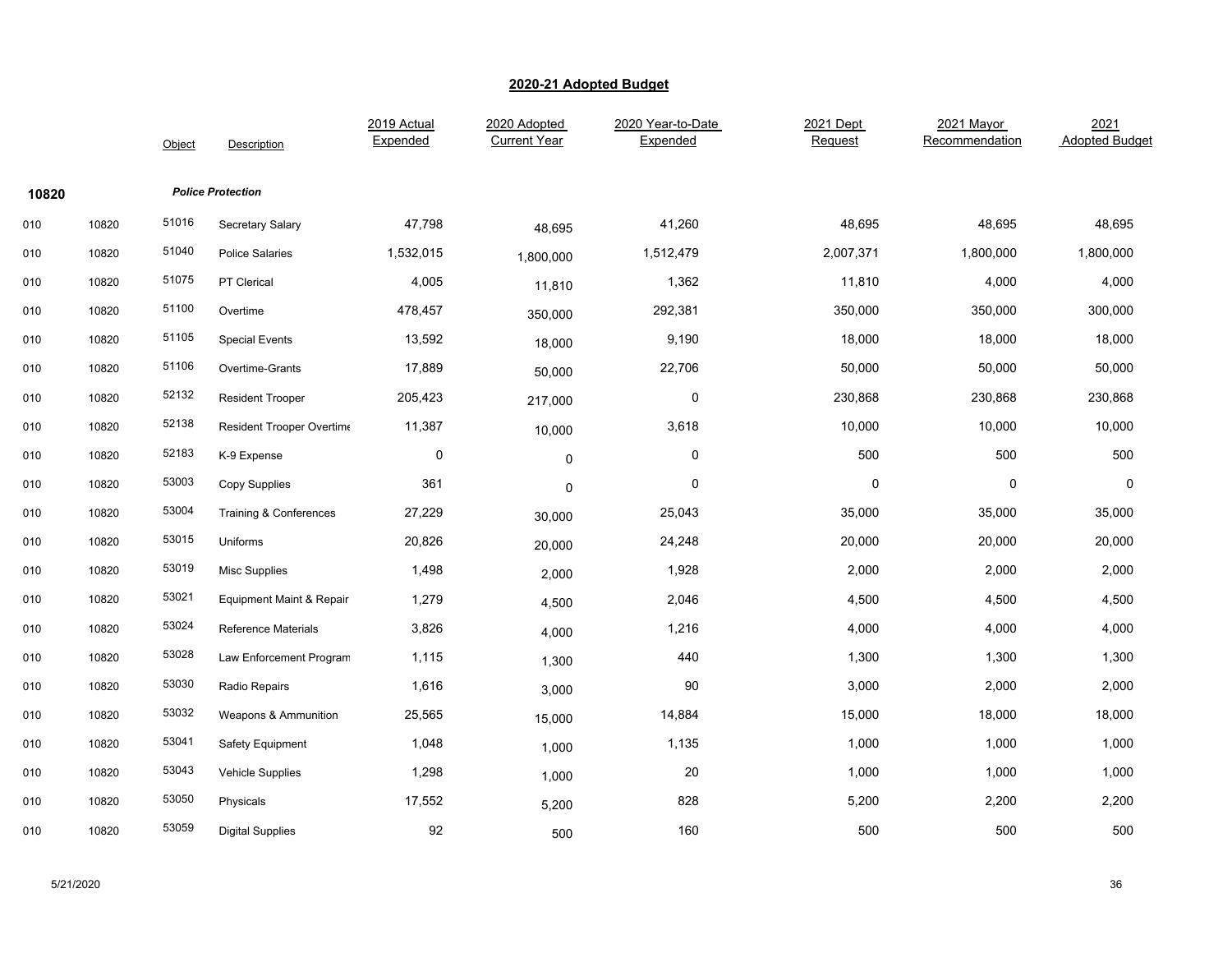|     |       | Object | Description               | 2019 Actual<br>Expended | 2020 Adopted<br><b>Current Year</b> | 2020 Year-to-Date<br>Expended | 2021 Dept<br>Request | 2021 Mayor<br>Recommendation | 2021<br><b>Adopted Budget</b> |
|-----|-------|--------|---------------------------|-------------------------|-------------------------------------|-------------------------------|----------------------|------------------------------|-------------------------------|
| 010 | 10820 | 53060  | Cellular Phone            | 2,589                   | 4,150                               | 2,202                         | 4,150                | 4,150                        | 4,150                         |
| 010 | 10820 | 53088  | <b>Boat Maintenance</b>   | 1,002                   | 080,                                | 362                           | 1,080                | 1,080                        | 1,080                         |
| 010 | 10820 | 54000  | Equipment                 | 17,432                  | 18,000                              | 6,058                         | 18,000               | 18,000                       | 18,000                        |
| 010 | 10820 | 54039  | Equipment - Grant funding | 0                       | 500                                 | 0                             | 500                  | 500                          | 500                           |
|     |       |        | <b>Police Protection</b>  | 2,434,892               | 2,616,735                           | 1,963,655                     | 2,843,474            | 2,627,293                    | 2,577,293                     |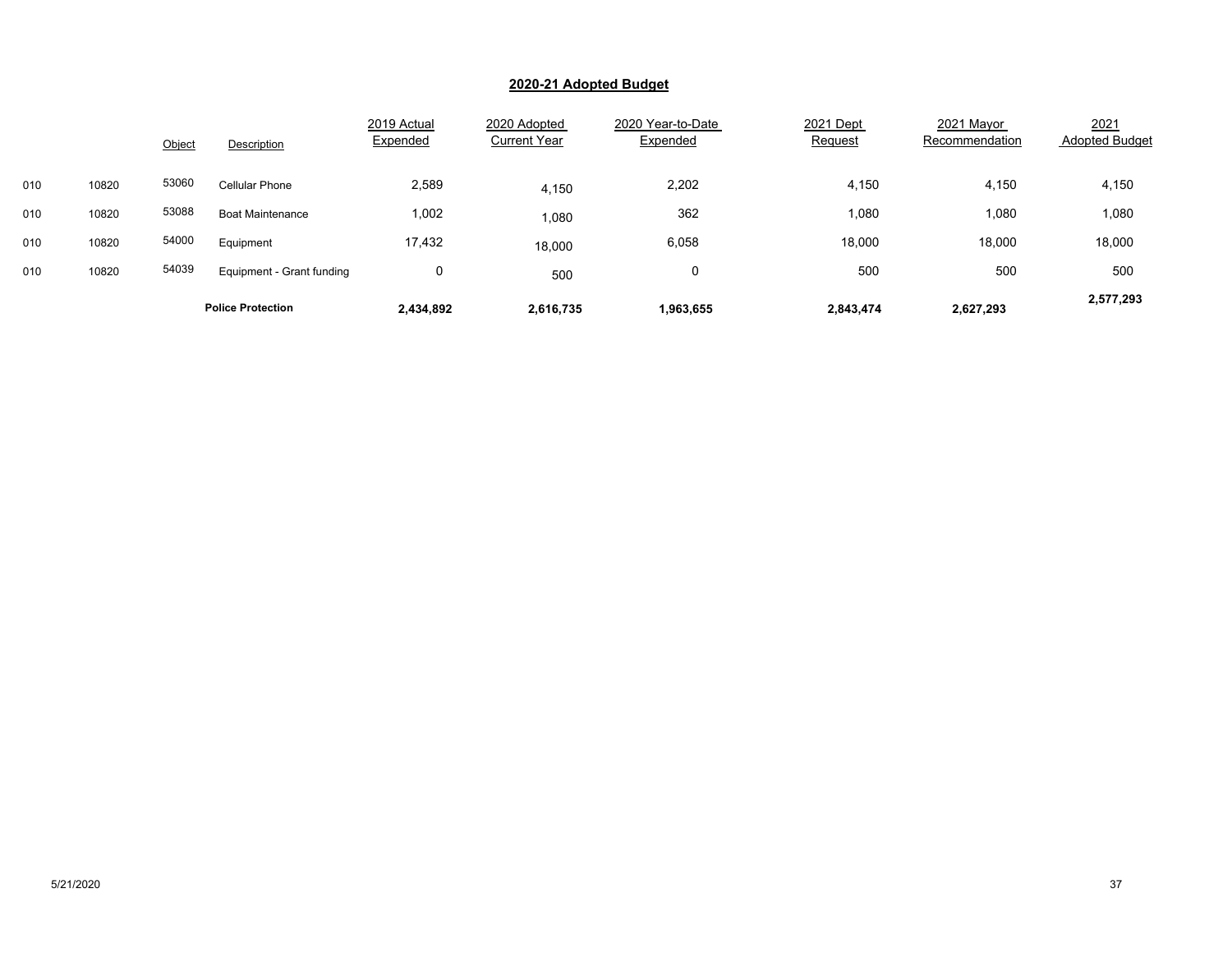|       |       | Object              | Description                | 2019 Actual<br>Expended | 2020 Adopted<br><b>Current Year</b> | 2020 Year-to-Date<br>Expended | 2021 Dept<br>Request | 2021 Mayor<br>Recommendation | 2021<br><b>Adopted Budget</b> |
|-------|-------|---------------------|----------------------------|-------------------------|-------------------------------------|-------------------------------|----------------------|------------------------------|-------------------------------|
| 10830 |       | <b>Fire Marshal</b> |                            |                         |                                     |                               |                      |                              |                               |
| 010   | 10830 | 51006               | Fire Marshal Salary        | 35,672                  | 40,900                              | 36,166                        | 42,000               | 40,900                       | 40,900                        |
| 010   | 10830 | 51016               | Secretary Salary           | 23,991                  | 24,350                              | 20,601                        | 26,000               | 24,350                       | 24,350                        |
| 010   | 10830 | 51134               | Deputy Fire Marshal        | 36,888                  | 33,100                              | 33,907                        | 34,000               | 33,100                       | 33,100                        |
| 010   | 10830 | 53004               | Training & Conferences     | 400                     | 500                                 | 100                           | 500                  | 500                          | 500                           |
| 010   | 10830 | 53015               | Uniforms                   | 500                     | 500                                 | 130                           | 500                  | 500                          | 500                           |
| 010   | 10830 | 53019               | <b>Misc Supplies</b>       | 1,584                   | 500                                 | 569                           | 500                  | 500                          | 500                           |
| 010   | 10830 | 53021               | Equipment Maint & Repair   | 40                      | 550                                 | 0                             | 550                  | 550                          | 550                           |
| 010   | 10830 | 53024               | <b>Reference Materials</b> | 527                     | 600                                 | 82                            | 600                  | 600                          | 600                           |
| 010   | 10830 | 53025               | <b>Inspection Supplies</b> | $\pmb{0}$               | 700                                 | 211                           | 700                  | 700                          | 700                           |
| 010   | 10830 | 53038               | Fire Prev.Program Supplie  | 177                     | 600                                 | 450                           | 600                  | 600                          | 600                           |
| 010   | 10830 | 53052               | Office Equipment           | 1,653                   | 250                                 | 95                            | 250                  | 250                          | 250                           |
| 010   | 10830 | 53060               | Cellular Phone             | 360                     | 720                                 | 660                           | 720                  | 720                          | 720                           |
|       |       |                     | <b>Fire Marshal</b>        | 101,792                 | 103,270                             | 92,971                        | 106,920              | 103,270                      | 103,270                       |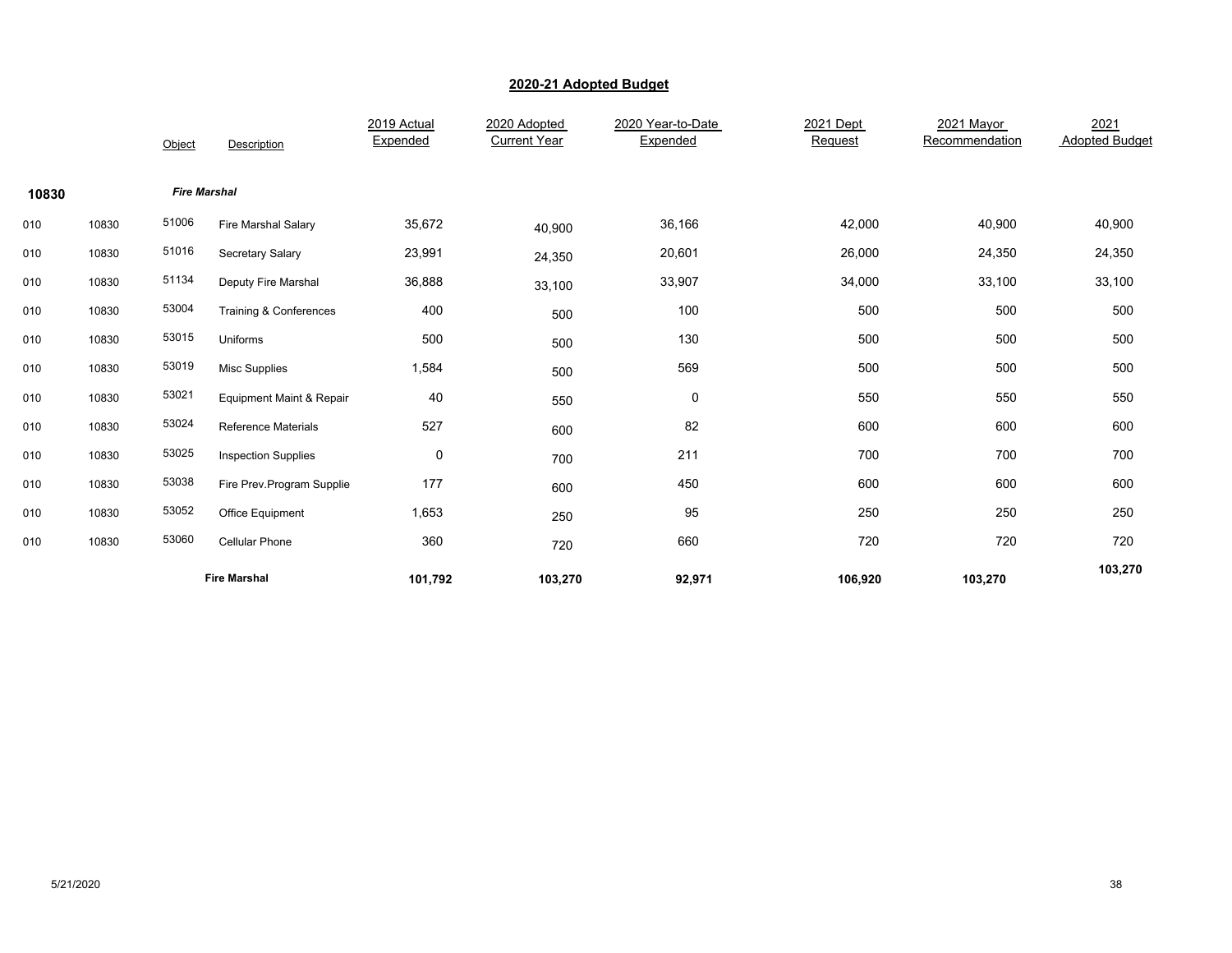|       |       | Object | Description              | 2019 Actual<br>Expended | 2020 Adopted<br><b>Current Year</b> | 2020 Year-to-Date<br>Expended | 2021 Dept<br>Request | 2021 Mayor<br>Recommendation | 2021<br><b>Adopted Budget</b> |
|-------|-------|--------|--------------------------|-------------------------|-------------------------------------|-------------------------------|----------------------|------------------------------|-------------------------------|
| 10840 |       |        | <b>Private Duty</b>      |                         |                                     |                               |                      |                              |                               |
| 010   | 10840 | 51041  | Police Private Duty      | 325,194                 | 100.000                             | 404,810                       | 100,000              | 100,000                      | 100,000                       |
| 010   | 10840 | 51042  | Fire Marshal Private Dty | 5,385                   | 5,000                               | 0                             | 5,000                | 5,000                        | 5,000                         |
|       |       |        | <b>Private Duty</b>      | 330,579                 | 105,000                             | 404,810                       | 105,000              | 105,000                      | 105,000                       |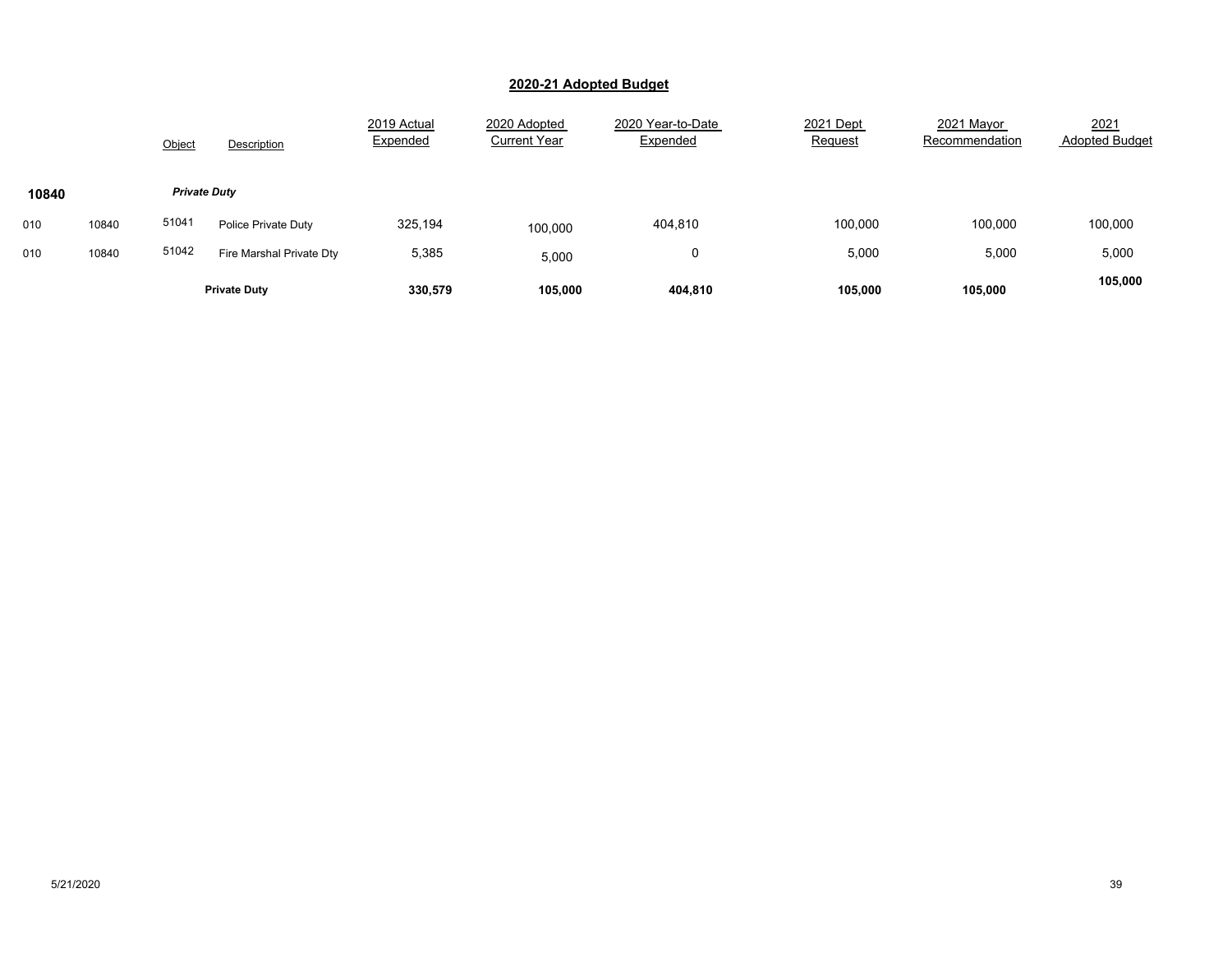|       |       | Object | Description                 | 2019 Actual<br>Expended | 2020 Adopted<br><b>Current Year</b> | 2020 Year-to-Date<br>Expended | 2021 Dept<br>Request | 2021 Mayor<br>Recommendation | 2021<br><b>Adopted Budget</b> |
|-------|-------|--------|-----------------------------|-------------------------|-------------------------------------|-------------------------------|----------------------|------------------------------|-------------------------------|
| 10850 |       |        | <b>Animal Control</b>       |                         |                                     |                               |                      |                              |                               |
| 010   | 10850 | 51012  | Animal Control Officer Sala | 49,828                  | 52,085                              | 44,696                        | 53,517               | 52,085                       | 52,085                        |
| 010   | 10850 | 51017  | <b>Assistant's Salary</b>   | 21,334                  | 19,755                              | 17,354                        | 22,000               | 22,000                       | 22,000                        |
| 010   | 10850 | 52011  | <b>Building Maintenance</b> | 38                      | 400                                 | 88                            | 400                  | 400                          | 400                           |
| 010   | 10850 | 52013  | Propane                     | 1,688                   | 1,500                               | 988                           | 1,700                | 1,700                        | 1,700                         |
| 010   | 10850 | 52128  | Water & Sewer Assessmer     | 352                     | 352                                 | 264                           | 352                  | 352                          | 352                           |
| 010   | 10850 | 52136  | Fees (Membership)           | $\pmb{0}$               | 75                                  | 0                             | $\pmb{0}$            | 0                            | 0                             |
| 010   | 10850 | 53004  | Training & Conferences      | 389                     | 800                                 | 225                           | 800                  | 800                          | 800                           |
| 010   | 10850 | 53008  | Advertising                 | 63                      | 400                                 | 21                            | 400                  | 400                          | 400                           |
| 010   | 10850 | 53015  | Uniforms                    | 490                     | 700                                 | 0                             | 700                  | 700                          | 700                           |
| 010   | 10850 | 53019  | Misc Supplies               | 671                     | 500                                 | 47                            | 500                  | 500                          | 500                           |
| 010   | 10850 | 53041  | Safety Equipment            | 0                       | 500                                 | 462                           | 500                  | 500                          | 500                           |
| 010   | 10850 | 53060  | Cellular Phone              | 968                     | 1,000                               | 818                           | 1,000                | 1,000                        | 1,000                         |
| 010   | 10850 | 53061  | State Licences              | 322                     | 300                                 | 327                           | 350                  | 350                          | 350                           |
| 010   | 10850 | 53062  | Vet Fees                    | 2,885                   | 3,000                               | 2,644                         | 3,500                | 3,500                        | 3,500                         |
|       |       |        | <b>Animal Control</b>       | 79,027                  | 81,367                              | 67,935                        | 85,719               | 84,287                       | 84,287                        |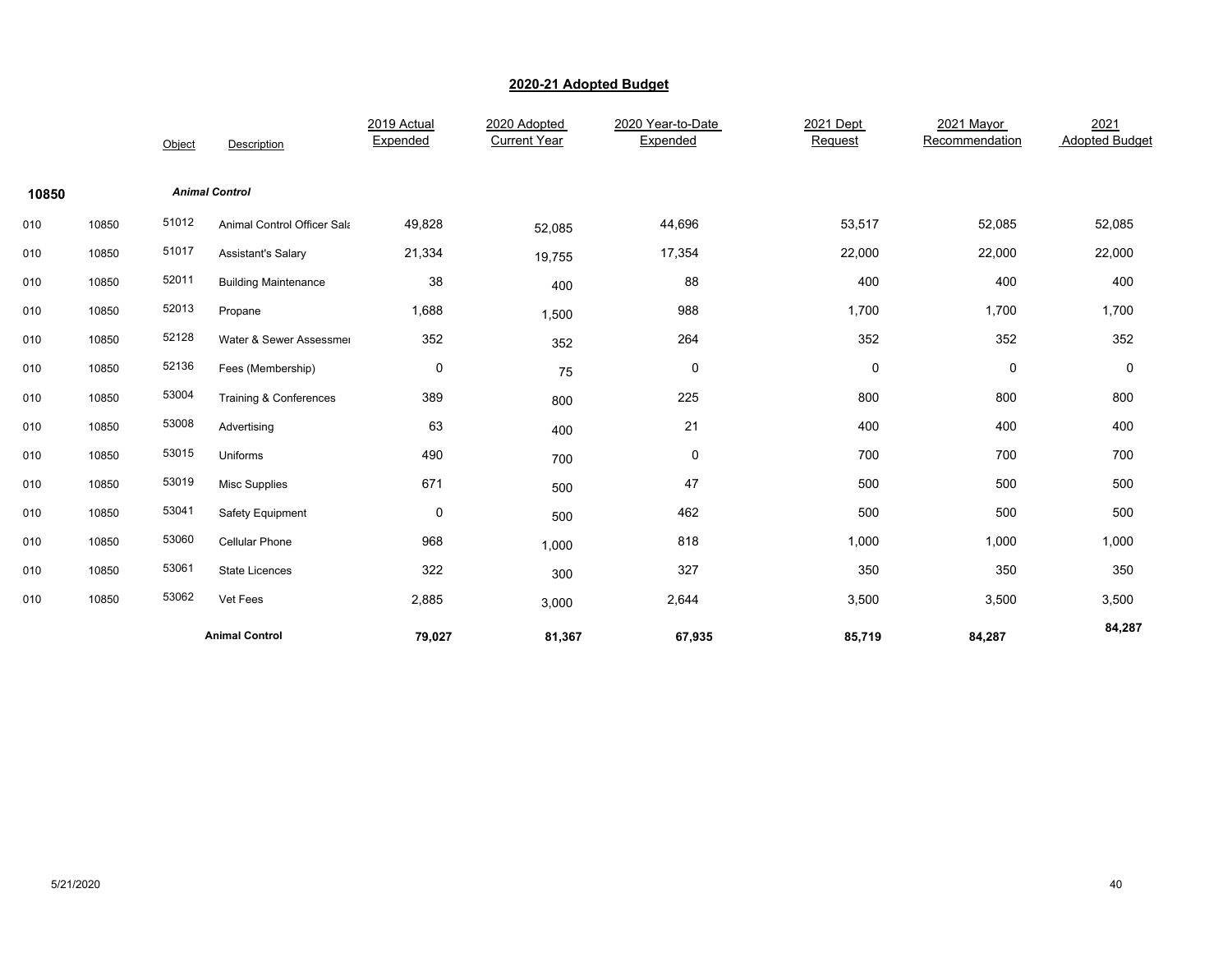|       |       | Object<br>Description     | 2019 Actual<br>Expended | 2020 Adopted<br><b>Current Year</b> | 2020 Year-to-Date<br>Expended | 2021 Dept<br><b>Request</b> | 2021 Mayor<br>Recommendation | 2021<br><b>Adopted Budget</b> |
|-------|-------|---------------------------|-------------------------|-------------------------------------|-------------------------------|-----------------------------|------------------------------|-------------------------------|
| 10860 |       | <b>Public Safety Comm</b> |                         |                                     |                               |                             |                              |                               |
| 010   | 10860 | 51016<br>Secretary Salary | 1,041                   | 000,1                               | 870                           | 1,000                       | 1,000                        | 1,000                         |
|       |       | <b>Public Safety Comm</b> | 1,041                   | 1,000                               | 870                           | 1,000                       | 1,000                        | 1,000                         |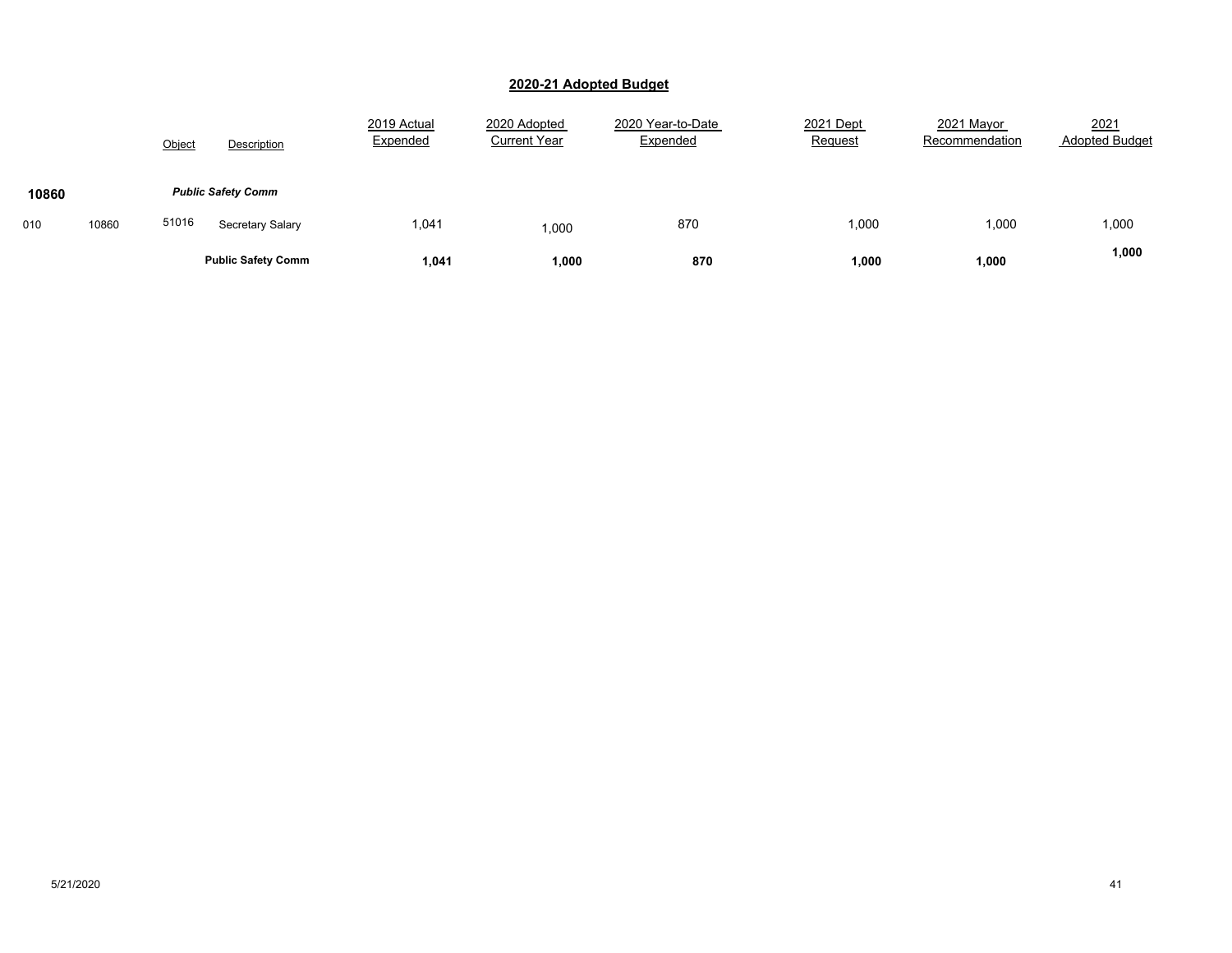|       |       | Object          | Description                  | 2019 Actual<br>Expended | 2020 Adopted<br><b>Current Year</b> | 2020 Year-to-Date<br>Expended | 2021 Dept<br>Request | 2021 Mayor<br>Recommendation | 2021<br><b>Adopted Budget</b> |
|-------|-------|-----------------|------------------------------|-------------------------|-------------------------------------|-------------------------------|----------------------|------------------------------|-------------------------------|
| 10870 |       | <b>Dispatch</b> |                              |                         |                                     |                               |                      |                              |                               |
| 010   | 10870 | 51044           | <b>Dispatchers' Salaries</b> | 236,450                 | 252,000                             | 216,232                       | 257,040              | 252,000                      | 252,000                       |
| 010   | 10870 | 51070           | PT Dispatchers' Salaries     | 44,237                  | 43,000                              | 35,001                        | 43,860               | 43,860                       | 43,860                        |
| 010   | 10870 | 51100           | Overtime                     | 100,152                 | 95,000                              | 104,109                       | 95,000               | 95,000                       | 95,000                        |
| 010   | 10870 | 53004           | Training & Conferences       | 717                     | 1,000                               | 100                           | 1,000                | 1,000                        | 1,000                         |
| 010   | 10870 | 53015           | Uniforms                     | 1,000                   | 1,000                               | 167                           | 1,000                | 1,000                        | 1,000                         |
| 010   | 10870 | 53019           | <b>Misc Supplies</b>         | 719                     | 250                                 | 0                             | 250                  | 250                          | 250                           |
| 010   | 10870 | 53029           | Maintenance & Upkeep         | 3,000                   | 500                                 | 90                            | 500                  | 500                          | 500                           |
| 010   | 10870 | 53030           | Radio Repairs                | 1,460                   | 4,000                               | 180                           | 4,000                | 4,000                        | 4,000                         |
| 010   | 10870 | 53052           | Office Equipment             | 400                     | 500                                 | 237                           | 500                  | 500                          | 500                           |
|       |       |                 | Dispatch                     | 388,134                 | 397,250                             | 356,116                       | 403,150              | 398,110                      | 398,110                       |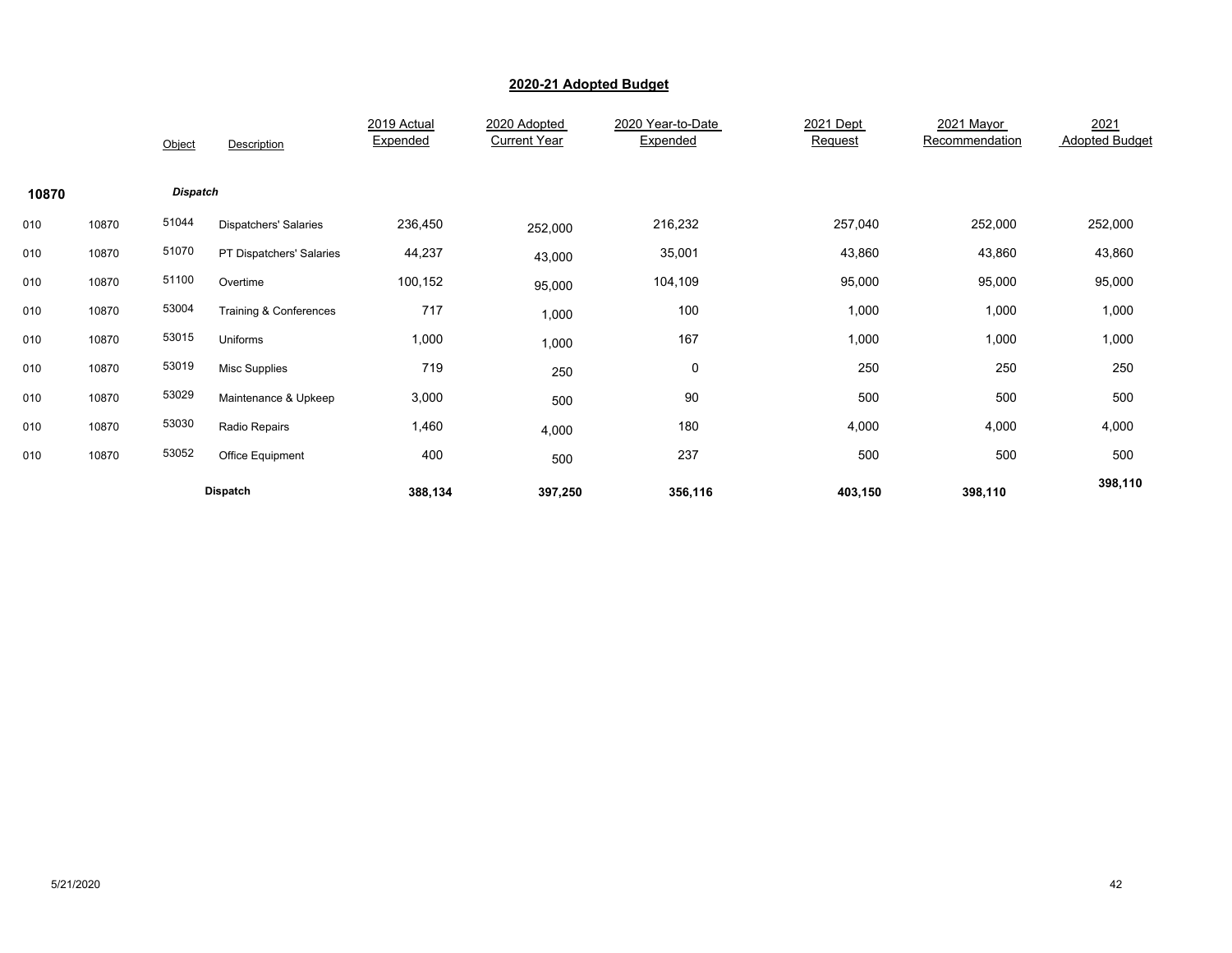|       |       | Object | Description                      | 2019 Actual<br>Expended | 2020 Adopted<br><b>Current Year</b> | 2020 Year-to-Date<br>Expended | 2021 Dept<br>Request | 2021 Mayor<br>Recommendation | 2021<br><b>Adopted Budget</b> |
|-------|-------|--------|----------------------------------|-------------------------|-------------------------------------|-------------------------------|----------------------|------------------------------|-------------------------------|
| 10880 |       |        | <b>Fire Protection</b>           |                         |                                     |                               |                      |                              |                               |
| 010   | 10880 | 51045  | <b>Firemen Salaries</b>          | 623,106                 | 640,000                             | 543,316                       | 652,800              | 805,000                      | 805,000                       |
| 010   | 10880 | 51100  | Overtime                         | 129,257                 | 120,000                             | 170,394                       | 120,000              | 120,000                      | 120,000                       |
| 010   | 10880 | 51133  | Weekend/PT Firefighters          | 59,512                  | 71,400                              | 16,908                        | 71,000               | 50,000                       | 50,000                        |
| 010   | 10880 | 52060  | <b>Chesterfield Firehouse</b>    | 91,000                  | 91,000                              | 91,000                        | 94,000               | 91,000                       | 91,000                        |
| 010   | 10880 | 52061  | Mohegan Firehouse                | 91,000                  | 91,000                              | 83,417                        | 91,000               | 91,000                       | 91,000                        |
| 010   | 10880 | 52062  | Montville Firehouse              | 91,000                  | 91,000                              | 83,417                        | 91,000               | 91,000                       | 91,000                        |
| 010   | 10880 | 52063  | Oakdale Firehouse                | 91,000                  | 91,000                              | 91,000                        | 91,000               | 91,000                       | 91,000                        |
| 010   | 10880 | 53004  | Training & Conferences           | 1,220                   | 1,500                               | 1,672                         | 1,500                | 1,500                        | 1,500                         |
| 010   | 10880 | 53015  | Uniforms                         | 4,462                   | 3,000                               | 2,570                         | 6,000                | 6,000                        | 6,000                         |
| 010   | 10880 | 53016  | <b>Contract Uniform Allowanc</b> | 1,544                   | 2,350                               | 1,500                         | 2,350                | 2,350                        | 2,350                         |
| 010   | 10880 | 53019  | Misc Supplies                    | 1,590                   | 600                                 | 42                            | 1,000                | 1,000                        | 1,000                         |
| 010   | 10880 | 53021  | Equipment Maint & Repair         | 34,403                  | 50,000                              | 56,131                        | 50,000               | 50,000                       | 50,000                        |
| 010   | 10880 | 53050  | Physicals                        | 8,969                   | 8,500                               | 6,227                         | 8,500                | 8,500                        | 8,500                         |
| 010   | 10880 | 53069  | <b>Medical Waste Removal</b>     | 466                     | 500                                 | 176                           | 500                  | 500                          | 500                           |
| 010   | 10880 | 53084  | Fire Hydrant Maintenance         | 31,200                  | $\pmb{0}$                           | $\pmb{0}$                     | $\pmb{0}$            | $\pmb{0}$                    | 0                             |
| 010   | 10880 | 53086  | Equipment                        | 21,966                  | 10,000                              | 16,770                        | 10,000               | 10,000                       | 10,000                        |
|       |       |        | <b>Fire Protection</b>           | 1,281,694               | 1,271,850                           | 1,164,540                     | 1,290,650            | 1,418,850                    | 1,418,850                     |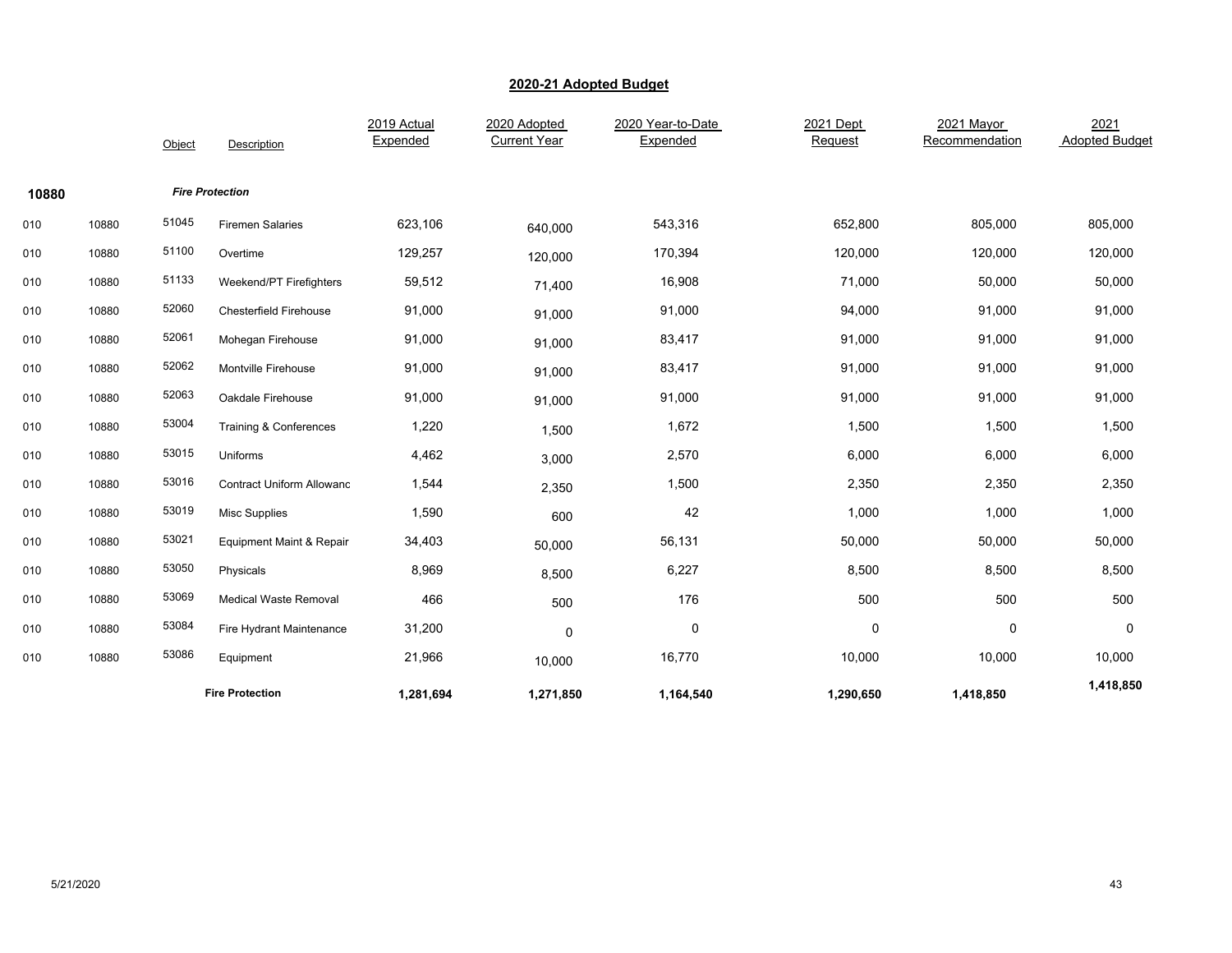|       |       | Object | Description                   | 2019 Actual<br>Expended | 2020 Adopted<br><b>Current Year</b> | 2020 Year-to-Date<br>Expended | 2021 Dept<br>Request | 2021 Mayor<br>Recommendation | 2021<br><b>Adopted Budget</b> |
|-------|-------|--------|-------------------------------|-------------------------|-------------------------------------|-------------------------------|----------------------|------------------------------|-------------------------------|
| 10890 |       |        | <b>Public Safety Building</b> |                         |                                     |                               |                      |                              |                               |
| 010   | 10890 | 52000  | Electricity                   | 49,146                  | 56,000                              | 42,165                        | 56,000               | 56,000                       | 56,000                        |
| 010   | 10890 | 52011  | <b>Building Maintenance</b>   | 3,921                   | 5,000                               | 3,636                         | 5,000                | 5,000                        | 5,000                         |
| 010   | 10890 | 52013  | <b>Natural Gas</b>            | 10,651                  | 9,000                               | 6,751                         | 11,000               | 9,000                        | 9,000                         |
| 010   | 10890 | 52128  | Water & Sewer Charges         | 2,616                   | 3,000                               | 1,847                         | 3,000                | 3,000                        | 3,000                         |
| 010   | 10890 | 53019  | <b>Misc Supplies</b>          | 1,386                   | 1,500                               | 0                             | 1,500                | 1,500                        | 1,500                         |
| 010   | 10890 | 53021  | Equipment Maint & Repair      | 0                       | 500                                 | 0                             | 500                  | 500                          | 500                           |
|       |       |        | <b>Public Safety Building</b> | 67,720                  | 75,000                              | 54,399                        | 77,000               | 75,000                       | 75,000                        |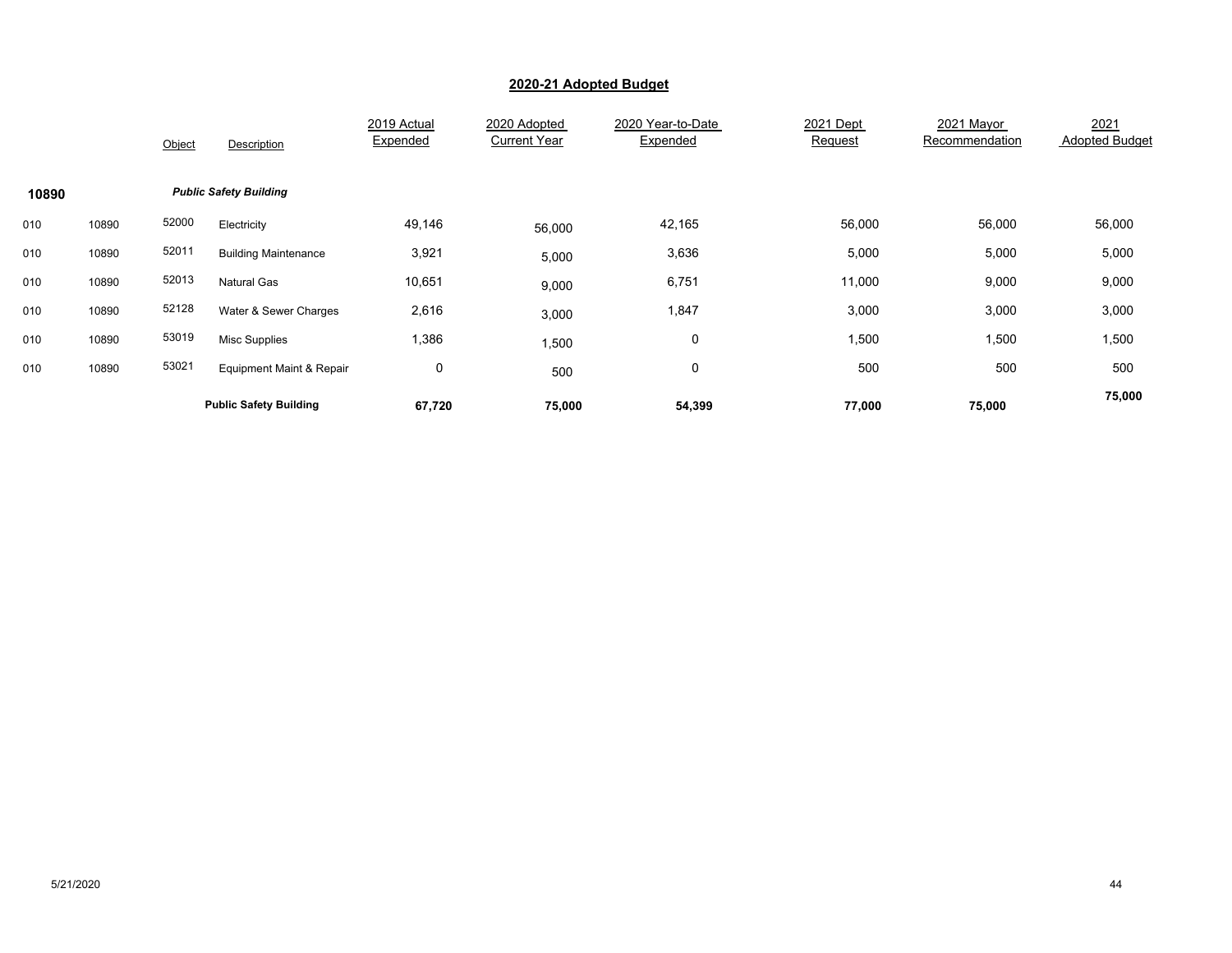|       |       | Object | Description                       | 2019 Actual<br>Expended | 2020 Adopted<br><b>Current Year</b> | 2020 Year-to-Date<br>Expended | 2021 Dept<br>Request | 2021 Mayor<br>Recommendation | 2021<br><b>Adopted Budget</b> |
|-------|-------|--------|-----------------------------------|-------------------------|-------------------------------------|-------------------------------|----------------------|------------------------------|-------------------------------|
| 10910 |       |        | <b>Public Works</b>               |                         |                                     |                               |                      |                              |                               |
| 010   | 10910 | 51008  | Public Works Dir Salary           | 90,261                  | 92,765                              | 78,285                        | 95,000               | 92,765                       | 92,765                        |
| 010   | 10910 | 51018  | <b>Public Works' Salaries</b>     | 1,148,052               | 1,190,000                           | 991,747                       | 1,325,000            | 1,283,000                    | 1,283,000                     |
| 010   | 10910 | 51050  | <b>Admin Secretary Salary</b>     | 39,080                  | 45,000                              | 37,243                        | 48,000               | 45,000                       | 45,000                        |
| 010   | 10910 | 51100  | Overtime                          | 17,711                  | 32,000                              | 17,300                        | 30,000               | 30,000                       | 30,000                        |
| 010   | 10910 | 51110  | Overtime Snowplowing              | 84,752                  | 100,000                             | 37,217                        | 100,000              | 100,000                      | 100,000                       |
| 010   | 10910 | 51130  | Seasonal Help                     | 12,265                  | 14,000                              | 10,148                        | 28,000               | 14,000                       | 14,000                        |
| 010   | 10910 | 52000  | Electricity                       | 36,996                  | 20,000                              | 15,440                        | 25,000               | 22,000                       | 22,000                        |
| 010   | 10910 | 52001  | <b>Street Light Electricity</b>   | 192,797                 | 56,000                              | 54,456                        | 62,000               | 62,000                       | 62,000                        |
| 010   | 10910 | 52002  | <b>Spring Water</b>               | 906                     | 750                                 | 504                           | 750                  | 750                          | 750                           |
| 010   | 10910 | 52004  | Diesel Fuel                       | 50,087                  | 60,000                              | 46,229                        | 60,000               | 50,000                       | 50,000                        |
| 010   | 10910 | 52005  | Fuel Oil                          | 27,859                  | 25,000                              | 12,224                        | 25,000               | 25,000                       | 25,000                        |
| 010   | 10910 | 52006  | Gasoline                          | 113,541                 | 90,000                              | 83,809                        | 90,000               | 90,000                       | 90,000                        |
| 010   | 10910 | 52008  | <b>Streetlight Repairs</b>        | 46,287                  | 45,000                              | 3,160                         | 67,000               | 30,000                       | 30,000                        |
| 010   | 10910 | 52009  | Eversource Energy Loan            | $\pmb{0}$               | 117,000                             | 98,517                        | 48,500               | 48,500                       | 48,500                        |
| 010   | 10910 | 52012  | Paving & Curbing                  | 10,527                  | 10,000                              | 2,699                         | 10,000               | 10,000                       | 10,000                        |
| 010   | 10910 | 52013  | Propane                           | 13,139                  | 15,000                              | 11,997                        | 15,000               | 15,000                       | 15,000                        |
| 010   | 10910 | 52128  | Water & Sewer Assessmer           | 608                     | 750                                 | 456                           | 750                  | 750                          | 750                           |
| 010   | 10910 | 52136  | Fees (Membership)                 | 562                     | 1,000                               | 299                           | 1,000                | 1,000                        | 1,000                         |
| 010   | 10910 | 52156  | Boat Launch                       | 573                     | 4,000                               | 34                            | 4,000                | 4,000                        | 4,000                         |
| 010   | 10910 | 52173  | Evictions                         | $\mathbf 0$             | 600                                 | 0                             | 600                  | 600                          | 600                           |
| 010   | 10910 | 52186  | MS4 Storm Water Monitori          | 58,825                  | 50,000                              | 48,565                        | 50,000               | 50,000                       | 50,000                        |
| 010   | 10910 | 53004  | <b>Training &amp; Conferences</b> | 1,475                   | 1,500                               | 835                           | 1,500                | 1,500                        | 1,500                         |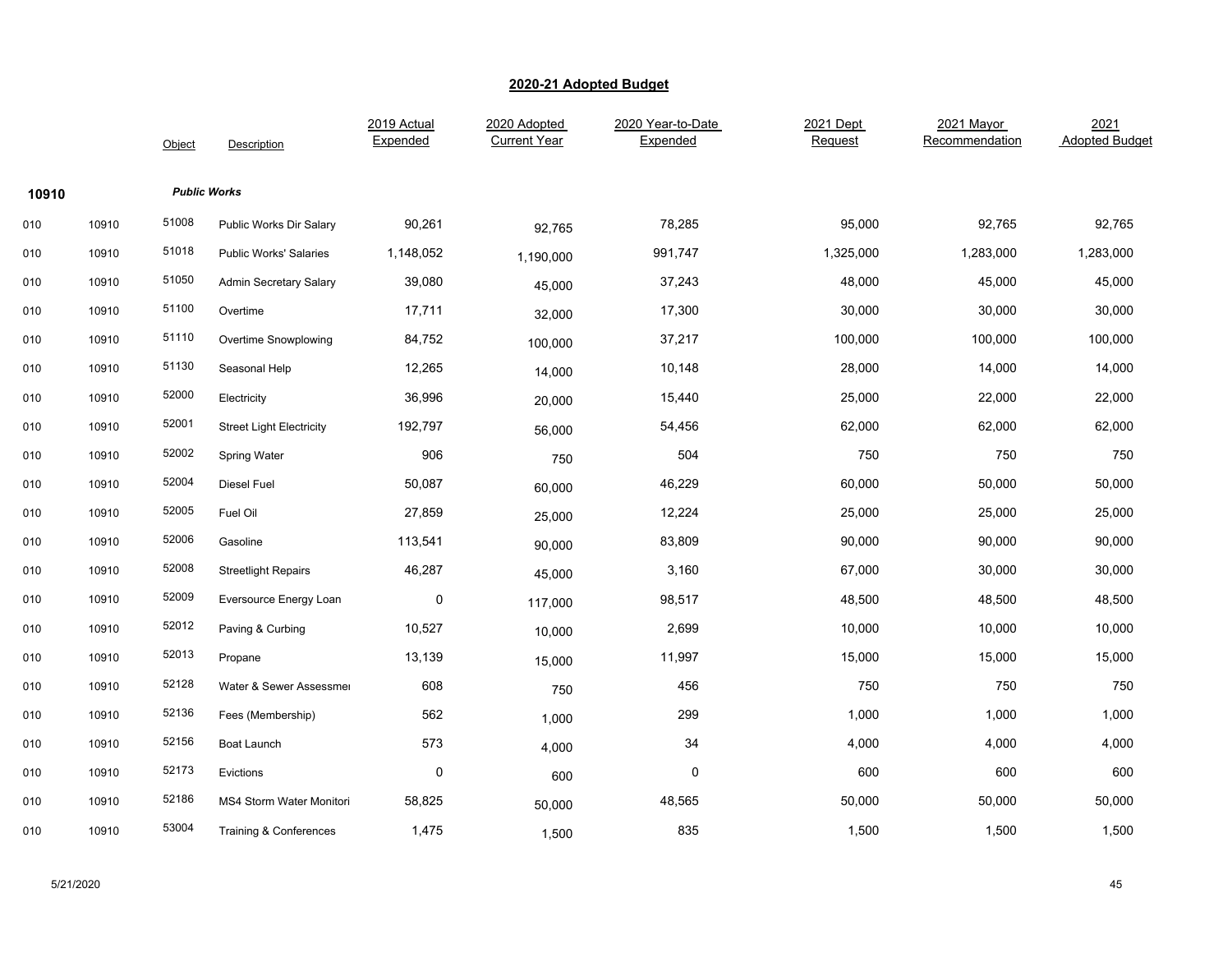|     |       | Object | Description                 | 2019 Actual<br>Expended | 2020 Adopted<br><b>Current Year</b> | 2020 Year-to-Date<br>Expended | 2021 Dept<br>Request | 2021 Mayor<br>Recommendation | 2021<br><b>Adopted Budget</b> |
|-----|-------|--------|-----------------------------|-------------------------|-------------------------------------|-------------------------------|----------------------|------------------------------|-------------------------------|
|     |       |        |                             |                         |                                     |                               |                      |                              |                               |
| 010 | 10910 | 53008  | Advertising                 | 143                     | 500                                 | 0                             | 500                  | 500                          | 500                           |
| 010 | 10910 | 53011  | Vehicle Expenses-Trucks     | 74,386                  | 60,000                              | 64,994                        | 60,000               | 60,000                       | 60,000                        |
| 010 | 10910 | 53012  | Vehicle Expenses-Public S   | 21,940                  | 22,000                              | 29,975                        | 22,000               | 25,000                       | 25,000                        |
| 010 | 10910 | 53013  | Vehicle Expenses-Other      | 9,493                   | 15,000                              | 12,228                        | 15,000               | 15,000                       | 15,000                        |
| 010 | 10910 | 53014  | Printing                    | 1,544                   | 500                                 | 46                            | 500                  | 500                          | 500                           |
| 010 | 10910 | 53015  | Uniforms                    | 13,646                  | 12,000                              | 7,873                         | 12,000               | 12,000                       | 12,000                        |
| 010 | 10910 | 53017  | <b>Plowing Supplies</b>     | 23,357                  | 20,000                              | 5,560                         | 20,000               | 20,000                       | 20,000                        |
| 010 | 10910 | 53018  | Sand & Salt                 | 205,571                 | 250,000                             | 82,195                        | 250,000              | 250,000                      | 250,000                       |
| 010 | 10910 | 53019  | Misc Supplies               | 4,417                   | 4,000                               | 13,528                        | 4,000                | 4,000                        | 4,000                         |
| 010 | 10910 | 53021  | Equipment Maint & Repair    | 10,300                  | 20,000                              | 10,412                        | 20,000               | 20,000                       | 20,000                        |
| 010 | 10910 | 53024  | <b>Reference Materials</b>  | 16                      | 1,000                               | 0                             | 1,000                | 1,000                        | 1,000                         |
| 010 | 10910 | 53027  | Mechanic Tools              | 2,477                   | 2,500                               | 836                           | 2,500                | 2,500                        | 2,500                         |
| 010 | 10910 | 53029  | Maintenance & Upkeep        | 26,984                  | 27,000                              | 20,753                        | 27,000               | 27,000                       | 27,000                        |
| 010 | 10910 | 53034  | Signs & Markers             | 7,175                   | 20,000                              | 8,594                         | 20,000               | 20,000                       | 20,000                        |
| 010 | 10910 | 53035  | Tires - Trucks              | 19,765                  | 12,000                              | 9,253                         | 12,000               | 12,000                       | 12,000                        |
| 010 | 10910 | 53036  | Tires - Public Safety Vehic | 7,890                   | 8,000                               | 6,827                         | 8,000                | 8,000                        | 8,000                         |
| 010 | 10910 | 53037  | Tires - Other               | 2,316                   | 11,500                              | 3,500                         | 11,500               | 7,500                        | 7,500                         |
| 010 | 10910 | 53041  | Safety Equipment            | 8,294                   | 8,000                               | 7,372                         | 8,000                | 8,000                        | 8,000                         |
| 010 | 10910 | 53042  | <b>Tree Removal</b>         | 98,925                  | 75,000                              | 91,805                        | 100,000              | 80,000                       | 80,000                        |
| 010 | 10910 | 53043  | Vehicle Supplies            | 17,399                  | 30,000                              | 6,070                         | 30,000               | 20,000                       | 20,000                        |
| 010 | 10910 | 53044  | Guardrails                  | 7,961                   | 10,000                              | $\pmb{0}$                     | 10,000               | 10,000                       | 10,000                        |
| 010 | 10910 | 53045  | Road Striping               | 36,316                  | 45,000                              | 2,800                         | 45,000               | 45,000                       | 45,000                        |
| 010 | 10910 | 53046  | Drainage                    | 32,973                  | 25,000                              | 17,029                        | 25,000               | 25,000                       | 25,000                        |
| 010 | 10910 | 53047  | Tools                       | 3,515                   | 3,000                               | 9                             | 3,000                | 3,000                        | 3,000                         |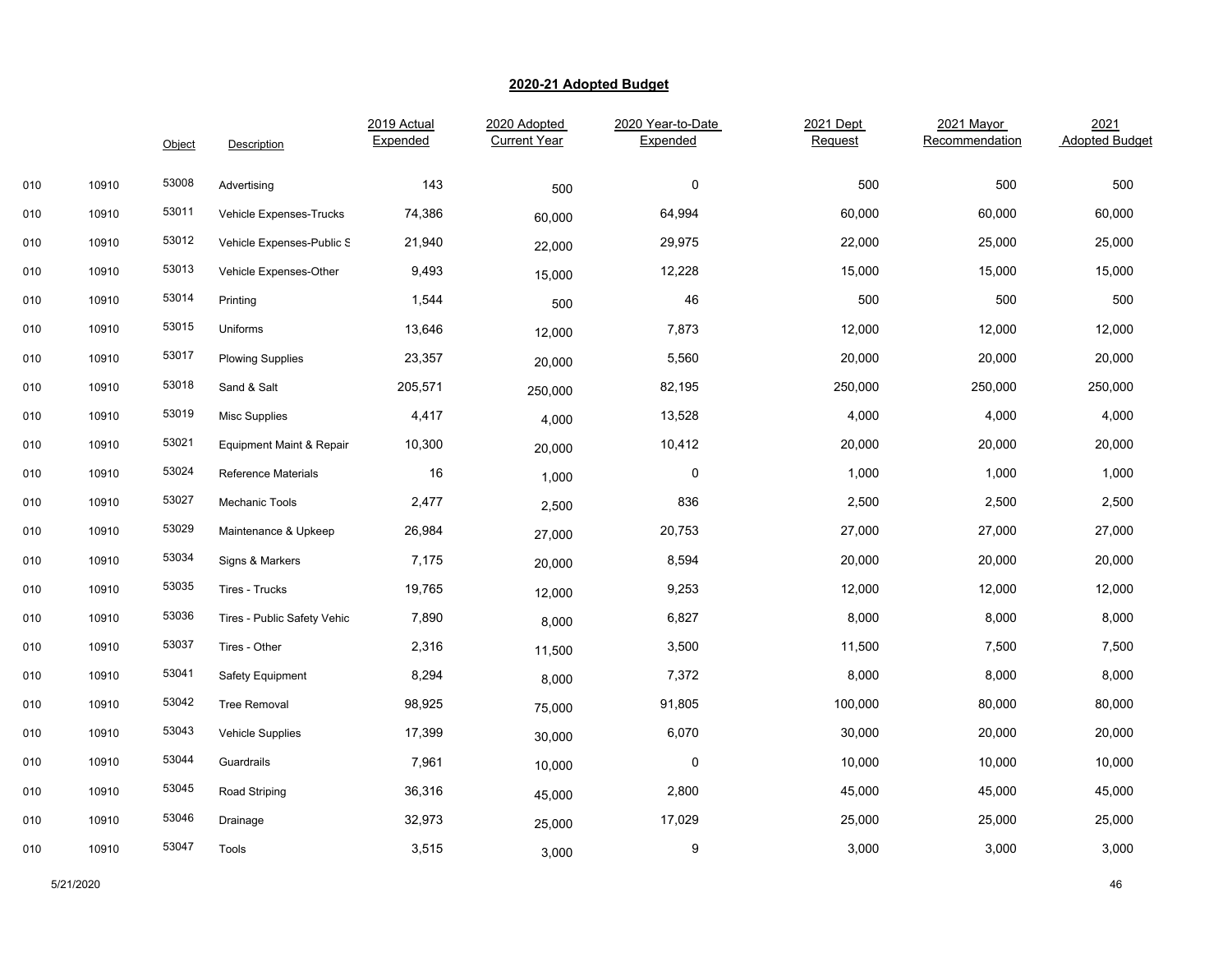|     |       | Object | Description                    | 2019 Actual<br>Expended | 2020 Adopted<br><b>Current Year</b> | 2020 Year-to-Date<br>Expended | 2021 Dept<br>Request | 2021 Mayor<br>Recommendation | 2021<br><b>Adopted Budget</b> |
|-----|-------|--------|--------------------------------|-------------------------|-------------------------------------|-------------------------------|----------------------|------------------------------|-------------------------------|
| 010 | 10910 | 53050  | Physicals                      | 801                     | 500                                 | 1,000                         | 500                  | 500                          | 500                           |
| 010 | 10910 | 53055  | Cold Patch                     | 4,901                   | 2,000                               | 4,016                         | 2,000                | 2,000                        | 2,000                         |
| 010 | 10910 | 53060  | <b>Cellular Phone</b>          | 2,389                   | 3,000                               | 1,864                         | 3,000                | 3,000                        | 3,000                         |
| 010 | 10910 | 53068  | 14 Bridge St Testing           | 0                       | 10,000                              | 16,368                        | 10,000               | 10,000                       | 10,000                        |
| 010 | 10910 | 53100  | Maintenance-Fair Oaks          | 15,666                  | 40,000                              | 12,051                        | 40,000               | 40,000                       | 40,000                        |
| 010 | 10910 | 53101  | Maintenance-Police Comp        | 38,788                  | 40,000                              | 30,544                        | 40,000               | 40,000                       | 40,000                        |
| 010 | 10910 | 53102  | Maintenance - Public Work      | 41,100                  | 25,000                              | 20,170                        | 25,000               | 25,000                       | 25,000                        |
| 010 | 10910 | 53103  | Maintenance - Senior Ctr.      | 25,829                  | 20,000                              | 18,400                        | 20,000               | 20,000                       | 20,000                        |
| 010 | 10910 | 53104  | Maintenance - Town Hall        | 57,980                  | 60,000                              | 40,650                        | 60,000               | 60,000                       | 60,000                        |
| 010 | 10910 | 53106  | Maintenance - Pound            | 483                     | 1,000                               | 950                           | 1,000                | 1,000                        | 1,000                         |
| 010 | 10910 | 53108  | <b>Equipment Rental</b>        | 9,120                   | 20,000                              | 16,577                        | 20,000               | 20,000                       | 20,000                        |
| 010 | 10910 | 53206  | Maintenance-Soc Ser/OTH        | 24,196                  | 15,000                              | 76,268                        | 15,000               | 15,000                       | 15,000                        |
| 010 | 10910 | 54000  | Equipment                      | 839                     | 2,500                               | 0                             | 2,500                | 2,500                        | 2,500                         |
| 010 | 10910 | 54028  | <b>Communication Equipment</b> | 1,500                   | 1,000                               | 0                             | 1,000                | 1,000                        | 1,000                         |
| 010 | 10910 | 54029  | <b>Mechanics Equipment</b>     | 4,296                   | 6,000                               | 2,449                         | 6,000                | 6,000                        | 6,000                         |
| 010 | 10910 | 54030  | <b>Cleaning Equipment</b>      | 448                     | 900                                 | 63                            | 900                  | 900                          | 900                           |
|     |       |        | <b>Public Works</b>            | 2,811,441               | 2,899,265                           | 2,194,193                     | 3,041,000            | 2,898,765                    | 2,898,765                     |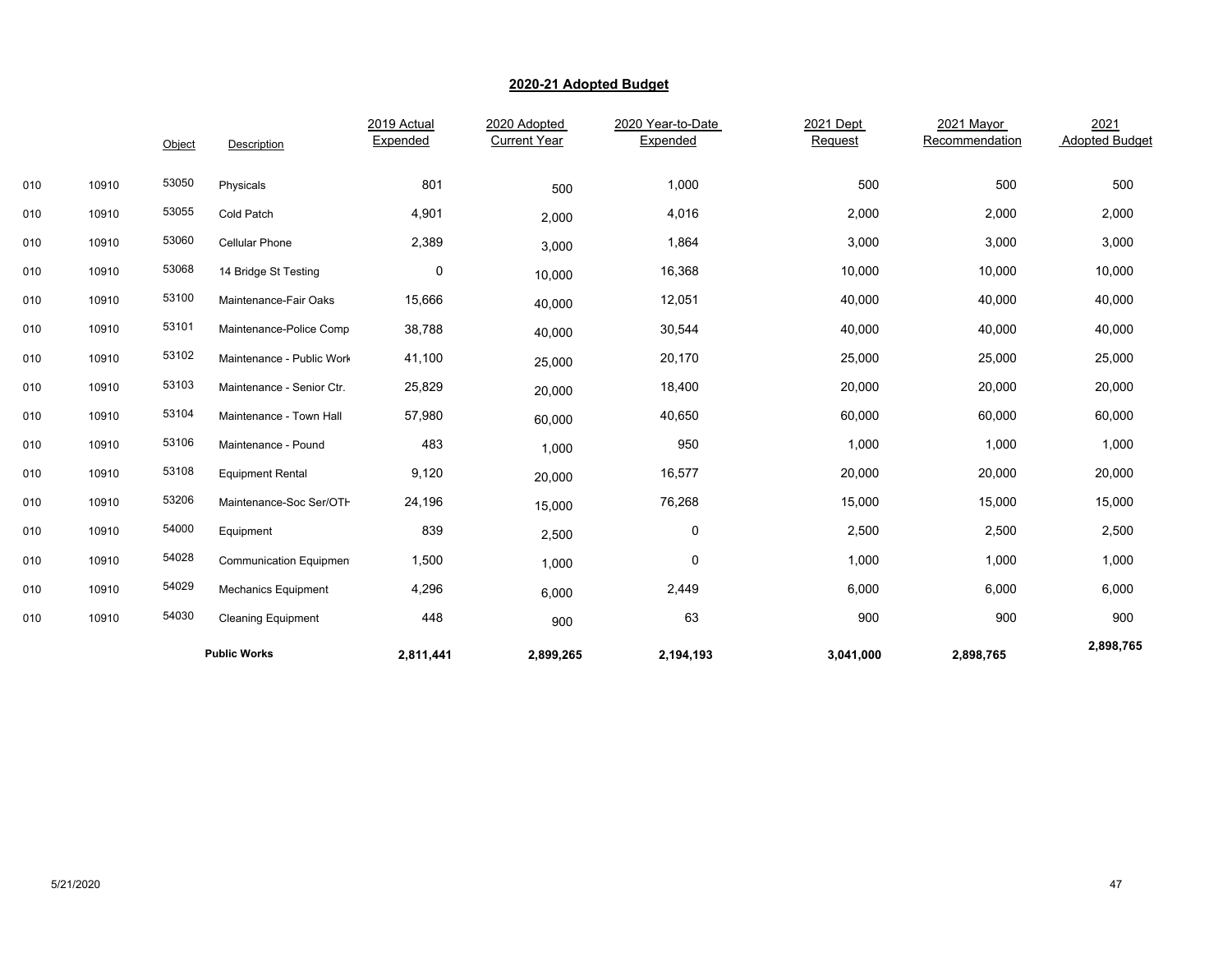|       |       | Object | Description                 | 2019 Actual<br>Expended | 2020 Adopted<br><b>Current Year</b> | 2020 Year-to-Date<br>Expended | 2021 Dept<br>Request | 2021 Mayor<br>Recommendation | 2021<br><b>Adopted Budget</b> |
|-------|-------|--------|-----------------------------|-------------------------|-------------------------------------|-------------------------------|----------------------|------------------------------|-------------------------------|
| 10920 |       |        | <b>Camp Oakdale</b>         |                         |                                     |                               |                      |                              |                               |
| 010   | 10920 | 52000  | Electricity                 | 5,758                   | 24,000                              | 18,898                        | 32,000               | 28,000                       | 28,000                        |
| 010   | 10920 | 52002  | <b>Spring Water</b>         | 262                     | 300                                 | 217                           | 300                  | 300                          | 300                           |
| 010   | 10920 | 52011  | <b>Building Maintenance</b> | 4,180                   | 4,500                               | 1,090                         | 4,500                | 4,500                        | 4,500                         |
| 010   | 10920 | 52013  | Propane                     | 1,357                   | 2,500                               | 1,150                         | 2,500                | 2,500                        | 2,500                         |
| 010   | 10920 | 52129  | <b>Outside Contractors</b>  | 2,083                   | 5,000                               | 0                             | 5,000                | 5,000                        | 5,000                         |
| 010   | 10920 | 52151  | <b>Field Maintenance</b>    | 29,222                  | 35,000                              | 20,927                        | 35,000               | 35,000                       | 35,000                        |
| 010   | 10920 | 53004  | Training & Conferences      | 320                     | 500                                 | 95                            | 500                  | 500                          | 500                           |
| 010   | 10920 | 53019  | <b>Misc Supplies</b>        | 1,459                   | 1,000                               | 21                            | 1,000                | 1,000                        | 1,000                         |
| 010   | 10920 | 53021  | Equipment Maint & Repair    | 5,945                   | 7,500                               | 3,525                         | 7,500                | 7,500                        | 7,500                         |
| 010   | 10920 | 53029  | Maintenance & Upkeep        | 10,232                  | 6,500                               | 8,176                         | 6,500                | 6,500                        | 6,500                         |
| 010   | 10920 | 53058  | <b>Sanitary Services</b>    | 3,140                   | 3,500                               | 2,340                         | 3,500                | 3,500                        | 3,500                         |
| 010   | 10920 | 54000  | Equipment                   | 175                     | 500                                 | 450                           | 500                  | 500                          | 500                           |
|       |       |        | <b>Camp Oakdale</b>         | 64,133                  | 90,800                              | 56,889                        | 98,800               | 94,800                       | 94,800                        |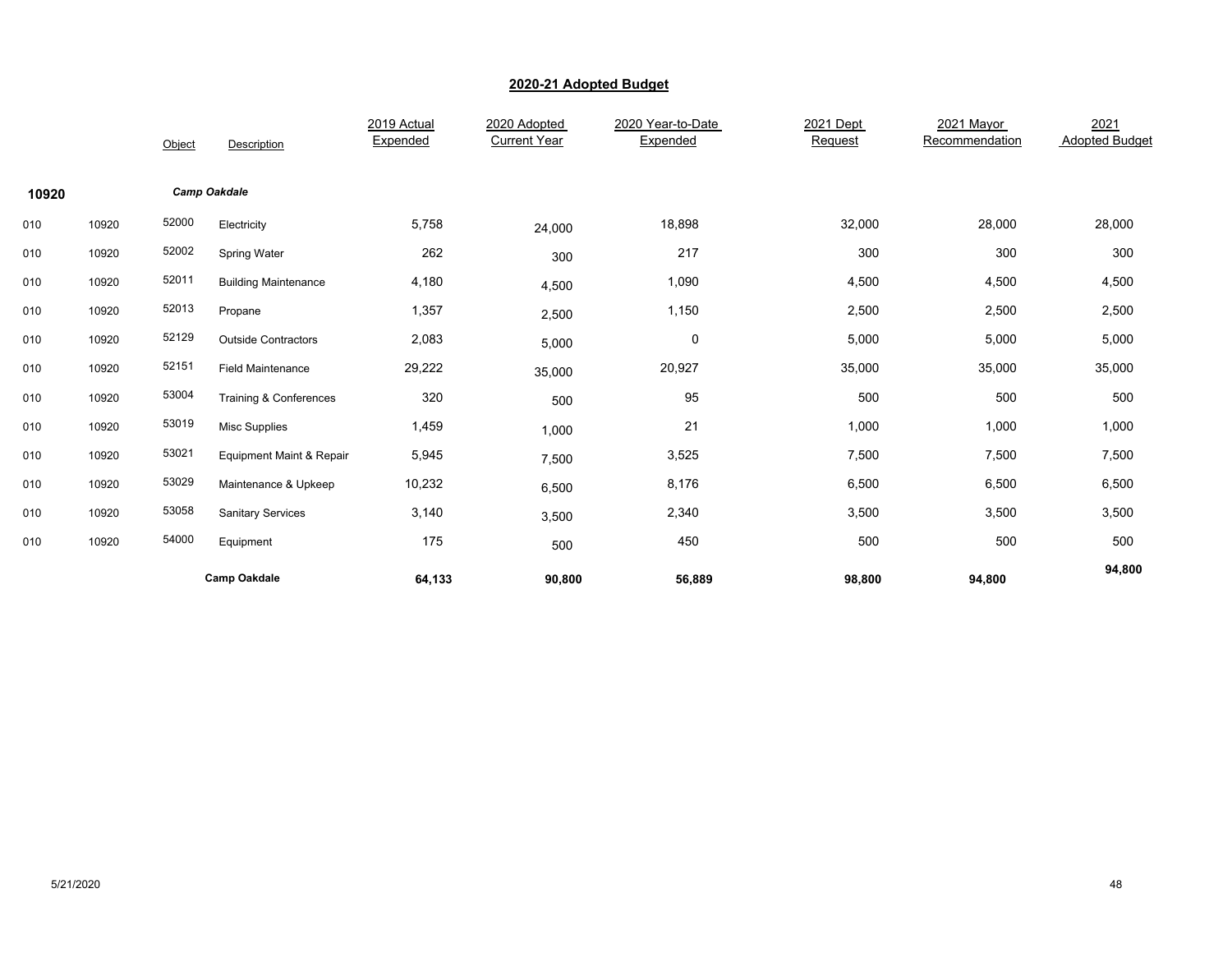|       |       | Object | Description                | 2019 Actual<br>Expended | 2020 Adopted<br><b>Current Year</b> | 2020 Year-to-Date<br>Expended | 2021 Dept<br>Request | 2021 Mayor<br>Recommendation | 2021<br><b>Adopted Budget</b> |
|-------|-------|--------|----------------------------|-------------------------|-------------------------------------|-------------------------------|----------------------|------------------------------|-------------------------------|
| 10930 |       |        | <b>Building Inspector</b>  |                         |                                     |                               |                      |                              |                               |
| 010   | 10930 | 51016  | Secretary Salary           | 47,553                  | 48,900                              | 41,202                        | 48,900               | 48,900                       | 48,900                        |
| 010   | 10930 | 51059  | <b>Building Official</b>   | 76,533                  | 77,482                              | 66,061                        | 77,482               | 77,482                       | 77,482                        |
| 010   | 10930 | 51060  | Deputy Building Official   | 64,233                  | 66,900                              | 56,286                        | 66,900               | 66,900                       | 66,900                        |
| 010   | 10930 | 51100  | Overtime                   | 188                     | 500                                 | 120                           | 500                  | 500                          | 500                           |
| 010   | 10930 | 51130  | Temporary Help             | 12,485                  | 12,000                              | 10,876                        | 12,000               | 12,000                       | 12,000                        |
| 010   | 10930 | 52136  | Fees (Membership)          | 175                     | 400                                 | 310                           | 400                  | 400                          | 400                           |
| 010   | 10930 | 53004  | Training & Conferences     | $\mathbf 0$             | 200                                 | 0                             | 200                  | 200                          | 200                           |
| 010   | 10930 | 53014  | Printing                   | $\mathbf 0$             | 250                                 | 120                           | 250                  | 250                          | 250                           |
| 010   | 10930 | 53021  | Equipment Maint & Repair   | $\mathbf 0$             | 300                                 | 0                             | 300                  | 300                          | 300                           |
| 010   | 10930 | 53024  | <b>Reference Materials</b> | 761                     | 800                                 | 0                             | 800                  | 800                          | 800                           |
| 010   | 10930 | 53025  | <b>Inspection Supplies</b> | 82                      | 300                                 | 0                             | 300                  | 300                          | 300                           |
| 010   | 10930 | 53060  | Cellular Phone             | 720                     | 800                                 | 660                           | 800                  | 800                          | 800                           |
| 010   | 10930 | 54000  | Equipment                  | $\mathbf 0$             | 350                                 | 0                             | 350                  | 350                          | 350                           |
|       |       |        | <b>Building Inspector</b>  | 202,729                 | 209,182                             | 175,636                       | 209,182              | 209,182                      | 209,182                       |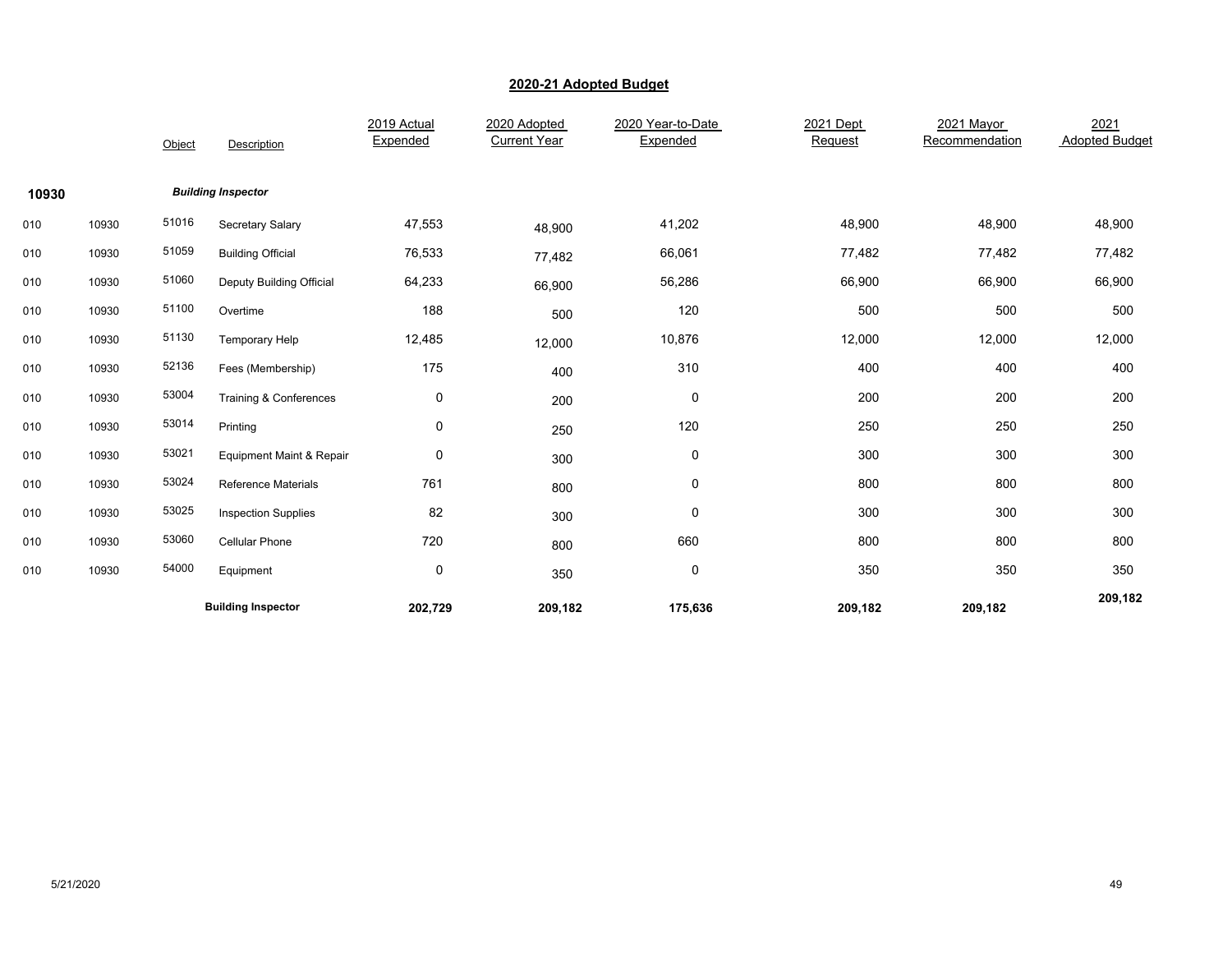|       |                    | Object             | Description                     | 2019 Actual<br>Expended | 2020 Adopted<br><b>Current Year</b> | 2020 Year-to-Date<br>Expended | 2021 Dept<br>Request | 2021 Mayor<br>Recommendation | 2021<br><b>Adopted Budget</b> |
|-------|--------------------|--------------------|---------------------------------|-------------------------|-------------------------------------|-------------------------------|----------------------|------------------------------|-------------------------------|
| 10940 |                    | <b>Solid Waste</b> |                                 |                         |                                     |                               |                      |                              |                               |
| 010   | 10940              | 51100              | Overtime                        | 3,858                   | 4,000                               | 4,340                         | 4,000                | 4,000                        | 4,000                         |
| 010   | 10940              | 51131              | PT Landfill Operator            | 39,795                  | 34,000                              | 31,024                        | 34,000               | 34,000                       | 34,000                        |
| 010   | 10940              | 51139              | FT. Landfill                    | 115,401                 | 124,000                             | 105,483                       | 128,000              | 124,000                      | 124,000                       |
| 010   | 10940              | 52002              | Spring Water                    | 366                     | 300                                 | 390                           | 300                  | 300                          | 300                           |
| 010   | 10940              | 52013              | Propane/heat                    | 288                     | 1,200                               | 336                           | 1,200                | 1,200                        | 1,200                         |
| 010   | 10940              | 52030              | Recycling                       | 206,913                 | 213,000                             | 195,573                       | 218,500              | 218,500                      | 218,500                       |
| 010   | 10940              | 52035              | Hazardous Waste Coll            | 192                     | 1,000                               | 105                           | 1,000                | 1,000                        | 1,000                         |
| 010   | 10940              | 52124              | <b>Tipping Fees SCRRRA</b>      | 445,783                 | 500,000                             | 346,524                       | 500,000              | 500,000                      | 450,000                       |
| 010   | 10940              | 52136              | Fees (Membership)               | $\pmb{0}$               | 500                                 | $\mathbf 0$                   | 500                  | 500                          | 500                           |
| 010   | 10940              | 52145              | <b>Tipping Fees Bulky Waste</b> | 74,731                  | 75,000                              | 62,503                        | 75,000               | 75,000                       | 75,000                        |
| 010   | 10940              | 52155              | <b>Sanitary Facilities</b>      | 3,380                   | 3,500                               | 780                           | 3,500                | 3,500                        | 3,500                         |
| 010   | 10940              | 53004              | Training & Conferences          | $\pmb{0}$               | 100                                 | $\pmb{0}$                     | 100                  | 100                          | 100                           |
| 010   | 10940              | 53014              | Printing                        | 995                     | 2,500                               | 1,279                         | 2,500                | 2,500                        | 2,500                         |
| 010   | 10940              | 53015              | Uniforms                        | 641                     | 1,750                               | 167                           | 1,750                | 1,750                        | 1,750                         |
| 010   | 10940              | 53019              | Misc Supplies                   | 3,677                   | 3,000                               | 884                           | 3,000                | 3,000                        | 3,000                         |
| 010   | 10940              | 53021              | Equipment Maint & Repair        | 2,513                   | 6,000                               | 3,598                         | 8,000                | 8,000                        | 8,000                         |
| 010   | 10940              | 53029              | Maintenance & Upkeep            | 3,459                   | 3,000                               | 4,901                         | 3,000                | 3,000                        | 3,000                         |
| 010   | 10940              | 53050              | Physicals                       | $\mathbf 0$             | 100                                 | $\pmb{0}$                     | 100                  | 100                          | 100                           |
| 010   | 10940              | 53068              | Testing                         | 24,843                  | 25,000                              | 12,617                        | 25,000               | 25,000                       | 25,000                        |
| 010   | 10940              | 54000              | Equipment                       | 968                     | 3,000                               | 1,454                         | 3,000                | 3,000                        | 3,000                         |
| 010   | 10940              | 54143              | <b>Recycling Containers</b>     | 6,080                   | 3,000                               | 600                           | 3,000                | 3,000                        | 3,000                         |
|       | <b>Solid Waste</b> |                    | 933,883                         | 1,003,950               | 772,557                             | 1,015,450                     | 1,011,450            | 961,450                      |                               |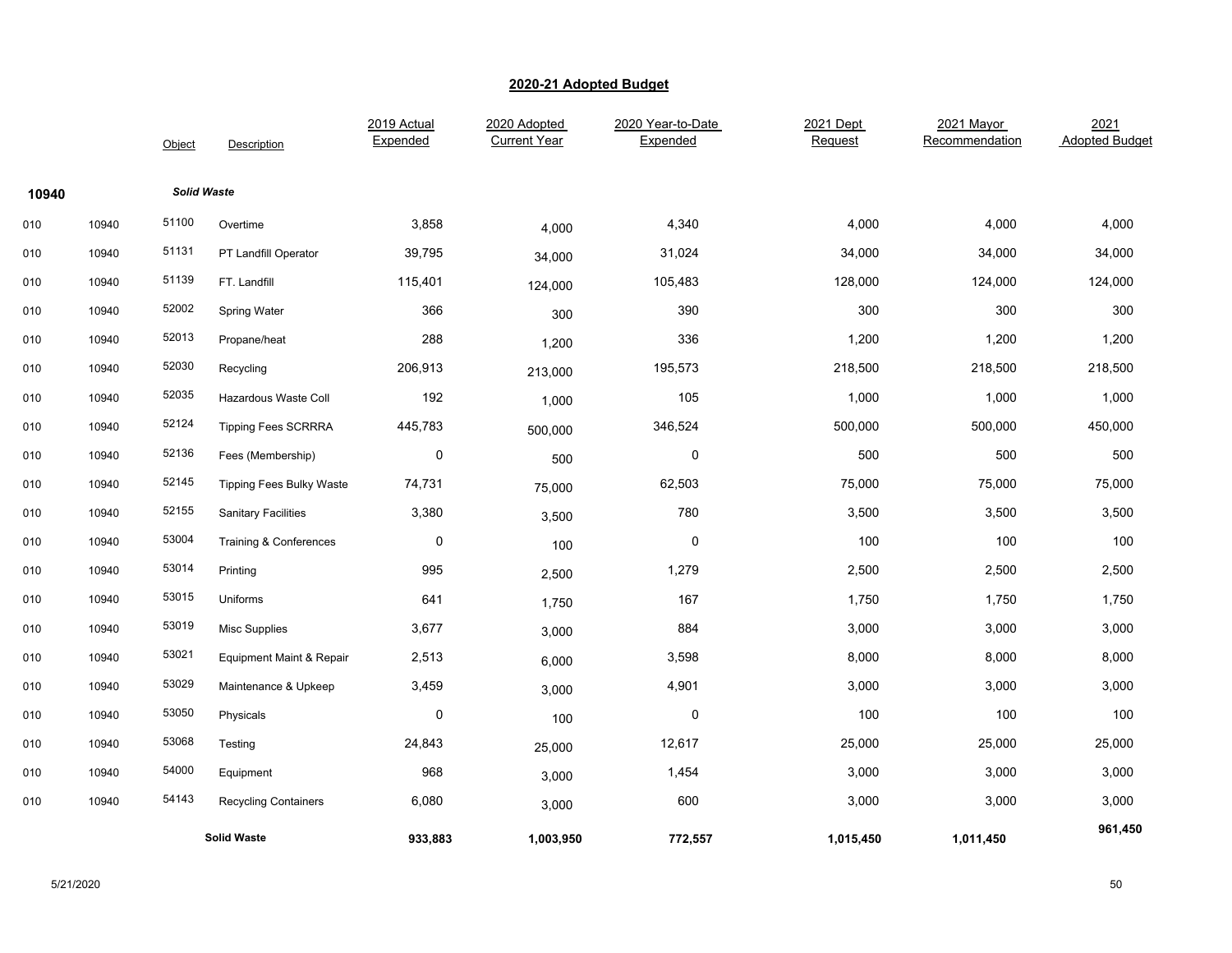|       |       |        | <b>Board of Education</b> | 37,660,619              | 38,691,433                          | 27,114,413                    | 40,034,736           | 39,744,736                   | 39,271,804                    |
|-------|-------|--------|---------------------------|-------------------------|-------------------------------------|-------------------------------|----------------------|------------------------------|-------------------------------|
| 010   | 10950 | 53051  | Board of Ed Expenses      | 37,660,619              | 38,691,433                          | 27,114,413                    | 40,034,736           | 39,744,736                   | 39,271,804                    |
| 10950 |       |        | <b>Board of Education</b> |                         |                                     |                               |                      |                              |                               |
|       |       | Object | Description               | 2019 Actual<br>Expended | 2020 Adopted<br><b>Current Year</b> | 2020 Year-to-Date<br>Expended | 2021 Dept<br>Request | 2021 Mayor<br>Recommendation | 2021<br><b>Adopted Budget</b> |